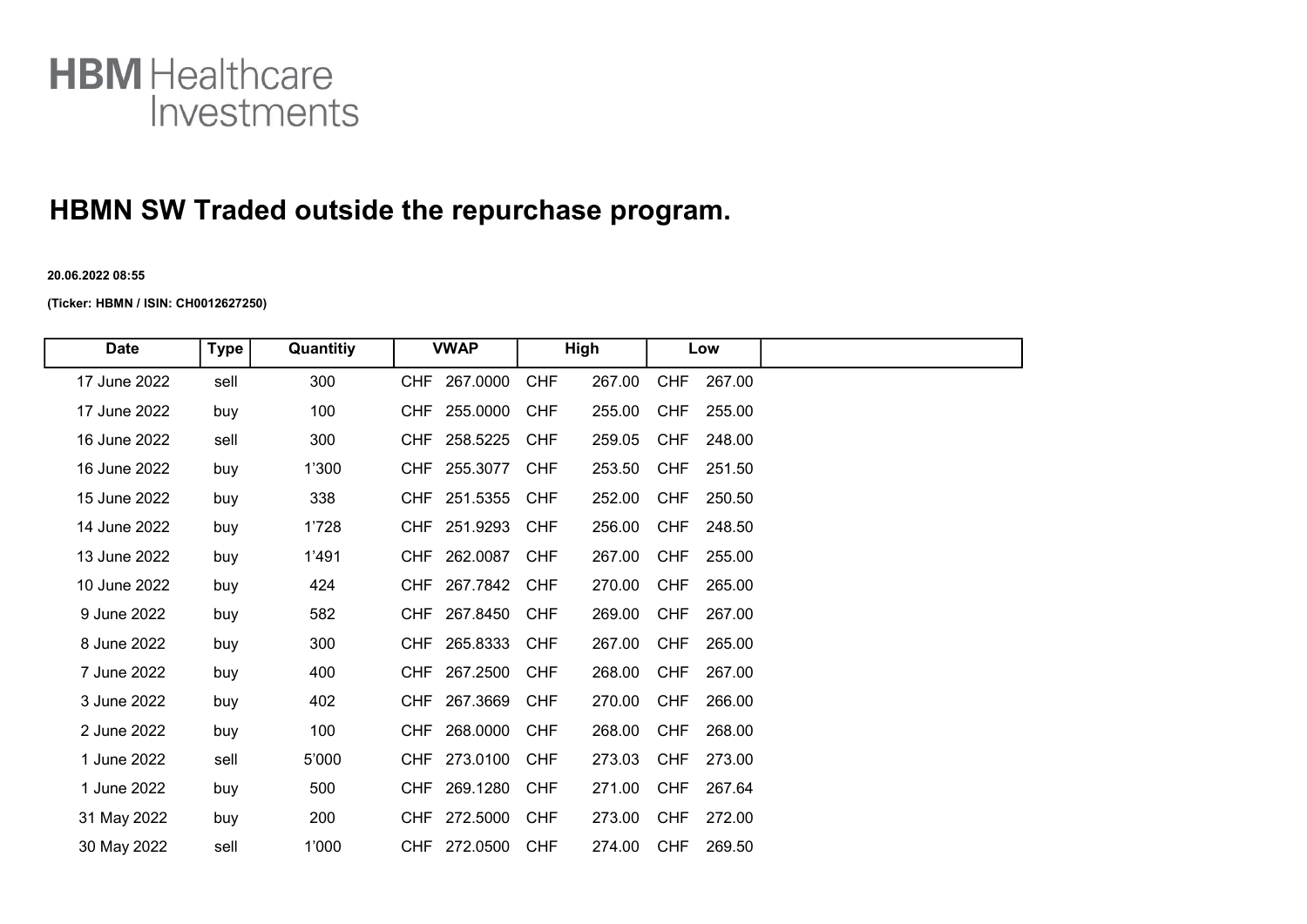| 30 May 2022   | buy  | 100    | CHF        | 266.0000 | CHF        | 266.00 | CHF        | 266.00 |  |
|---------------|------|--------|------------|----------|------------|--------|------------|--------|--|
| 27 May 2022   | sell | 11'000 | <b>CHF</b> | 268.4935 | <b>CHF</b> | 269.00 | <b>CHF</b> | 264.50 |  |
| 27 May 2022   | buy  | 201    | <b>CHF</b> | 266.0050 | <b>CHF</b> | 268.00 | <b>CHF</b> | 264.00 |  |
| 25 May 2022   | sell | 1'200  | CHF        | 258.6258 | <b>CHF</b> | 262.00 | <b>CHF</b> | 258.00 |  |
| 24 May 2022   | buy  | 200    | <b>CHF</b> | 256.0000 | <b>CHF</b> | 256.00 | <b>CHF</b> | 256.00 |  |
| 23 May 2022   | sell | 1'146  | CHF        | 258.5000 | CHF        | 258.50 | <b>CHF</b> | 258.50 |  |
| 20 May 2022   | sell | 200    | CHF        | 255.5000 | <b>CHF</b> | 256.00 | <b>CHF</b> | 255.00 |  |
| 20 May 2022   | buy  | 200    | <b>CHF</b> | 252.1500 | <b>CHF</b> | 253.00 | <b>CHF</b> | 250.00 |  |
| 19 May 2022   | buy  | 401    | CHF        | 246.8716 | <b>CHF</b> | 251.00 | <b>CHF</b> | 243.00 |  |
| 18 May 2022   | buy  | 201    | CHF        | 254.4328 | <b>CHF</b> | 256.00 | <b>CHF</b> | 252.00 |  |
| 17 May 2022   | buy  | 104    | CHF        | 251.9231 | <b>CHF</b> | 252.00 | <b>CHF</b> | 250.00 |  |
| 16 May 2022   | sell | 400    | CHF        | 253.5000 | <b>CHF</b> | 255.00 | <b>CHF</b> | 252.00 |  |
| 16 May 2022   | buy  | 200    | <b>CHF</b> | 252.0000 | <b>CHF</b> | 254.00 | <b>CHF</b> | 250.00 |  |
| 13 May 2022   | sell | 200    | <b>CHF</b> | 247.0000 | <b>CHF</b> | 250.00 | <b>CHF</b> | 244.00 |  |
| 13 May 2022   | buy  | 138    | <b>CHF</b> | 245.0870 | CHF        | 245.50 | <b>CHF</b> | 244.00 |  |
| 12 May 2022   | buy  | 315    | <b>CHF</b> | 240.9206 | <b>CHF</b> | 244.00 | <b>CHF</b> | 236.00 |  |
| 11 May 2022   | sell | 300    | CHF        | 246.3333 | <b>CHF</b> | 247.00 | <b>CHF</b> | 245.50 |  |
| 11 May 2022   | buy  | 26     | CHF        | 244.0000 | <b>CHF</b> | 244.00 | <b>CHF</b> | 244.00 |  |
| 9 May 2022    | buy  | 400    | <b>CHF</b> | 236.7500 | <b>CHF</b> | 239.00 | <b>CHF</b> | 234.00 |  |
| 6 May 2022    | buy  | 300    | <b>CHF</b> | 235.0000 | <b>CHF</b> | 236.00 | <b>CHF</b> | 234.00 |  |
| 5 May 2022    | buy  | 200    | <b>CHF</b> | 234.5000 | CHF        | 235.00 | <b>CHF</b> | 234.00 |  |
| 3 May 2022    | buy  | 300    | CHF        | 237.0000 | CHF        | 238.00 | <b>CHF</b> | 236.00 |  |
| 2 May 2022    | buy  | 13     | CHF        | 233.0000 | <b>CHF</b> | 233.00 | <b>CHF</b> | 233.00 |  |
| 29 April 2022 | buy  | 500    | CHF        | 235.8000 | <b>CHF</b> | 238.00 | <b>CHF</b> | 233.00 |  |
| 28 April 2022 | buy  | 930    | <b>CHF</b> | 235.1667 | <b>CHF</b> | 236.50 | <b>CHF</b> | 233.50 |  |
| 27 April 2022 | buy  | 3'767  | CHF        | 240.6532 | CHF        | 250.00 | <b>CHF</b> | 237.50 |  |
| 26 April 2022 | buy  | 300    | CHF        | 254.8333 | <b>CHF</b> | 257.00 | <b>CHF</b> | 251.50 |  |
| 25 April 2022 | buy  | 510    | CHF        | 258.9677 | CHF        | 260.00 | <b>CHF</b> | 258.00 |  |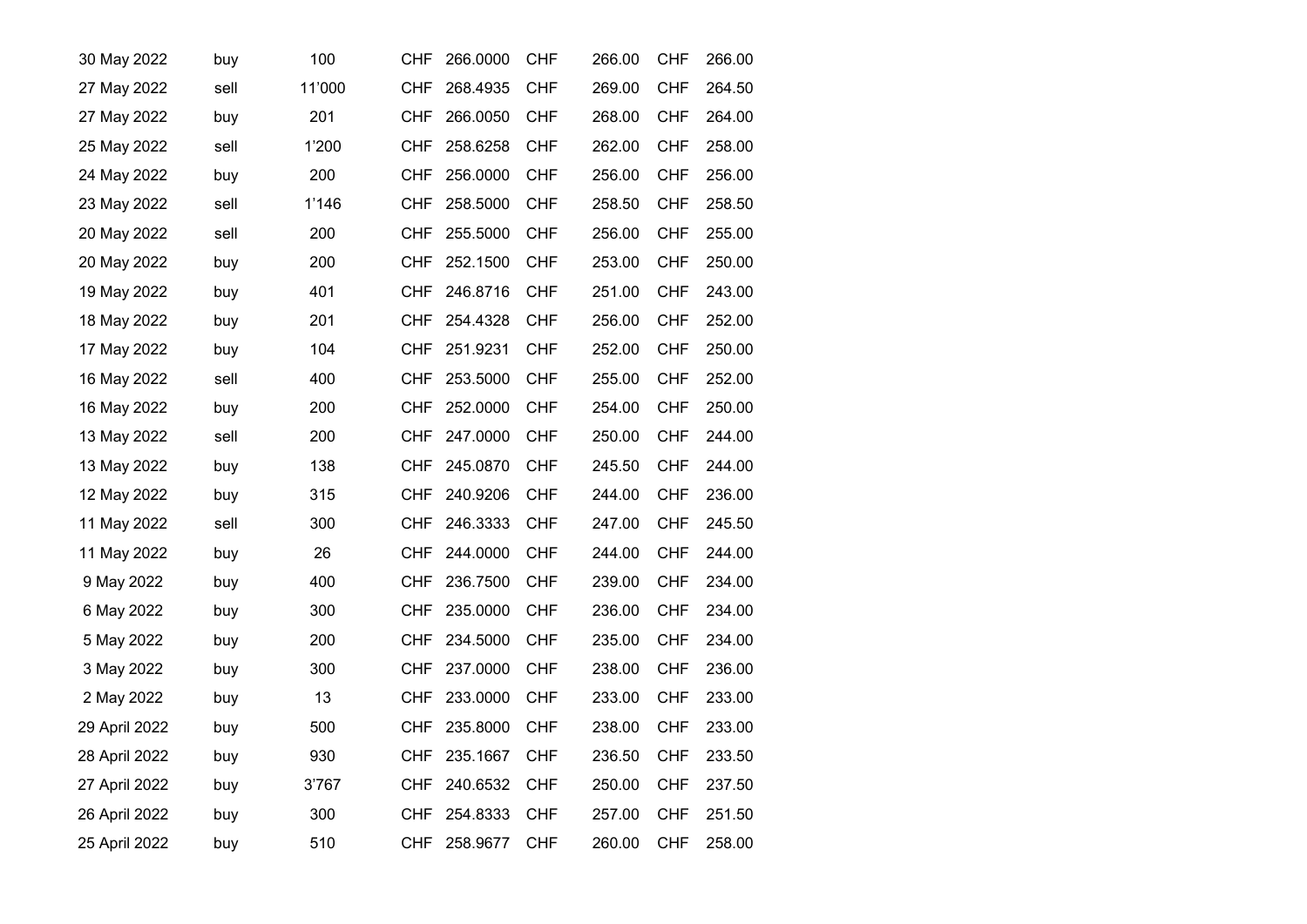| 22 April 2022 | buy  | 189   | CHF.       | 261.7646 | <b>CHF</b> | 262.00 | <b>CHF</b> | 261.50 |
|---------------|------|-------|------------|----------|------------|--------|------------|--------|
| 21 April 2022 | buy  | 100   | <b>CHF</b> | 258.0000 | <b>CHF</b> | 258.00 | <b>CHF</b> | 258.00 |
| 20 April 2022 | buy  | 200   | CHF.       | 257.7500 | <b>CHF</b> | 258.00 | <b>CHF</b> | 257.50 |
| 19 April 2022 | buy  | 1'100 | CHF        | 255.2273 | <b>CHF</b> | 263.00 | <b>CHF</b> | 253.00 |
| 14 April 2022 | buy  | 300   | <b>CHF</b> | 263.1667 | <b>CHF</b> | 264.00 | <b>CHF</b> | 262.50 |
| 13 April 2022 | buy  | 600   | <b>CHF</b> | 264.4167 | <b>CHF</b> | 265.50 | <b>CHF</b> | 263.00 |
| 12 April 2022 | buy  | 108   | <b>CHF</b> | 268.8611 | <b>CHF</b> | 269.00 | <b>CHF</b> | 267.00 |
| 11 April 2022 | buy  | 200   | CHF.       | 272.5000 | <b>CHF</b> | 273.00 | <b>CHF</b> | 272.00 |
| 8 April 2022  | buy  | 300   | <b>CHF</b> | 270.0000 | <b>CHF</b> | 271.00 | <b>CHF</b> | 269.00 |
| 7 April 2022  | buy  | 21    | CHF.       | 273.0000 | <b>CHF</b> | 273.00 | <b>CHF</b> | 273.00 |
| 6 April 2022  | buy  | 929   | <b>CHF</b> | 271.2815 | <b>CHF</b> | 268.00 | <b>CHF</b> | 260.00 |
| 5 April 2022  | buy  | 400   | <b>CHF</b> | 263.5000 | <b>CHF</b> | 265.00 | <b>CHF</b> | 263.00 |
| 4 April 2022  | buy  | 400   | CHF        | 267.5000 | <b>CHF</b> | 268.00 | <b>CHF</b> | 261.50 |
| 1 April 2022  | buy  | 203   | <b>CHF</b> | 272.8200 | <b>CHF</b> | 274.00 | <b>CHF</b> | 270.50 |
| 31 March 2022 | buy  | 37    | CHF.       | 275.0000 | <b>CHF</b> | 275.00 | CHF        | 275.00 |
| 30 March 2022 | buy  | 188   | CHF.       | 274.8989 | <b>CHF</b> | 275.00 | <b>CHF</b> | 274.78 |
| 29 March 2022 | buy  | 200   | CHF.       | 280.5000 | <b>CHF</b> | 281.50 | <b>CHF</b> | 279.50 |
| 28 March 2022 | buy  | 50    | CHF        | 272.5000 | <b>CHF</b> | 272.50 | <b>CHF</b> | 272.50 |
| 25 March 2022 | buy  | 750   | <b>CHF</b> | 270.1153 | <b>CHF</b> | 273.00 | <b>CHF</b> | 269.31 |
| 24 March 2022 | buy  | 106   | CHF.       | 269.4151 | <b>CHF</b> | 269.50 | <b>CHF</b> | 268.00 |
| 23 March 2022 | buy  | 698   | <b>CHF</b> | 270.2951 | <b>CHF</b> | 274.00 | <b>CHF</b> | 267.00 |
| 22 March 2022 | buy  | 259   | CHF.       | 275.9305 | <b>CHF</b> | 278.00 | <b>CHF</b> | 274.00 |
| 21 March 2022 | buy  | 200   | <b>CHF</b> | 274.3750 | <b>CHF</b> | 275.00 | <b>CHF</b> | 274.00 |
| 21 March 2022 | sell | 100   | <b>CHF</b> | 280.0000 | <b>CHF</b> | 280.00 | <b>CHF</b> | 280.00 |
| 18 March 2022 | buy  | 200   | <b>CHF</b> | 273.5000 | <b>CHF</b> | 276.00 | <b>CHF</b> | 271.00 |
| 16 March 2022 | sell | 150   | CHF        | 266.3333 | <b>CHF</b> | 267.00 | <b>CHF</b> | 265.00 |
| 15 March 2022 | buy  | 115   | CHF        | 253.0435 | <b>CHF</b> | 260.00 | <b>CHF</b> | 252.00 |
| 14 March 2022 | sell | 430   | CHF.       | 257.4767 | <b>CHF</b> | 260.00 | <b>CHF</b> | 255.00 |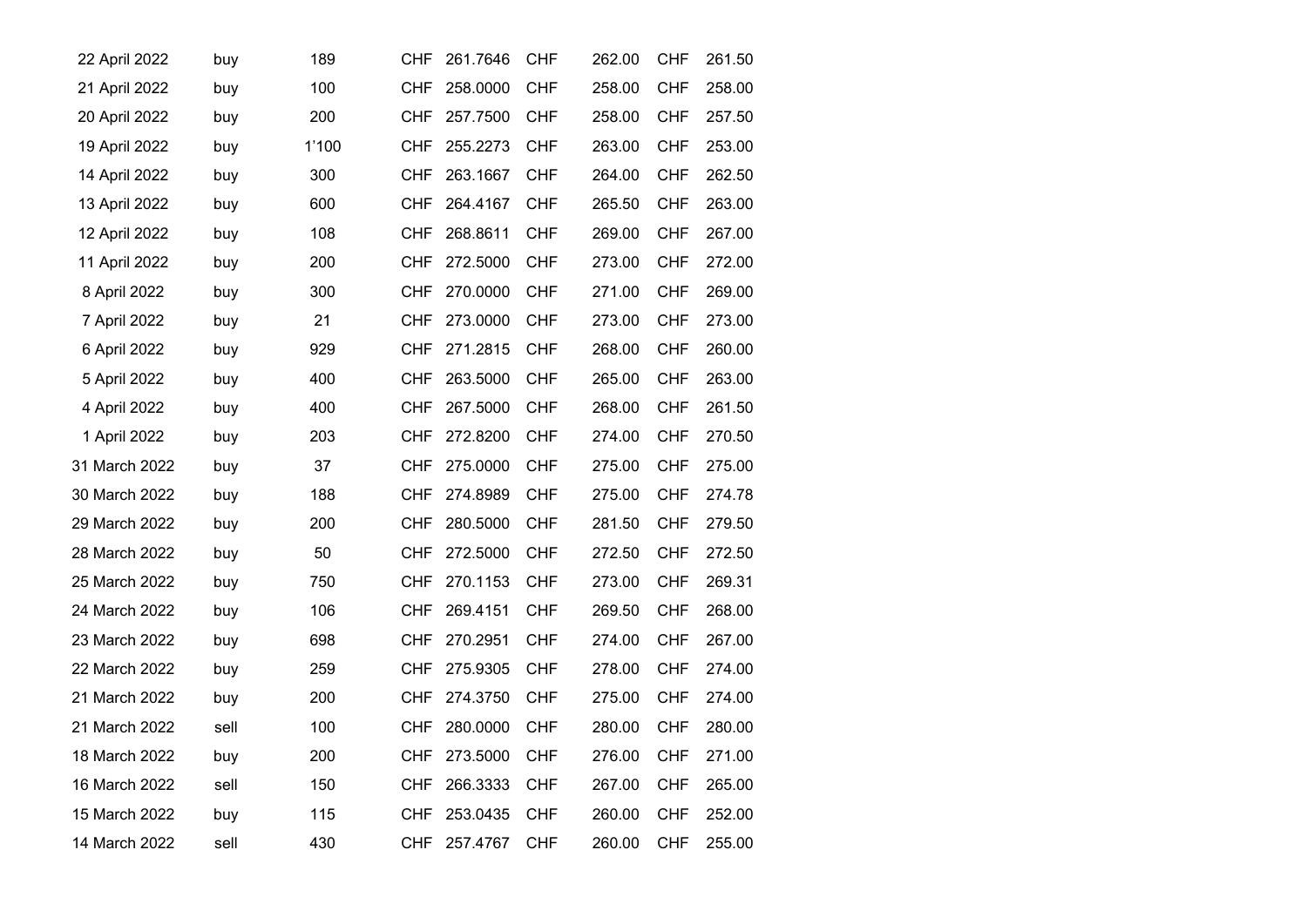| 11 March 2022    | buy  | 100            | CHF        | 250.0000 | CHF        | 250.00 | CHF        | 250.00 |
|------------------|------|----------------|------------|----------|------------|--------|------------|--------|
| 10 March 2022    | buy  | 500            | <b>CHF</b> | 254.5000 | <b>CHF</b> | 257.50 | <b>CHF</b> | 250.00 |
| 10 March 2022    | sell | 100            | <b>CHF</b> | 259.5000 | <b>CHF</b> | 259.50 | <b>CHF</b> | 259.50 |
| 9 March 2022     | buy  | 8              | <b>CHF</b> | 250.0000 | <b>CHF</b> | 250.00 | <b>CHF</b> | 250.00 |
| 9 March 2022     | sell | 300            | <b>CHF</b> | 257.0000 | <b>CHF</b> | 258.00 | <b>CHF</b> | 256.00 |
| 8 March 2022     | buy  | 931            | <b>CHF</b> | 244.7390 | CHF        | 243.50 | <b>CHF</b> | 242.00 |
| 8 March 2022     | sell | 443            | <b>CHF</b> | 251.6456 | <b>CHF</b> | 253.00 | <b>CHF</b> | 250.00 |
| 7 March 2022     | buy  | 500            | <b>CHF</b> | 245.5000 | <b>CHF</b> | 247.00 | <b>CHF</b> | 239.50 |
| 4 March 2022     | buy  | 200            | <b>CHF</b> | 260.0000 | <b>CHF</b> | 264.00 | <b>CHF</b> | 256.00 |
| 3 March 2022     | buy  | 100            | <b>CHF</b> | 265.7250 | <b>CHF</b> | 265.73 | <b>CHF</b> | 265.73 |
| 1 March 2022     | buy  | 600            | <b>CHF</b> | 276.5300 | <b>CHF</b> | 282.00 | <b>CHF</b> | 275.00 |
| 28 February 2022 | buy  | 200            | <b>CHF</b> | 284.0000 | CHF        | 285.00 | <b>CHF</b> | 283.00 |
| 24 February 2022 | buy  | 200            | <b>CHF</b> | 277.7500 | <b>CHF</b> | 279.50 | <b>CHF</b> | 276.00 |
| 22 February 2022 | buy  | $\overline{4}$ | <b>CHF</b> | 278.0000 | <b>CHF</b> | 278.00 | <b>CHF</b> | 278.00 |
| 21 February 2022 | buy  | 200            | <b>CHF</b> | 288.7500 | <b>CHF</b> | 290.00 | <b>CHF</b> | 287.50 |
| 18 February 2022 | buy  | 200            | <b>CHF</b> | 292.5000 | <b>CHF</b> | 293.00 | <b>CHF</b> | 292.00 |
| 14 February 2022 | buy  | 400            | <b>CHF</b> | 293.0000 | <b>CHF</b> | 293.00 | <b>CHF</b> | 293.00 |
| 10 February 2022 | buy  | 100            | <b>CHF</b> | 300.0000 | <b>CHF</b> | 300.00 | <b>CHF</b> | 300.00 |
| 8 February 2022  | buy  | 402            | <b>CHF</b> | 293.8483 | <b>CHF</b> | 296.50 | <b>CHF</b> | 288.50 |
| 7 February 2022  | buy  | 100            | <b>CHF</b> | 302.5000 | <b>CHF</b> | 302.50 | <b>CHF</b> | 302.50 |
| 4 February 2022  | buy  | 100            | <b>CHF</b> | 311.0000 | <b>CHF</b> | 311.00 | <b>CHF</b> | 311.00 |
| 3 February 2022  | buy  | 100            | <b>CHF</b> | 311.5000 | <b>CHF</b> | 311.50 | <b>CHF</b> | 311.50 |
| 1 February 2022  | buy  | 1              | <b>CHF</b> | 300.0000 | <b>CHF</b> | 300.00 | <b>CHF</b> | 300.00 |
| 28 January 2022  | buy  | 100            | <b>CHF</b> | 291.0000 | <b>CHF</b> | 291.00 | <b>CHF</b> | 291.00 |
| 27 January 2022  | buy  | 1              | <b>CHF</b> | 291.0000 | <b>CHF</b> | 291.00 | <b>CHF</b> | 291.00 |
| 26 January 2022  | buy  | 100            | <b>CHF</b> | 293.0000 | <b>CHF</b> | 293.00 | <b>CHF</b> | 293.00 |
| 25 January 2022  | buy  | 101            | <b>CHF</b> | 277.9901 | <b>CHF</b> | 278.00 | <b>CHF</b> | 277.00 |
| 24 January 2022  | buy  | 301            | <b>CHF</b> | 287.9635 | CHF        | 290.00 | <b>CHF</b> | 277.00 |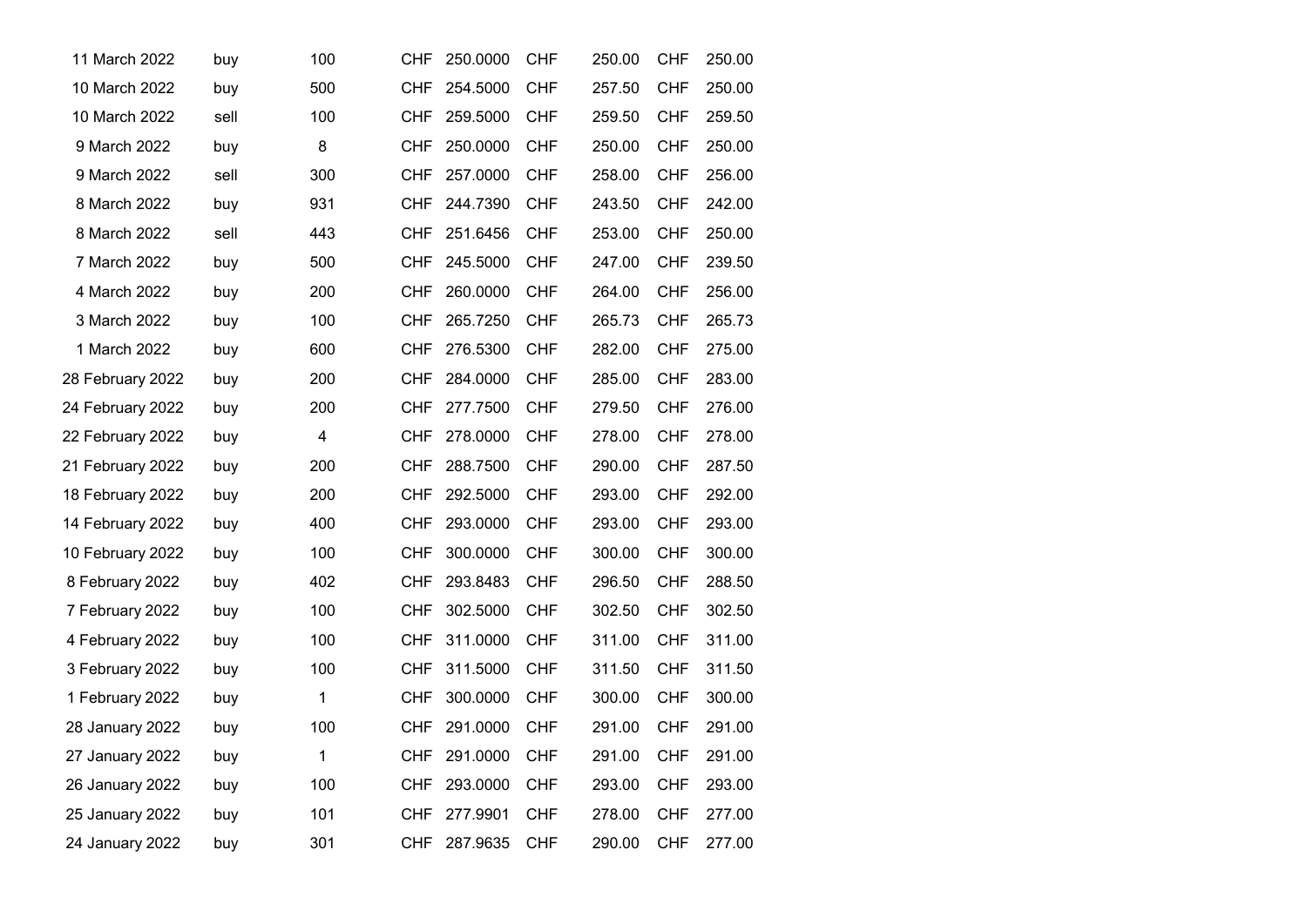| 21 January 2022  | buy  | 1'784 | <b>CHF</b> | 296.1278 | <b>CHF</b> | 305.00 | <b>CHF</b> | 288.00 |
|------------------|------|-------|------------|----------|------------|--------|------------|--------|
| 20 January 2022  | buy  | 200   | <b>CHF</b> | 304.5000 | <b>CHF</b> | 305.00 | <b>CHF</b> | 304.00 |
| 19 January 2022  | buy  | 589   | <b>CHF</b> | 292.9711 | <b>CHF</b> | 299.50 | <b>CHF</b> | 290.00 |
| 18 January 2022  | buy  | 700   | <b>CHF</b> | 303.0000 | <b>CHF</b> | 311.00 | <b>CHF</b> | 298.00 |
| 17 January 2022  | buy  | 400   | <b>CHF</b> | 315.1250 | <b>CHF</b> | 319.50 | <b>CHF</b> | 311.00 |
| 14 January 2022  | buy  | 300   | <b>CHF</b> | 318.0583 | <b>CHF</b> | 319.00 | <b>CHF</b> | 317.18 |
| 13 January 2022  | buy  | 443   | <b>CHF</b> | 324.6117 | <b>CHF</b> | 327.50 | <b>CHF</b> | 321.00 |
| 12 January 2022  | buy  | 100   | <b>CHF</b> | 330.5000 | <b>CHF</b> | 330.50 | <b>CHF</b> | 330.50 |
| 11 January 2022  | buy  | 167   | <b>CHF</b> | 328.2994 | <b>CHF</b> | 328.50 | <b>CHF</b> | 328.00 |
| 10 January 2022  | buy  | 200   | <b>CHF</b> | 330.5000 | <b>CHF</b> | 332.00 | <b>CHF</b> | 329.00 |
| 7 January 2022   | buy  | 200   | <b>CHF</b> | 335.2500 | <b>CHF</b> | 336.50 | <b>CHF</b> | 334.00 |
| 6 January 2022   | buy  | 200   | <b>CHF</b> | 340.0000 | <b>CHF</b> | 340.00 | <b>CHF</b> | 340.00 |
| 3 January 2022   | sell | 100   | <b>CHF</b> | 349.0000 | <b>CHF</b> | 349.00 | <b>CHF</b> | 349.00 |
| 29 December 2021 | buy  | 100   | <b>CHF</b> | 335.0000 | <b>CHF</b> | 335.00 | <b>CHF</b> | 335.00 |
| 23 December 2021 | buy  | 100   | <b>CHF</b> | 333.5000 | <b>CHF</b> | 333.50 | <b>CHF</b> | 333.50 |
| 22 December 2021 | buy  | 174   | <b>CHF</b> | 334.4368 | <b>CHF</b> | 335.50 | <b>CHF</b> | 333.00 |
| 21 December 2021 | buy  | 300   | <b>CHF</b> | 336.6667 | <b>CHF</b> | 339.00 | <b>CHF</b> | 335.00 |
| 20 December 2021 | sell | 100   | <b>CHF</b> | 337.0000 | <b>CHF</b> | 337.00 | <b>CHF</b> | 337.00 |
| 20 December 2021 | buy  | 100   | <b>CHF</b> | 334.0000 | <b>CHF</b> | 334.00 | <b>CHF</b> | 334.00 |
| 16 December 2021 | buy  | 100   | <b>CHF</b> | 333.0000 | <b>CHF</b> | 333.00 | <b>CHF</b> | 333.00 |
| 13 December 2021 | buy  | 200   | <b>CHF</b> | 327.7500 | <b>CHF</b> | 328.50 | <b>CHF</b> | 327.00 |
| 10 December 2021 | buy  | 202   | <b>CHF</b> | 328.4802 | <b>CHF</b> | 330.00 | <b>CHF</b> | 326.50 |
| 9 December 2021  | buy  | 100   | <b>CHF</b> | 329.5000 | <b>CHF</b> | 329.50 | <b>CHF</b> | 329.50 |
| 8 December 2021  | buy  | 400   | <b>CHF</b> | 330.7500 | <b>CHF</b> | 331.50 | <b>CHF</b> | 329.50 |
| 7 December 2021  | buy  | 200   | <b>CHF</b> | 331.7500 | <b>CHF</b> | 332.00 | <b>CHF</b> | 331.50 |
| 6 December 2021  | buy  | 250   | <b>CHF</b> | 333.8000 | <b>CHF</b> | 336.00 | <b>CHF</b> | 327.00 |
| 3 December 2021  | buy  | 500   | <b>CHF</b> | 336.0000 | <b>CHF</b> | 338.00 | <b>CHF</b> | 334.50 |
| 2 December 2021  | buy  | 200   | <b>CHF</b> | 341.6667 | <b>CHF</b> | 343.00 | <b>CHF</b> | 340.00 |
| 1 December 2021  | buy  | 100   | <b>CHF</b> | 344.0000 | <b>CHF</b> | 344.00 | <b>CHF</b> | 344.00 |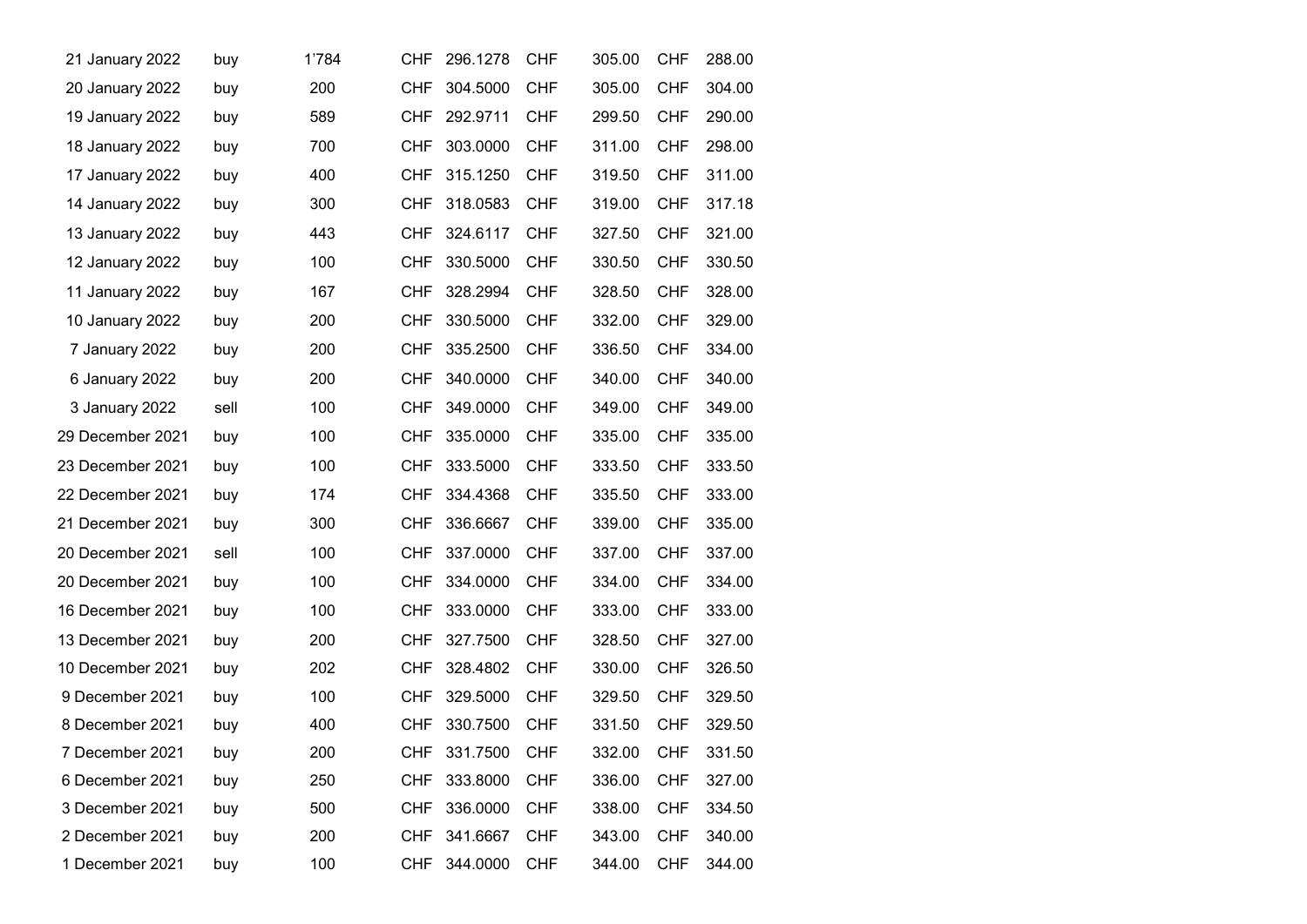| 30 November 2021 | buy  | 200   | CHF        | 344.2500 | CHF        | 345.00 | <b>CHF</b> | 343.50 |
|------------------|------|-------|------------|----------|------------|--------|------------|--------|
| 29 November 2021 | buy  | 24    | CHF        | 339.0000 | <b>CHF</b> | 339.00 | <b>CHF</b> | 339.00 |
| 26 November 2021 | buy  | 500   | <b>CHF</b> | 344.7910 | <b>CHF</b> | 350.00 | <b>CHF</b> | 343.00 |
| 25 November 2021 | sell | 100   | <b>CHF</b> | 347.0000 | <b>CHF</b> | 347.00 | <b>CHF</b> | 347.00 |
| 25 November 2021 | buy  | 1     | CHF        | 345.0000 | <b>CHF</b> | 345.00 | <b>CHF</b> | 345.00 |
| 24 November 2021 | buy  | 1     | <b>CHF</b> | 341.0000 | <b>CHF</b> | 341.00 | <b>CHF</b> | 341.00 |
| 23 November 2021 | buy  | 100   | <b>CHF</b> | 346.0000 | <b>CHF</b> | 346.00 | <b>CHF</b> | 346.00 |
| 22 November 2021 | sell | 500   | <b>CHF</b> | 356.5000 | <b>CHF</b> | 357.00 | <b>CHF</b> | 356.00 |
| 22 November 2021 | buy  | 1     | CHF        | 350.0000 | <b>CHF</b> | 350.00 | <b>CHF</b> | 350.00 |
| 19 November 2021 | buy  | 300   | CHF        | 351.3333 | <b>CHF</b> | 353.00 | <b>CHF</b> | 349.00 |
| 18 November 2021 | buy  | 100   | <b>CHF</b> | 353.0000 | <b>CHF</b> | 353.00 | <b>CHF</b> | 353.00 |
| 17 November 2021 | buy  | 200   | <b>CHF</b> | 355.2500 | <b>CHF</b> | 355.50 | <b>CHF</b> | 351.00 |
| 16 November 2021 | buy  | 15    | <b>CHF</b> | 356.0000 | <b>CHF</b> | 356.00 | <b>CHF</b> | 356.00 |
| 15 November 2021 | sell | 1'000 | CHF        | 356,5000 | <b>CHF</b> | 356.50 | <b>CHF</b> | 356.50 |
| 15 November 2021 | buy  | 8     | <b>CHF</b> | 357.0000 | <b>CHF</b> | 357.00 | <b>CHF</b> | 357.00 |
| 11 November 2021 | sell | 186   | <b>CHF</b> | 360.4624 | <b>CHF</b> | 361.00 | <b>CHF</b> | 360.00 |
| 10 November 2021 | buy  | 300   | <b>CHF</b> | 355.0000 | <b>CHF</b> | 356.00 | <b>CHF</b> | 354.00 |
| 9 November 2021  | buy  | 100   | CHF        | 359.0000 | <b>CHF</b> | 359.00 | <b>CHF</b> | 359.00 |
| 8 November 2021  | sell | 200   | CHF        | 358.2500 | <b>CHF</b> | 360.00 | <b>CHF</b> | 356.50 |
| 5 November 2021  | buy  | 700   | CHF        | 350.5714 | <b>CHF</b> | 353.00 | <b>CHF</b> | 348.00 |
| 4 November 2021  | sell | 200   | <b>CHF</b> | 356.2500 | <b>CHF</b> | 356.50 | <b>CHF</b> | 356.00 |
| 4 November 2021  | buy  | 108   | <b>CHF</b> | 356.4815 | <b>CHF</b> | 357.00 | <b>CHF</b> | 356.00 |
| 2 November 2021  | buy  | 100   | CHF        | 347.0000 | CHF        | 347.00 | <b>CHF</b> | 347.00 |
| 1 November 2021  | sell | 964   | <b>CHF</b> | 349.5000 | <b>CHF</b> | 349.50 | <b>CHF</b> | 349.50 |
| 29 October 2021  | buy  | 43    | <b>CHF</b> | 345.5000 | <b>CHF</b> | 345.50 | <b>CHF</b> | 345.50 |
| 25 October 2021  | sell | 100   | <b>CHF</b> | 348.0000 | <b>CHF</b> | 348.00 | <b>CHF</b> | 348.00 |
| 22 October 2021  | sell | 104   | CHF        | 344.0769 | <b>CHF</b> | 346.00 | <b>CHF</b> | 344.00 |
| 22 October 2021  | buy  | 100   | CHF        | 340.0000 | <b>CHF</b> | 340.00 | <b>CHF</b> | 340.00 |
| 21 October 2021  | sell | 100   | CHF        | 345.0000 | <b>CHF</b> | 345.00 | <b>CHF</b> | 345.00 |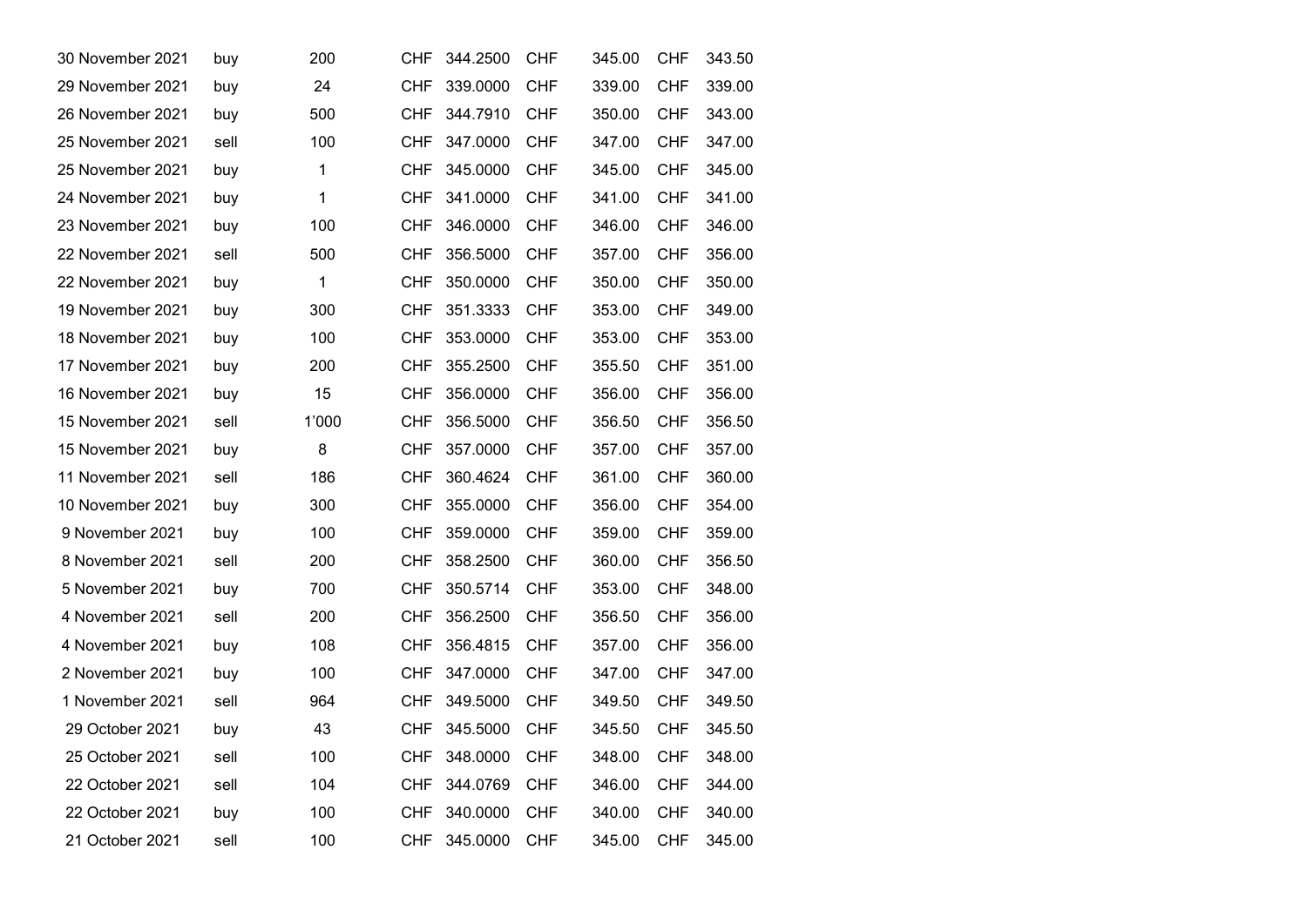| 21 October 2021   | buy  | 181   | CHF        | 340.5801 | CHF        | 343.00 | <b>CHF</b> | 340.00 |
|-------------------|------|-------|------------|----------|------------|--------|------------|--------|
| 20 October 2021   | sell | 200   | CHF        | 348.7500 | CHF        | 349.00 | <b>CHF</b> | 348.50 |
| 20 October 2021   | buy  | 195   | CHF        | 344.3333 | <b>CHF</b> | 346.00 | <b>CHF</b> | 343.00 |
| 19 October 2021   | buy  | 201   | <b>CHF</b> | 339.9876 | <b>CHF</b> | 337.50 | <b>CHF</b> | 338.00 |
| 15 October 2021   | buy  | 200   | CHF        | 344.5000 | CHF        | 345.00 | <b>CHF</b> | 344.00 |
| 14 October 2021   | buy  | 100   | <b>CHF</b> | 345.5000 | <b>CHF</b> | 345.50 | <b>CHF</b> | 345.50 |
| 13 October 2021   | buy  | 34    | CHF        | 343.0000 | CHF        | 343.00 | <b>CHF</b> | 343.00 |
| 12 October 2021   | buy  | 533   | CHF        | 346.2223 | <b>CHF</b> | 349.00 | <b>CHF</b> | 340.50 |
| 11 October 2021   | sell | 200   | CHF        | 343.2500 | CHF        | 343.50 | <b>CHF</b> | 343.00 |
| 11 October 2021   | buy  | 22    | CHF        | 339.5000 | <b>CHF</b> | 339.50 | <b>CHF</b> | 339.50 |
| 6 October 2021    | buy  | 200   | CHF        | 335.7500 | <b>CHF</b> | 337.50 | <b>CHF</b> | 334.00 |
| 4 October 2021    | buy  | 535   | CHF        | 335.8692 | CHF        | 337.00 | <b>CHF</b> | 334.00 |
| 1 October 2021    | buy  | 400   | CHF        | 337.2500 | <b>CHF</b> | 338.00 | <b>CHF</b> | 336.00 |
| 30 September 2021 | buy  | 100   | <b>CHF</b> | 340.0000 | <b>CHF</b> | 340.00 | <b>CHF</b> | 340.00 |
| 29 September 2021 | buy  | 300   | CHF        | 337.0000 | CHF        | 337.00 | <b>CHF</b> | 337.00 |
| 28 September 2021 | buy  | 400   | CHF        | 342.6250 | <b>CHF</b> | 347.00 | <b>CHF</b> | 339.00 |
| 27 September 2021 | buy  | 300   | CHF        | 349.3333 | CHF        | 351.00 | <b>CHF</b> | 347.00 |
| 24 September 2021 | buy  | 222   | CHF        | 347.2613 | <b>CHF</b> | 348.00 | <b>CHF</b> | 345.00 |
| 23 September 2021 | sell | 29    | CHF        | 355.0000 | CHF        | 355.00 | <b>CHF</b> | 355.00 |
| 23 September 2021 | buy  | 24    | <b>CHF</b> | 347.0000 | <b>CHF</b> | 347.00 | <b>CHF</b> | 347.00 |
| 22 September 2021 | buy  | 100   | CHF        | 348,0000 | CHF        | 348.00 | <b>CHF</b> | 348.00 |
| 20 September 2021 | buy  | 1'241 | <b>CHF</b> | 339.3207 | <b>CHF</b> | 347.50 | <b>CHF</b> | 335.79 |
| 17 September 2021 | buy  | 100   | CHF        | 347.5000 | <b>CHF</b> | 347.50 | <b>CHF</b> | 347.50 |
| 16 September 2021 | buy  | 7     | <b>CHF</b> | 346.0000 | <b>CHF</b> | 346.00 | <b>CHF</b> | 346.00 |
| 15 September 2021 | buy  | 300   | CHF        | 353.0000 | CHF        | 354.00 | <b>CHF</b> | 352.00 |
| 13 September 2021 | buy  | 200   | <b>CHF</b> | 356.0000 | <b>CHF</b> | 357.00 | <b>CHF</b> | 355.00 |
| 7 September 2021  | buy  | 200   | CHF        | 354.2500 | CHF        | 354.50 | <b>CHF</b> | 354.00 |
| 6 September 2021  | sell | 1'800 | CHF        | 355.8278 | <b>CHF</b> | 358.00 | <b>CHF</b> | 355.50 |
| 6 September 2021  | buy  | 200   | CHF        | 352.5000 | CHF        | 352.50 | <b>CHF</b> | 352.50 |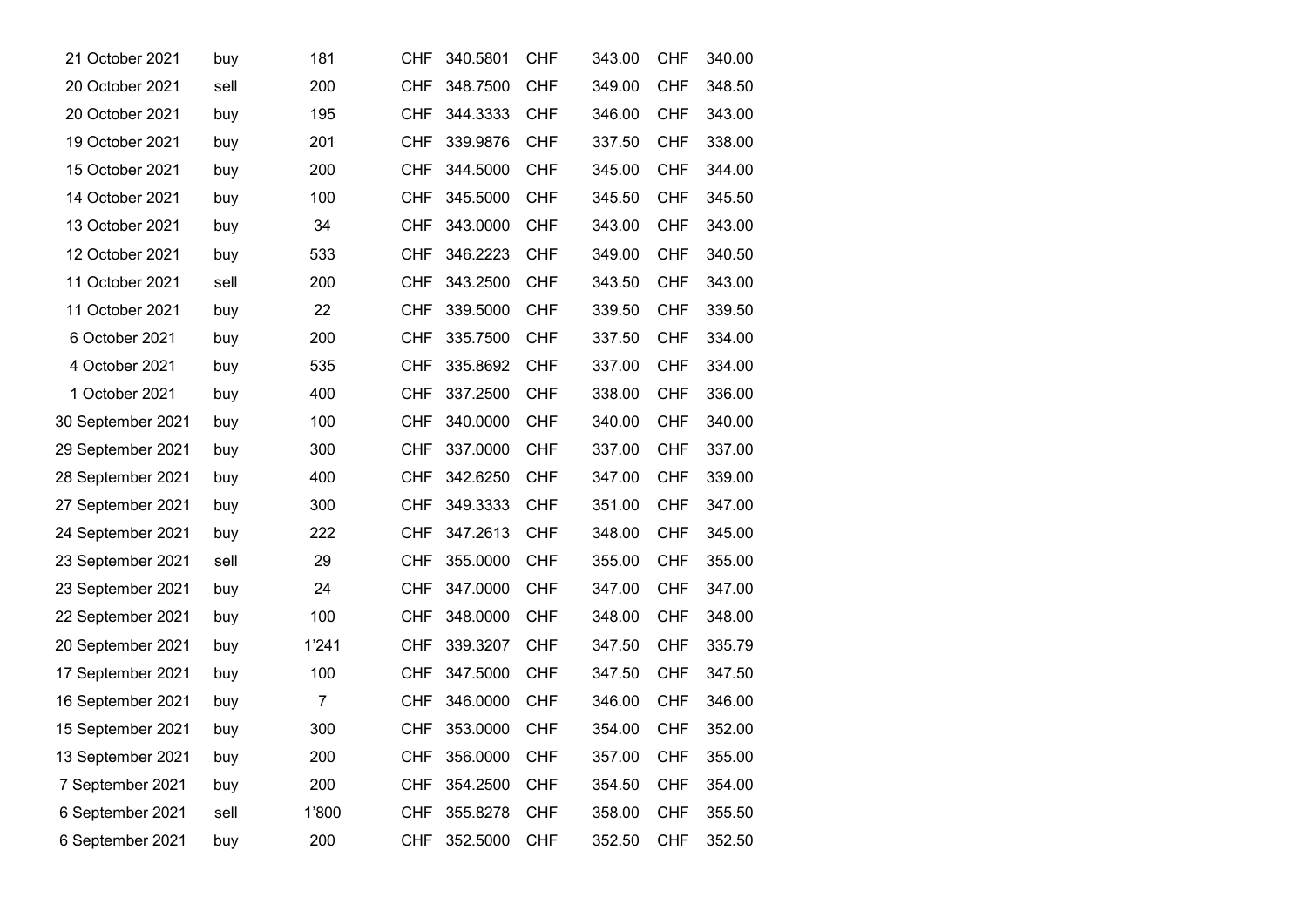| 3 September 2021 | sell | 700 | CHF        | 355.9286 | <b>CHF</b> | 358.50 | <b>CHF</b> | 355.00 |
|------------------|------|-----|------------|----------|------------|--------|------------|--------|
| 3 September 2021 | buy  | 100 | <b>CHF</b> | 354.0000 | <b>CHF</b> | 354.00 | <b>CHF</b> | 354.00 |
| 2 September 2021 | buy  | 40  | <b>CHF</b> | 353.0000 | <b>CHF</b> | 353.00 | <b>CHF</b> | 353.00 |
| 1 September 2021 | sell | 100 | <b>CHF</b> | 357.5000 | <b>CHF</b> | 357.50 | <b>CHF</b> | 357.50 |
| 1 September 2021 | buy  | 200 | CHF        | 353.5000 | <b>CHF</b> | 354.00 | <b>CHF</b> | 353.00 |
| 30 August 2021   | sell | 400 | CHF        | 355.5000 | <b>CHF</b> | 357.00 | <b>CHF</b> | 354.00 |
| 27 August 2021   | sell | 444 | <b>CHF</b> | 355.5495 | <b>CHF</b> | 356.00 | <b>CHF</b> | 354.00 |
| 27 August 2021   | buy  | 299 | <b>CHF</b> | 350.6923 | <b>CHF</b> | 353.00 | <b>CHF</b> | 348.00 |
| 26 August 2021   | sell | 13  | CHF        | 355.0000 | <b>CHF</b> | 355.00 | <b>CHF</b> | 355.00 |
| 26 August 2021   | buy  | 699 | CHF        | 347.8627 | <b>CHF</b> | 352.00 | <b>CHF</b> | 346.00 |
| 25 August 2021   | sell | 300 | <b>CHF</b> | 353.3333 | <b>CHF</b> | 355.00 | <b>CHF</b> | 352.00 |
| 25 August 2021   | buy  | 25  | <b>CHF</b> | 353.0000 | <b>CHF</b> | 353.00 | <b>CHF</b> | 353.00 |
| 24 August 2021   | sell | 272 | <b>CHF</b> | 356.1618 | <b>CHF</b> | 358.00 | <b>CHF</b> | 354.00 |
| 24 August 2021   | buy  | 501 | CHF        | 349.7355 | <b>CHF</b> | 351.00 | <b>CHF</b> | 348.00 |
| 23 August 2021   | sell | 100 | CHF        | 352.0000 | <b>CHF</b> | 352.00 | <b>CHF</b> | 352.00 |
| 23 August 2021   | buy  | 610 | <b>CHF</b> | 344.5164 | <b>CHF</b> | 346.00 | <b>CHF</b> | 342.99 |
| 20 August 2021   | sell | 100 | <b>CHF</b> | 347.0000 | <b>CHF</b> | 347.00 | <b>CHF</b> | 347.00 |
| 19 August 2021   | buy  | 534 | CHF        | 345.9494 | <b>CHF</b> | 348.00 | <b>CHF</b> | 343.00 |
| 18 August 2021   | buy  | 40  | CHF        | 354.0000 | <b>CHF</b> | 354.00 | <b>CHF</b> | 354.00 |
| 18 August 2021   | sell | 200 | CHF        | 355.0000 | <b>CHF</b> | 356.00 | <b>CHF</b> | 354.00 |
| 17 August 2021   | buy  | 20  | <b>CHF</b> | 350.0000 | <b>CHF</b> | 350.00 | <b>CHF</b> | 350.00 |
| 13 August 2021   | buy  | 18  | <b>CHF</b> | 355.0000 | <b>CHF</b> | 355.00 | <b>CHF</b> | 355.00 |
| 12 August 2021   | buy  | 100 | CHF        | 354.0000 | <b>CHF</b> | 354.00 | <b>CHF</b> | 354.00 |
| 11 August 2021   | buy  | 100 | CHF        | 355.0000 | <b>CHF</b> | 355.00 | <b>CHF</b> | 355.00 |
| 10 August 2021   | buy  | 100 | <b>CHF</b> | 354.5000 | <b>CHF</b> | 354.50 | <b>CHF</b> | 354.50 |
| 5 August 2021    | sell | 100 | <b>CHF</b> | 357.5000 | <b>CHF</b> | 357.50 | <b>CHF</b> | 357.50 |
| 5 August 2021    | buy  | 100 | CHF        | 354.0000 | <b>CHF</b> | 354.00 | <b>CHF</b> | 354.00 |
| 4 August 2021    | sell | 300 | CHF        | 352.0000 | <b>CHF</b> | 353.00 | <b>CHF</b> | 351.00 |
| 3 August 2021    | sell | 340 | <b>CHF</b> | 347.4943 | CHF        | 348.50 | <b>CHF</b> | 347.00 |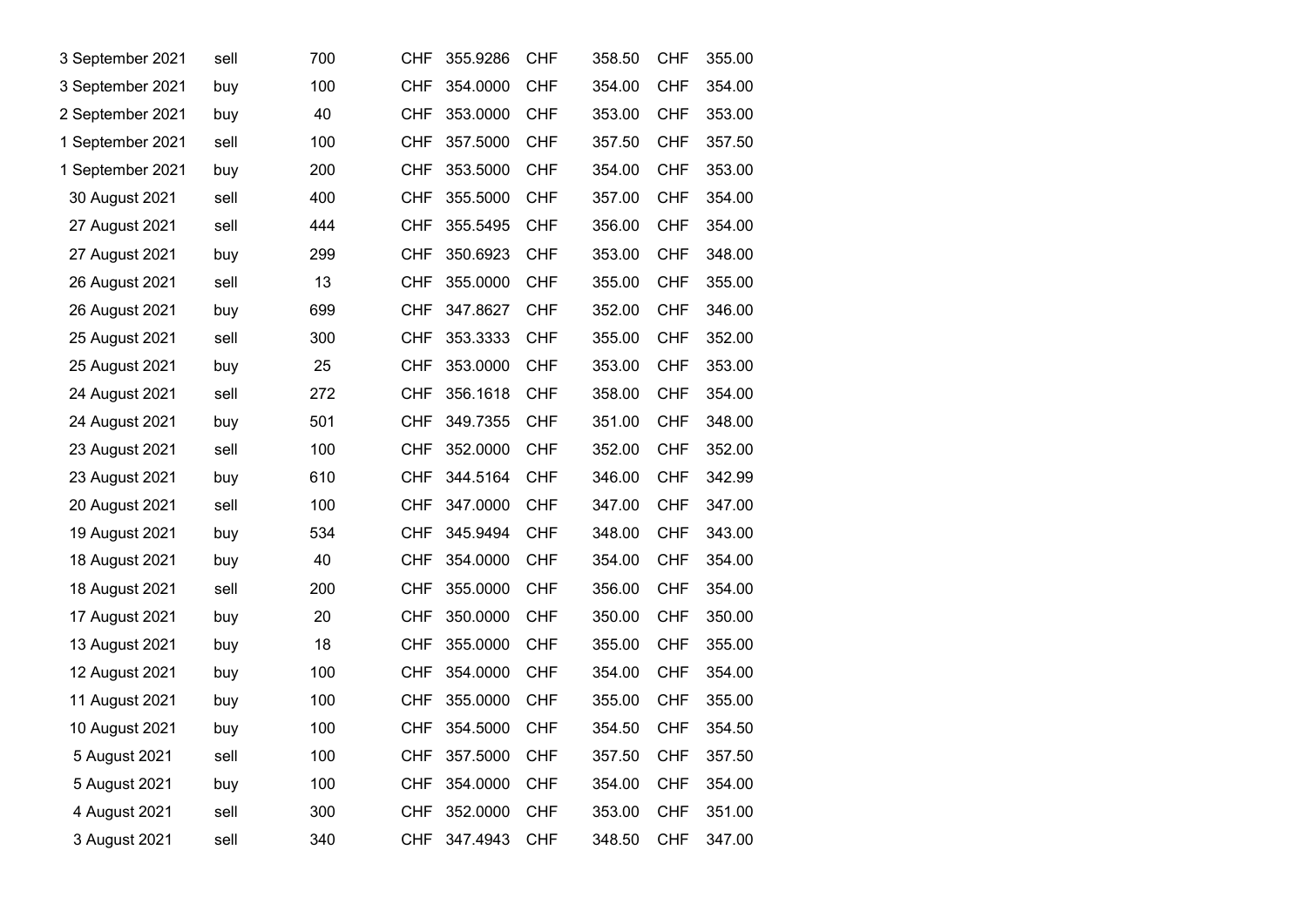| 3 August 2021 | buy  | 200          | CHF        | 343.2500 | <b>CHF</b> | 342.50 | <b>CHF</b> | 342.00 |
|---------------|------|--------------|------------|----------|------------|--------|------------|--------|
| 2 August 2021 | sell | 300          | <b>CHF</b> | 343.1667 | <b>CHF</b> | 334.00 | <b>CHF</b> | 342.50 |
| 30 July 2021  | buy  | 100          | <b>CHF</b> | 336.0000 | <b>CHF</b> | 336.00 | <b>CHF</b> | 336.00 |
| 29 July 2021  | buy  | 200          | <b>CHF</b> | 336.5000 | <b>CHF</b> | 337.00 | <b>CHF</b> | 336.00 |
| 28 July 2021  | buy  | 400          | CHF        | 337.0000 | <b>CHF</b> | 339.00 | <b>CHF</b> | 335.00 |
| 27 July 2021  | sell | 35           | <b>CHF</b> | 343.0000 | <b>CHF</b> | 343.00 | <b>CHF</b> | 343.00 |
| 27 July 2021  | buy  | 772          | <b>CHF</b> | 339.1658 | <b>CHF</b> | 340.00 | <b>CHF</b> | 338.00 |
| 26 July 2021  | sell | 400          | <b>CHF</b> | 343.5000 | <b>CHF</b> | 345.00 | <b>CHF</b> | 342.00 |
| 23 July 2021  | sell | 100          | <b>CHF</b> | 345.0000 | <b>CHF</b> | 345.00 | <b>CHF</b> | 345.00 |
| 23 July 2021  | buy  | 554          | CHF        | 338.7340 | <b>CHF</b> | 340.00 | <b>CHF</b> | 338.00 |
| 21 July 2021  | sell | 3'800        | <b>CHF</b> | 340.0000 | <b>CHF</b> | 340.00 | <b>CHF</b> | 340.00 |
| 20 July 2021  | buy  | $\mathbf{1}$ | <b>CHF</b> | 328.5000 | <b>CHF</b> | 328.50 | <b>CHF</b> | 328.50 |
| 19 July 2021  | buy  | 400          | <b>CHF</b> | 328.8750 | <b>CHF</b> | 332.00 | <b>CHF</b> | 327.50 |
| 15 July 2021  | buy  | 300          | <b>CHF</b> | 337.5000 | <b>CHF</b> | 339.50 | <b>CHF</b> | 336.00 |
| 14 July 2021  | buy  | 200          | <b>CHF</b> | 339.5000 | <b>CHF</b> | 339.00 | <b>CHF</b> | 338.00 |
| 13 July 2021  | sell | 1'000        | <b>CHF</b> | 342.2000 | <b>CHF</b> | 334.00 | <b>CHF</b> | 340.00 |
| 12 July 2021  | buy  | 500          | <b>CHF</b> | 332.2000 | <b>CHF</b> | 333.50 | <b>CHF</b> | 330.00 |
| 9 July 2021   | buy  | 2'637        | <b>CHF</b> | 336.1217 | <b>CHF</b> | 340.50 | <b>CHF</b> | 335.00 |
| 8 July 2021   | buy  | 300          | <b>CHF</b> | 342.5000 | <b>CHF</b> | 343.00 | <b>CHF</b> | 342.00 |
| 7 July 2021   | buy  | 300          | CHF        | 344.5000 | <b>CHF</b> | 346.00 | <b>CHF</b> | 343.50 |
| 6 July 2021   | sell | 170          | <b>CHF</b> | 353.4118 | <b>CHF</b> | 354.00 | <b>CHF</b> | 353.00 |
| 5 July 2021   | buy  | 200          | <b>CHF</b> | 347.5000 | <b>CHF</b> | 348.00 | <b>CHF</b> | 347.00 |
| 2 July 2021   | buy  | 135          | CHF        | 349.9815 | <b>CHF</b> | 350.50 | <b>CHF</b> | 348.50 |
| 1 July 2021   | buy  | 200          | <b>CHF</b> | 351.7500 | <b>CHF</b> | 352.00 | <b>CHF</b> | 351.50 |
| 28 June 2021  | buy  | 100          | <b>CHF</b> | 351.0000 | <b>CHF</b> | 351.00 | <b>CHF</b> | 351.00 |
| 24 June 2021  | buy  | 100          | <b>CHF</b> | 358.0000 | <b>CHF</b> | 358.00 | <b>CHF</b> | 358.00 |
| 23 June 2021  | sell | 1'000        | CHF.       | 352.0000 | <b>CHF</b> | 352.00 | <b>CHF</b> | 352.00 |
| 23 June 2021  | buy  | 100          | CHF        | 353.0000 | <b>CHF</b> | 353.00 | <b>CHF</b> | 353.00 |
| 22 June 2021  | buy  | 200          | CHF        | 351.5000 | <b>CHF</b> | 351.50 | <b>CHF</b> | 351.50 |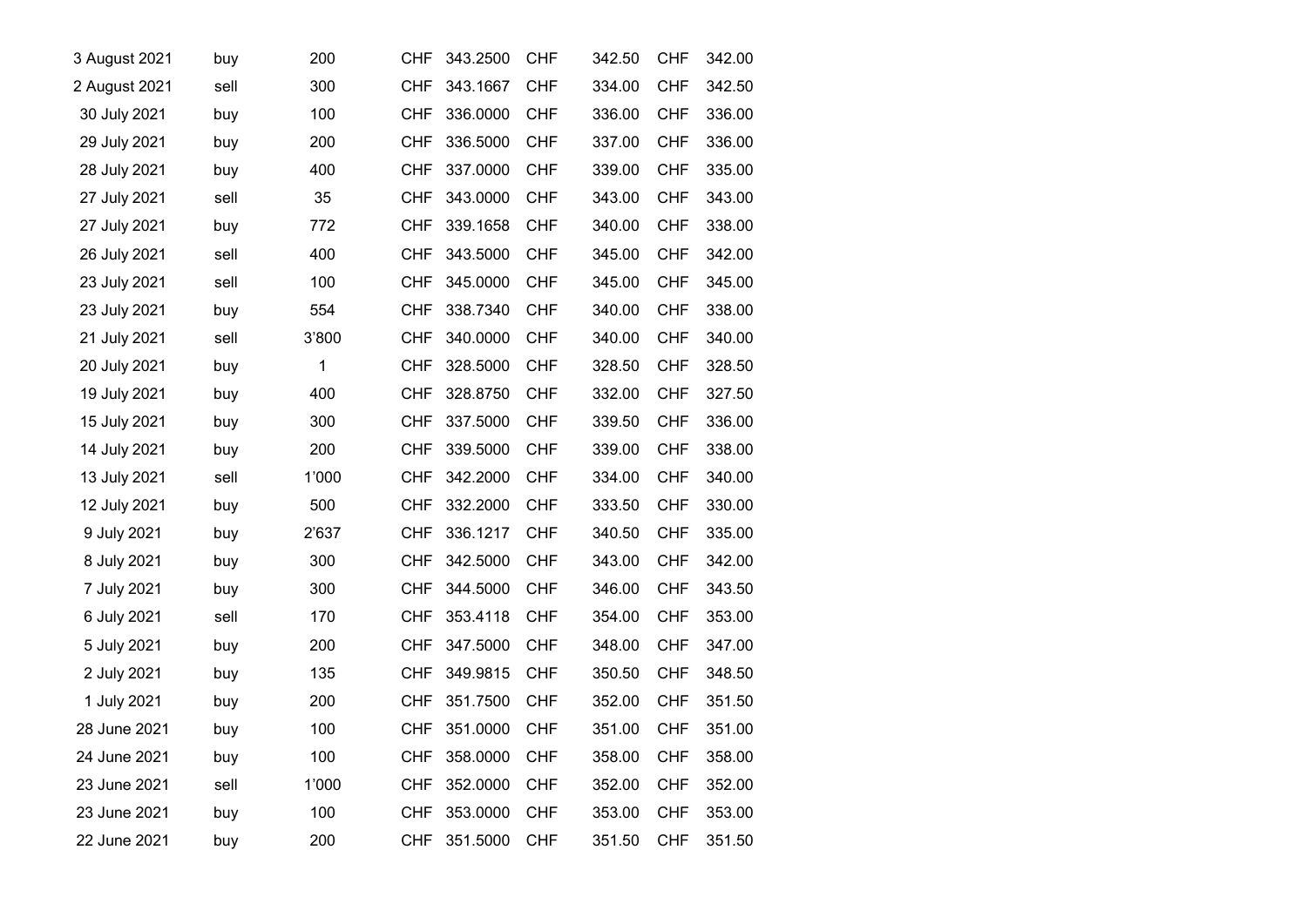| 21 June 2021 | sell | 200    | CHF        | 350.0000 | CHF        | 350.00 | CHF        | 350.00 |
|--------------|------|--------|------------|----------|------------|--------|------------|--------|
| 21 June 2021 | buy  | 100    | <b>CHF</b> | 348.0000 | <b>CHF</b> | 348.00 | <b>CHF</b> | 348.00 |
| 18 June 2021 | sell | 13'090 | <b>CHF</b> | 350.0000 | <b>CHF</b> | 350.00 | <b>CHF</b> | 350.00 |
| 17 June 2021 | buy  | 500    | <b>CHF</b> | 350.9870 | <b>CHF</b> | 358.00 | <b>CHF</b> | 349.00 |
| 16 June 2021 | buy  | 300    | <b>CHF</b> | 352,0000 | <b>CHF</b> | 353.00 | <b>CHF</b> | 351.00 |
| 15 June 2021 | buy  | 500    | <b>CHF</b> | 357.5000 | <b>CHF</b> | 359.00 | <b>CHF</b> | 356.00 |
| 8 June 2021  | buy  | 200    | <b>CHF</b> | 341.9575 | <b>CHF</b> | 341.96 | <b>CHF</b> | 341.96 |
| 7 June 2021  | sell | 400    | <b>CHF</b> | 344.7500 | <b>CHF</b> | 347.00 | <b>CHF</b> | 342.00 |
| 7 June 2021  | buy  | 200    | <b>CHF</b> | 339.0000 | <b>CHF</b> | 339.00 | <b>CHF</b> | 339.00 |
| 4 June 2021  | buy  | 500    | <b>CHF</b> | 340.9000 | <b>CHF</b> | 343.00 | <b>CHF</b> | 339.50 |
| 3 June 2021  | buy  | 600    | <b>CHF</b> | 343.0000 | <b>CHF</b> | 345.00 | <b>CHF</b> | 341.00 |
| 2 June 2021  | buy  | 800    | <b>CHF</b> | 346.2500 | <b>CHF</b> | 347.00 | <b>CHF</b> | 345.50 |
| 1 June 2021  | buy  | 200    | <b>CHF</b> | 341.5000 | <b>CHF</b> | 341.50 | <b>CHF</b> | 341.50 |
| 31 May 2021  | sell | 2'000  | <b>CHF</b> | 342.2938 | <b>CHF</b> | 342.50 | <b>CHF</b> | 342.00 |
| 31 May 2021  | buy  | 100    | <b>CHF</b> | 342.0000 | <b>CHF</b> | 342.00 | <b>CHF</b> | 342.00 |
| 28 May 2021  | sell | 3'015  | <b>CHF</b> | 340.0000 | <b>CHF</b> | 340.00 | <b>CHF</b> | 340.00 |
| 28 May 2021  | buy  | 200    | <b>CHF</b> | 338.4875 | <b>CHF</b> | 338.98 | <b>CHF</b> | 338.00 |
| 27 May 2021  | sell | 200    | <b>CHF</b> | 335.0000 | <b>CHF</b> | 335.00 | <b>CHF</b> | 335.00 |
| 26 May 2021  | buy  | 300    | <b>CHF</b> | 334.0000 | <b>CHF</b> | 334.00 | <b>CHF</b> | 334.00 |
| 25 May 2021  | buy  | 267    | <b>CHF</b> | 322.0000 | <b>CHF</b> | 322.00 | <b>CHF</b> | 322.00 |
| 21 May 2021  | buy  | 200    | <b>CHF</b> | 323.7500 | <b>CHF</b> | 324.00 | CHF        | 323.50 |
| 20 May 2021  | buy  | 200    | <b>CHF</b> | 325.5000 | <b>CHF</b> | 326.00 | <b>CHF</b> | 325.00 |
| 19 May 2021  | buy  | 400    | <b>CHF</b> | 327.7500 | <b>CHF</b> | 329.50 | <b>CHF</b> | 324.00 |
| 18 May 2021  | buy  | 900    | <b>CHF</b> | 334.3333 | <b>CHF</b> | 337.00 | <b>CHF</b> | 330.00 |
| 17 May 2021  | sell | 100    | <b>CHF</b> | 345.0000 | <b>CHF</b> | 345.00 | <b>CHF</b> | 345.00 |
| 14 May 2021  | buy  | 200    | <b>CHF</b> | 333.7500 | <b>CHF</b> | 334.00 | <b>CHF</b> | 333.50 |
| 12 May 2021  | buy  | 200    | CHF        | 339.2500 | <b>CHF</b> | 339.50 | <b>CHF</b> | 339.00 |
| 11 May 2021  | buy  | 400    | <b>CHF</b> | 341.1250 | <b>CHF</b> | 342.00 | <b>CHF</b> | 340.00 |
| 7 May 2021   | buy  | 100    | CHF        | 331.5000 | CHF        | 331.50 | <b>CHF</b> | 331.50 |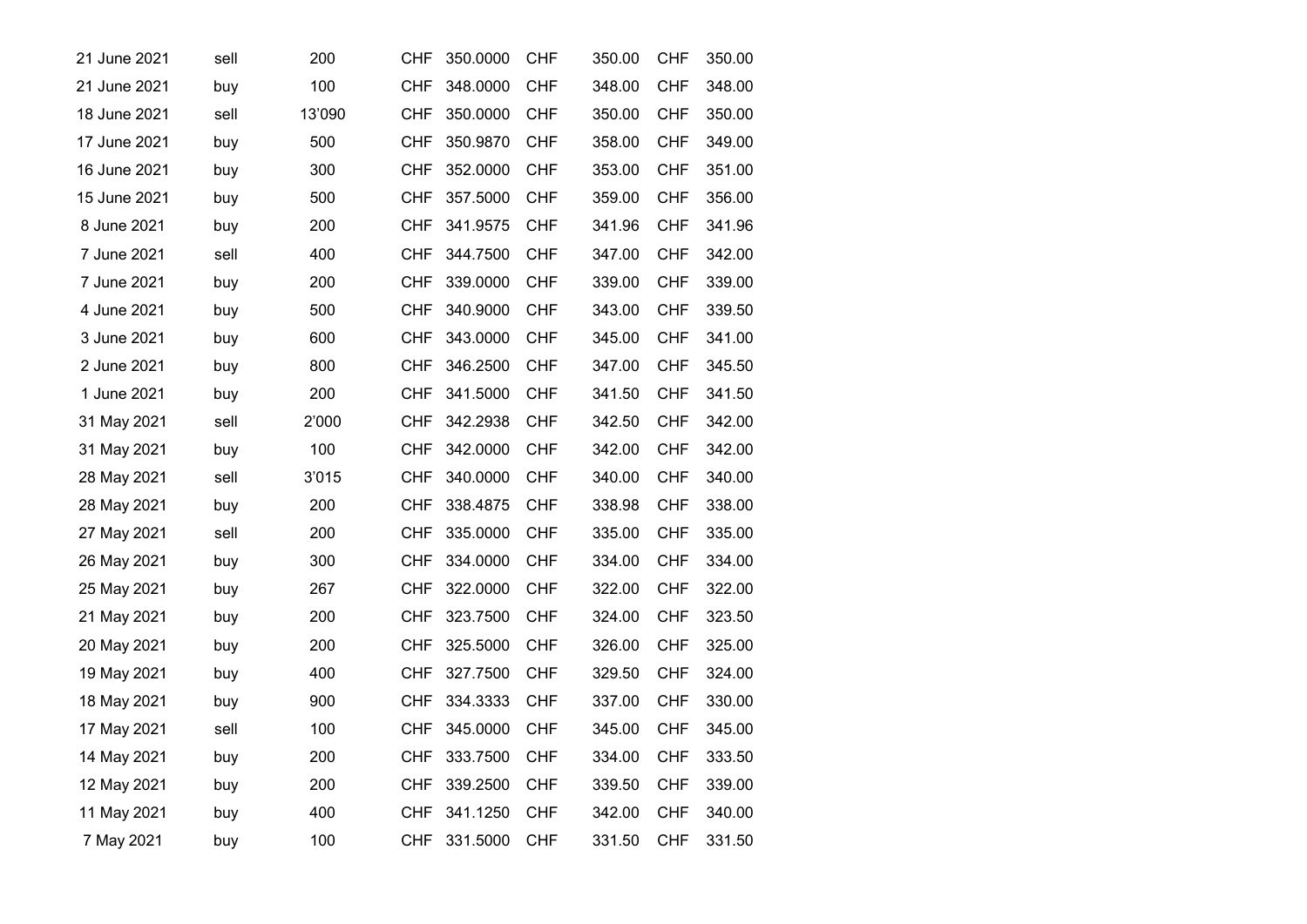| 6 May 2021    | buy  | 400            | CHF        | 331.5000 | CHF        | 332.00 | <b>CHF</b> | 331.00 |
|---------------|------|----------------|------------|----------|------------|--------|------------|--------|
| 5 May 2021    | buy  | $\overline{7}$ | <b>CHF</b> | 332.0000 | CHF        | 332.00 | <b>CHF</b> | 332.00 |
| 4 May 2021    | buy  | 700            | <b>CHF</b> | 332.7857 | <b>CHF</b> | 333.50 | <b>CHF</b> | 332.00 |
| 30 April 2021 | sell | 200            | <b>CHF</b> | 328.5000 | <b>CHF</b> | 329.00 | <b>CHF</b> | 328.00 |
| 30 April 2021 | buy  | $\overline{2}$ | <b>CHF</b> | 324.0000 | <b>CHF</b> | 324.00 | <b>CHF</b> | 324.00 |
| 29 April 2021 | buy  | 1'700          | <b>CHF</b> | 320.8824 | <b>CHF</b> | 325.00 | <b>CHF</b> | 318.00 |
| 28 April 2021 | buy  | 225            | <b>CHF</b> | 322.6667 | <b>CHF</b> | 323.00 | <b>CHF</b> | 322.00 |
| 27 April 2021 | buy  | 400            | <b>CHF</b> | 322.8750 | <b>CHF</b> | 323.50 | <b>CHF</b> | 322.00 |
| 26 April 2021 | buy  | 203            | <b>CHF</b> | 324.4926 | <b>CHF</b> | 325.00 | <b>CHF</b> | 324.00 |
| 23 April 2021 | buy  | 590            | <b>CHF</b> | 326.4576 | <b>CHF</b> | 329.00 | <b>CHF</b> | 324.00 |
| 22 April 2021 | buy  | 300            | <b>CHF</b> | 328.0000 | <b>CHF</b> | 329.00 | <b>CHF</b> | 327.00 |
| 21 April 2021 | buy  | 100            | <b>CHF</b> | 327.0000 | <b>CHF</b> | 327.00 | <b>CHF</b> | 327.00 |
| 20 April 2021 | buy  | 801            | <b>CHF</b> | 325.8727 | <b>CHF</b> | 327.00 | <b>CHF</b> | 324.00 |
| 19 April 2021 | buy  | 966            | <b>CHF</b> | 328.0704 | <b>CHF</b> | 329.00 | <b>CHF</b> | 326.00 |
| 15 April 2021 | buy  | 100            | <b>CHF</b> | 326.0000 | <b>CHF</b> | 326.00 | <b>CHF</b> | 326.00 |
| 14 April 2021 | buy  | 200            | <b>CHF</b> | 329.0000 | <b>CHF</b> | 331.00 | <b>CHF</b> | 327.00 |
| 13 April 2021 | sell | 1'124          | <b>CHF</b> | 337.8221 | <b>CHF</b> | 338.00 | <b>CHF</b> | 337.50 |
| 13 April 2021 | buy  | 400            | CHF        | 334.5000 | <b>CHF</b> | 336.00 | <b>CHF</b> | 333.00 |
| 12 April 2021 | buy  | 400            | <b>CHF</b> | 333.1250 | <b>CHF</b> | 334.00 | <b>CHF</b> | 332.00 |
| 9 April 2021  | sell | 245            | <b>CHF</b> | 335.9592 | <b>CHF</b> | 338.00 | <b>CHF</b> | 335.00 |
| 8 April 2021  | sell | 400            | <b>CHF</b> | 333.3750 | <b>CHF</b> | 335.50 | <b>CHF</b> | 332.00 |
| 8 April 2021  | buy  | $\mathbf{1}$   | <b>CHF</b> | 330.0000 | <b>CHF</b> | 330.00 | <b>CHF</b> | 330.00 |
| 7 April 2021  | buy  | 100            | <b>CHF</b> | 332.0000 | <b>CHF</b> | 332.00 | <b>CHF</b> | 332.00 |
| 6 April 2021  | buy  | 303            | <b>CHF</b> | 333.8152 | <b>CHF</b> | 334.50 | <b>CHF</b> | 332.00 |
| 1 April 2021  | sell | 17             | <b>CHF</b> | 335.0000 | <b>CHF</b> | 335.00 | <b>CHF</b> | 335.00 |
| 31 March 2021 | sell | 309            | <b>CHF</b> | 333.0000 | <b>CHF</b> | 333.00 | <b>CHF</b> | 333.00 |
| 31 March 2021 | buy  | 200            | CHF        | 330.5000 | <b>CHF</b> | 331.00 | <b>CHF</b> | 330.00 |
| 30 March 2021 | sell | 300            | <b>CHF</b> | 333.0000 | <b>CHF</b> | 333.50 | <b>CHF</b> | 332.50 |
| 30 March 2021 | buy  | 6              | <b>CHF</b> | 329.0000 | <b>CHF</b> | 329.00 | <b>CHF</b> | 329.00 |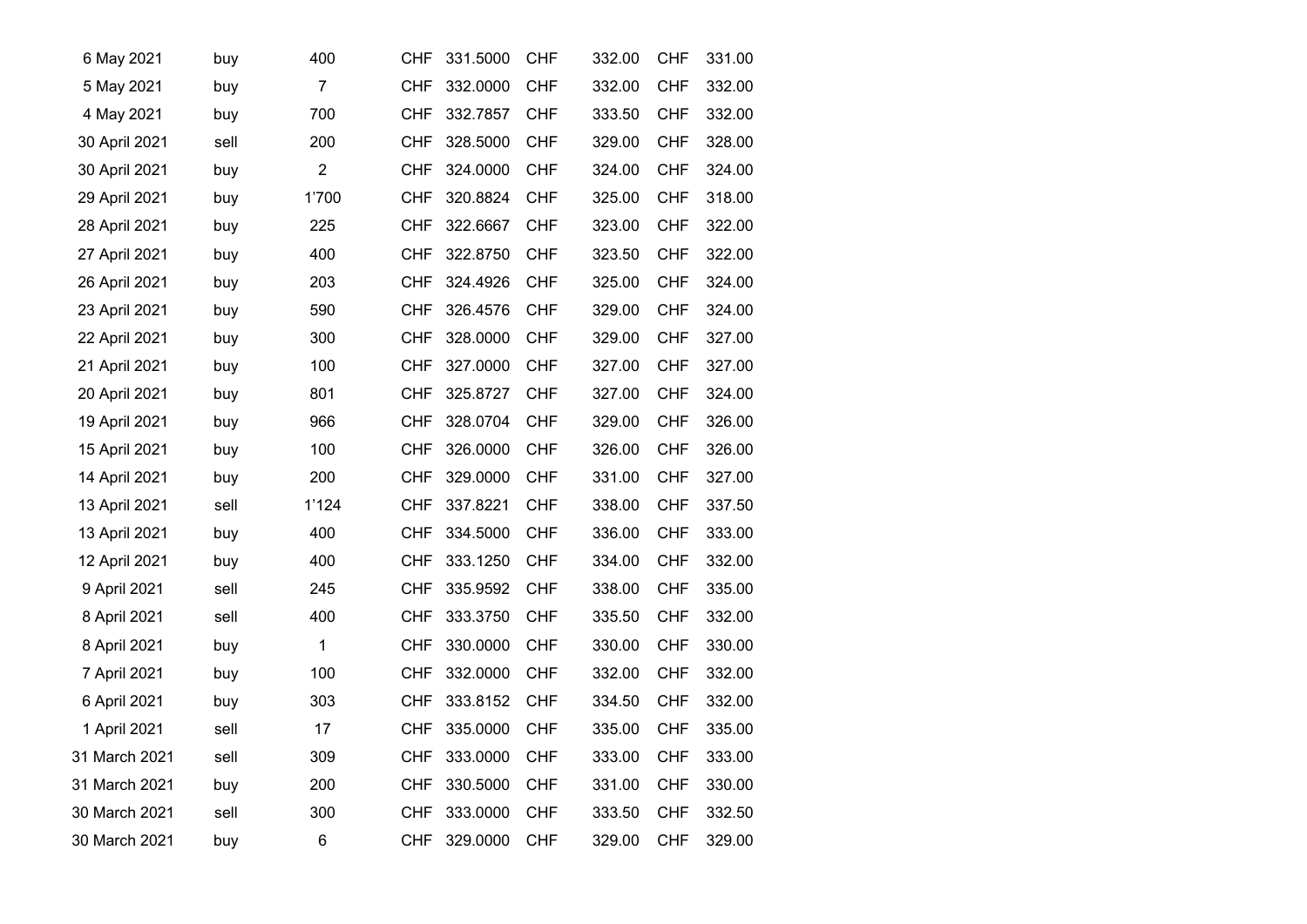| 29 March 2021 | sell | 1'000 | CHF        | 329.2500 | <b>CHF</b> | 329.50 | <b>CHF</b> | 329.00 |
|---------------|------|-------|------------|----------|------------|--------|------------|--------|
| 29 March 2021 | buy  | 100   | <b>CHF</b> | 329.0000 | <b>CHF</b> | 329.00 | <b>CHF</b> | 329.00 |
| 26 March 2021 | sell | 47    | CHF        | 334.0000 | <b>CHF</b> | 334.00 | <b>CHF</b> | 334.00 |
| 26 March 2021 | buy  | 238   | CHF.       | 327.4706 | <b>CHF</b> | 328.50 | CHF        | 326.00 |
| 25 March 2021 | buy  | 300   | <b>CHF</b> | 331.0000 | <b>CHF</b> | 332.00 | <b>CHF</b> | 330.00 |
| 24 March 2021 | sell | 300   | <b>CHF</b> | 333.0000 | <b>CHF</b> | 334.00 | <b>CHF</b> | 332.00 |
| 24 March 2021 | buy  | 100   | <b>CHF</b> | 328.0000 | <b>CHF</b> | 328.00 | <b>CHF</b> | 328.00 |
| 23 March 2021 | buy  | 232   | <b>CHF</b> | 327.7241 | <b>CHF</b> | 329.00 | <b>CHF</b> | 326.00 |
| 23 March 2021 | sell | 100   | <b>CHF</b> | 330.0000 | <b>CHF</b> | 330.00 | <b>CHF</b> | 330.00 |
| 22 March 2021 | sell | 190   | CHF        | 335.5263 | <b>CHF</b> | 336.00 | <b>CHF</b> | 335.00 |
| 22 March 2021 | buy  | 800   | CHF        | 330.6000 | <b>CHF</b> | 333.00 | <b>CHF</b> | 328.00 |
| 19 March 2021 | sell | 73    | CHF.       | 335.5068 | <b>CHF</b> | 336.00 | <b>CHF</b> | 335.00 |
| 19 March 2021 | buy  | 400   | CHF        | 331.5000 | <b>CHF</b> | 333.00 | <b>CHF</b> | 330.00 |
| 16 March 2021 | buy  | 300   | CHF        | 323.3333 | <b>CHF</b> | 325.00 | <b>CHF</b> | 322.00 |
| 15 March 2021 | buy  | 300   | CHF        | 331.0000 | <b>CHF</b> | 332.00 | <b>CHF</b> | 330.00 |
| 12 March 2021 | buy  | 500   | CHF        | 333.9000 | <b>CHF</b> | 336.50 | <b>CHF</b> | 331.00 |
| 11 March 2021 | buy  | 400   | <b>CHF</b> | 336.2500 | <b>CHF</b> | 339.00 | <b>CHF</b> | 329.00 |
| 10 March 2021 | buy  | 330   | <b>CHF</b> | 337.8182 | <b>CHF</b> | 339.00 | <b>CHF</b> | 336.00 |
| 9 March 2021  | buy  | 200   | CHF        | 344.5000 | <b>CHF</b> | 335.00 | <b>CHF</b> | 334.00 |
| 9 March 2021  | sell | 3'200 | CHF.       | 338.1250 | <b>CHF</b> | 342.00 | CHF        | 338.00 |
| 8 March 2021  | sell | 262   | <b>CHF</b> | 341.0000 | <b>CHF</b> | 341.00 | <b>CHF</b> | 341.00 |
| 8 March 2021  | buy  | 500   | <b>CHF</b> | 344.9000 | <b>CHF</b> | 340.00 | <b>CHF</b> | 332.00 |
| 5 March 2021  | sell | 200   | CHF.       | 344.2500 | <b>CHF</b> | 344.50 | <b>CHF</b> | 344.00 |
| 5 March 2021  | buy  | 500   | CHF.       | 333.0000 | <b>CHF</b> | 334.00 | <b>CHF</b> | 331.00 |
| 4 March 2021  | buy  | 200   | <b>CHF</b> | 337.2500 | <b>CHF</b> | 338.00 | <b>CHF</b> | 336.50 |
| 3 March 2021  | buy  | 346   | <b>CHF</b> | 338.8104 | <b>CHF</b> | 340.50 | <b>CHF</b> | 333.00 |
| 2 March 2021  | buy  | 200   | CHF.       | 340.5000 | <b>CHF</b> | 341.00 | CHF.       | 340.00 |
| 1 March 2021  | sell | 100   | CHF        | 335.0000 | <b>CHF</b> | 335.00 | <b>CHF</b> | 335.00 |
| 1 March 2021  | buy  | 43    | CHF.       | 331.4186 | <b>CHF</b> | 333.00 | <b>CHF</b> | 331.00 |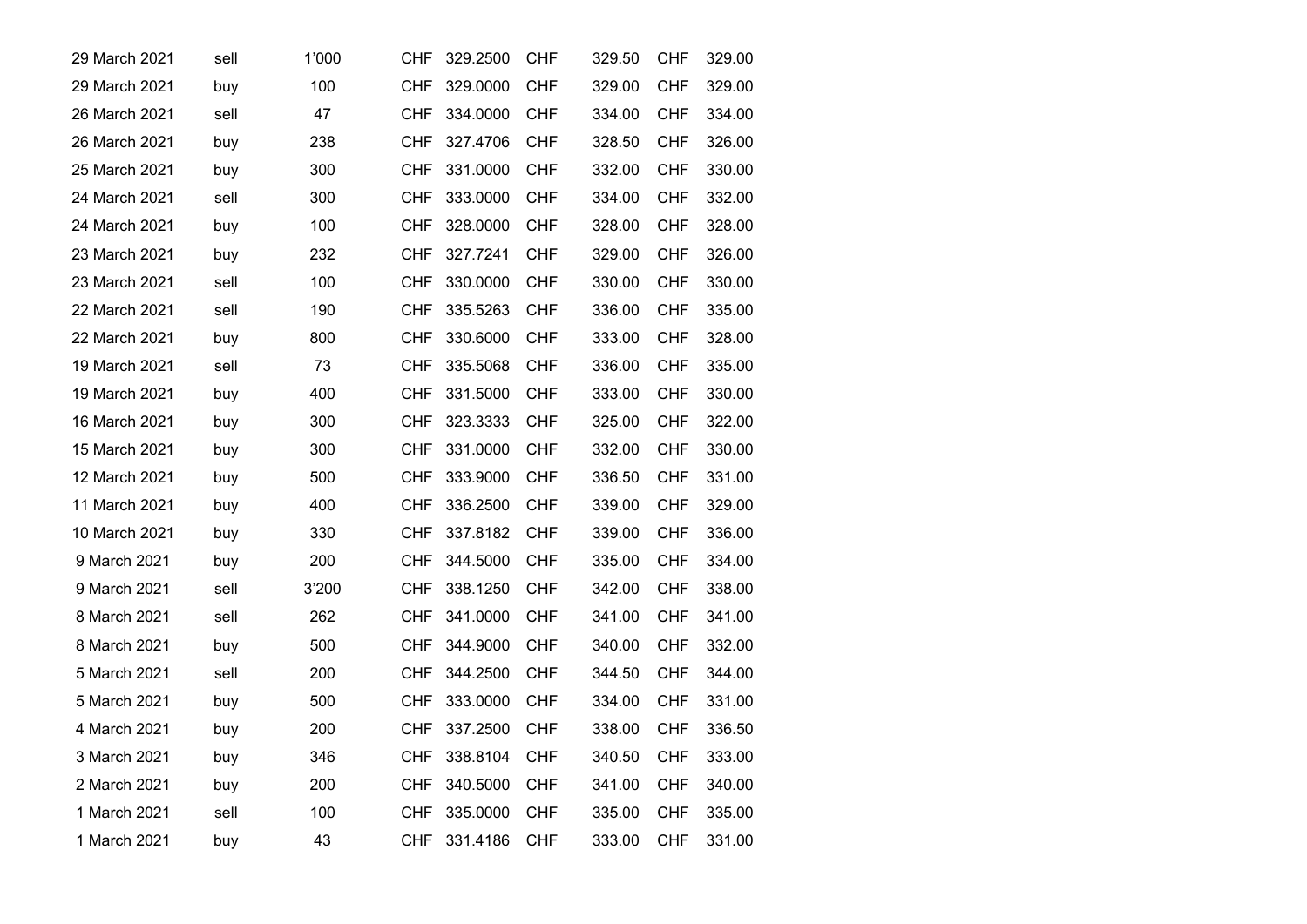| 26 February 2021 | buy  | 600   | CHF        | 330.2500 | CHF        | 336.00 | <b>CHF</b> | 325.00 |
|------------------|------|-------|------------|----------|------------|--------|------------|--------|
| 24 February 2021 | sell | 2'100 | <b>CHF</b> | 336.1190 | <b>CHF</b> | 338.50 | <b>CHF</b> | 328.00 |
| 23 February 2021 | buy  | 2'500 | CHF        | 321.8976 | CHF        | 341.00 | <b>CHF</b> | 313.00 |
| 22 February 2021 | buy  | 400   | <b>CHF</b> | 343.5000 | <b>CHF</b> | 345.00 | <b>CHF</b> | 342.00 |
| 19 February 2021 | buy  | 100   | <b>CHF</b> | 343.0000 | <b>CHF</b> | 343.00 | <b>CHF</b> | 343.00 |
| 18 February 2021 | sell | 300   | CHF        | 343.0000 | <b>CHF</b> | 344.00 | <b>CHF</b> | 342.00 |
| 18 February 2021 | buy  | 200   | CHF        | 336.5000 | <b>CHF</b> | 337.00 | <b>CHF</b> | 336.00 |
| 17 February 2021 | buy  | 568   | <b>CHF</b> | 341.4014 | <b>CHF</b> | 345.00 | <b>CHF</b> | 336.00 |
| 16 February 2021 | sell | 200   | CHF        | 345.2500 | <b>CHF</b> | 345.50 | <b>CHF</b> | 345.00 |
| 16 February 2021 | buy  | 310   | <b>CHF</b> | 342.1290 | <b>CHF</b> | 343.00 | <b>CHF</b> | 341.00 |
| 15 February 2021 | buy  | 818   | CHF        | 347.5355 | <b>CHF</b> | 350.00 | <b>CHF</b> | 338.00 |
| 12 February 2021 | sell | 1'200 | CHF        | 350.0000 | <b>CHF</b> | 351.00 | <b>CHF</b> | 349.00 |
| 12 February 2021 | buy  | 205   | <b>CHF</b> | 348.9878 | <b>CHF</b> | 349.00 | <b>CHF</b> | 348.50 |
| 11 February 2021 | sell | 2'933 | <b>CHF</b> | 341.8009 | <b>CHF</b> | 344.00 | <b>CHF</b> | 338.00 |
| 11 February 2021 | buy  | 478   | <b>CHF</b> | 339.2803 | <b>CHF</b> | 342.00 | <b>CHF</b> | 337.00 |
| 10 February 2021 | sell | 855   | <b>CHF</b> | 339.0000 | <b>CHF</b> | 339.00 | <b>CHF</b> | 339.00 |
| 10 February 2021 | buy  | 100   | <b>CHF</b> | 338.0000 | CHF        | 338.00 | <b>CHF</b> | 338.00 |
| 9 February 2021  | sell | 3'000 | <b>CHF</b> | 336.4048 | <b>CHF</b> | 336.50 | <b>CHF</b> | 336.00 |
| 9 February 2021  | buy  | 500   | <b>CHF</b> | 334.7000 | <b>CHF</b> | 336.00 | <b>CHF</b> | 333.50 |
| 8 February 2021  | sell | 861   | CHF        | 335.7096 | <b>CHF</b> | 335.00 | <b>CHF</b> | 330.50 |
| 8 February 2021  | buy  | 298   | <b>CHF</b> | 332.6162 | <b>CHF</b> | 336.00 | <b>CHF</b> | 335.50 |
| 5 February 2021  | sell | 666   | CHF        | 334.1607 | <b>CHF</b> | 336.00 | <b>CHF</b> | 329.00 |
| 5 February 2021  | buy  | 70    | <b>CHF</b> | 325.5000 | <b>CHF</b> | 325.50 | <b>CHF</b> | 325.50 |
| 3 February 2021  | sell | 800   | CHF        | 322.1250 | <b>CHF</b> | 327.00 | <b>CHF</b> | 318.00 |
| 2 February 2021  | sell | 3'762 | <b>CHF</b> | 315.6922 | <b>CHF</b> | 318.00 | <b>CHF</b> | 315.00 |
| 1 February 2021  | sell | 1'700 | CHF        | 312.9412 | <b>CHF</b> | 314.50 | <b>CHF</b> | 305.50 |
| 1 February 2021  | buy  | 100   | CHF        | 312.0000 | <b>CHF</b> | 312.00 | <b>CHF</b> | 312.00 |
| 29 January 2021  | sell | 1     | CHF        | 308.0000 | <b>CHF</b> | 308.00 | <b>CHF</b> | 308.00 |
| 29 January 2021  | buy  | 500   | <b>CHF</b> | 305.4000 | <b>CHF</b> | 307.00 | <b>CHF</b> | 304.00 |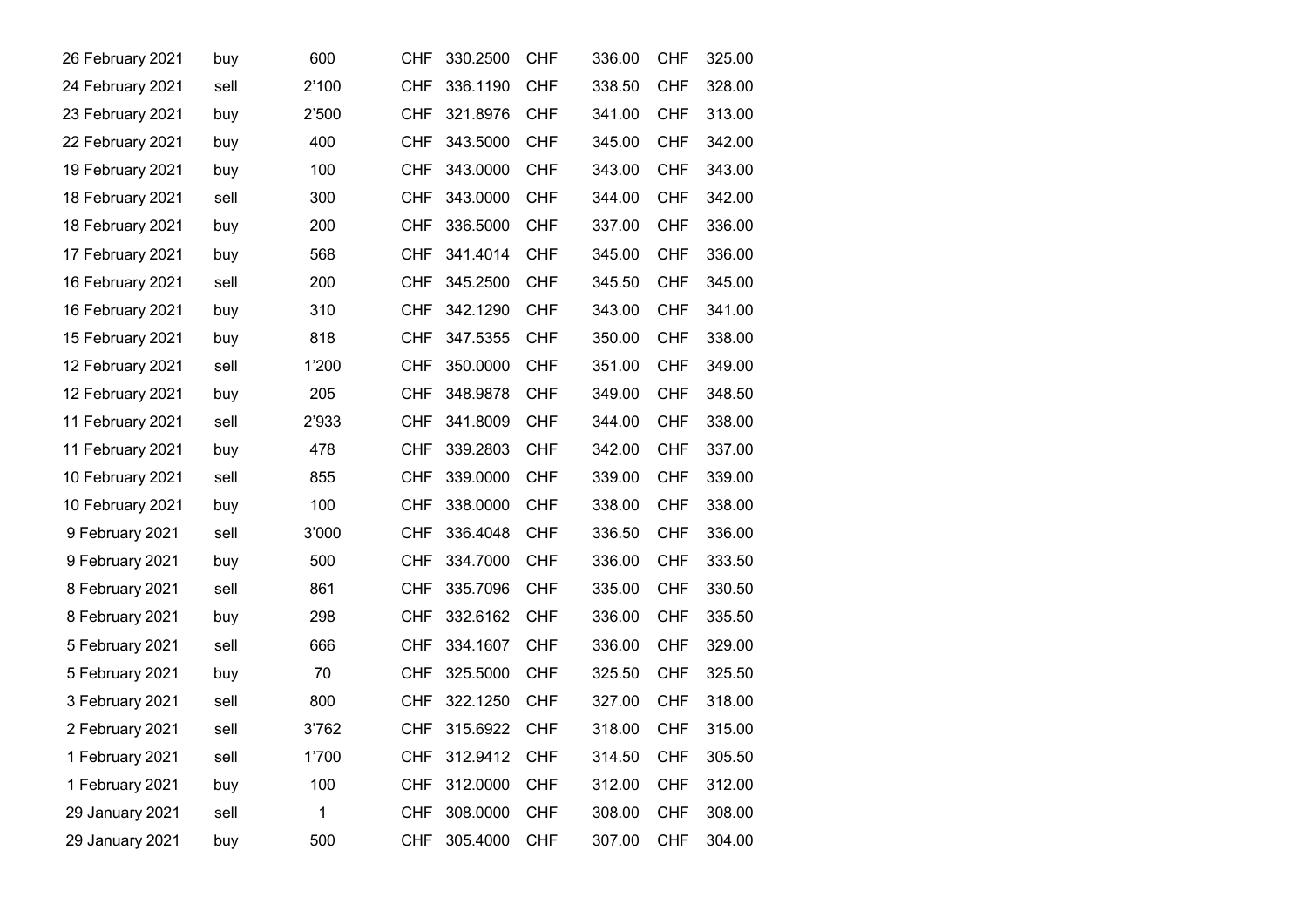| 28 January 2021 | buy  | 600   | CHF        | 306.4167 | <b>CHF</b> | 311.50 | CHF        | 302.00 |
|-----------------|------|-------|------------|----------|------------|--------|------------|--------|
| 27 January 2021 | buy  | 800   | <b>CHF</b> | 310.2500 | <b>CHF</b> | 311.50 | <b>CHF</b> | 309.00 |
| 27 January 2021 | sell | 1'500 | <b>CHF</b> | 311.7333 | <b>CHF</b> | 312.50 | <b>CHF</b> | 308.00 |
| 26 January 2021 | sell | 683   | <b>CHF</b> | 314.8411 | <b>CHF</b> | 315.50 | <b>CHF</b> | 314.00 |
| 26 January 2021 | Buy  | 204   | <b>CHF</b> | 312.4804 | <b>CHF</b> | 313.00 | <b>CHF</b> | 311.50 |
| 25 January 2021 | sell | 106   | <b>CHF</b> | 316.0000 | <b>CHF</b> | 316.00 | <b>CHF</b> | 316.00 |
| 25 January 2021 | Buy  | 1'842 | <b>CHF</b> | 310.5331 | <b>CHF</b> | 315.00 | <b>CHF</b> | 307.31 |
| 22 January 2021 | sell | 750   | <b>CHF</b> | 314.9667 | <b>CHF</b> | 315.50 | <b>CHF</b> | 314.50 |
| 22 January 2021 | Buy  | 100   | <b>CHF</b> | 311.0000 | <b>CHF</b> | 311.00 | <b>CHF</b> | 311.00 |
| 21 January 2021 | sell | 100   | CHF        | 310.5000 | CHF        | 310.50 | CHF        | 310.50 |
| 21 January 2021 | Buy  | 200   | <b>CHF</b> | 308.5000 | <b>CHF</b> | 309.00 | <b>CHF</b> | 306.50 |
| 20 January 2021 | Buy  | 800   | CHF        | 306.6875 | <b>CHF</b> | 308.00 | <b>CHF</b> | 305.00 |
| 20 January 2021 | Sell | 4'400 | <b>CHF</b> | 308.5227 | <b>CHF</b> | 309.50 | <b>CHF</b> | 308.50 |
| 19 January 2021 | Sell | 100   | <b>CHF</b> | 307.5000 | <b>CHF</b> | 307.50 | <b>CHF</b> | 307.50 |
| 19 January 2021 | Buy  | 289   | <b>CHF</b> | 304.8841 | <b>CHF</b> | 307.00 | <b>CHF</b> | 303.50 |
| 18 January 2021 | Buy  | 419   | <b>CHF</b> | 303.1933 | <b>CHF</b> | 304.00 | <b>CHF</b> | 302.00 |
| 15 January 2021 | Sell | 300   | CHF        | 303.5000 | <b>CHF</b> | 306.50 | <b>CHF</b> | 303.50 |
| 15 January 2021 | Buy  | 200   | <b>CHF</b> | 302.0000 | <b>CHF</b> | 302.00 | <b>CHF</b> | 301.50 |
| 14 January 2021 | Buy  | 500   | <b>CHF</b> | 305.9000 | <b>CHF</b> | 307.50 | <b>CHF</b> | 304.26 |
| 13 January 2021 | Sell | 1'000 | <b>CHF</b> | 306.2000 | <b>CHF</b> | 307.00 | <b>CHF</b> | 305.50 |
| 13 January 2021 | Buy  | 100   | <b>CHF</b> | 303.0000 | <b>CHF</b> | 303.00 | <b>CHF</b> | 303.00 |
| 12 January 2021 | Buy  | 800   | CHF        | 303.8100 | CHF        | 307.00 | <b>CHF</b> | 302.00 |
| 11 January 2021 | Sell | 2'500 | <b>CHF</b> | 304.0700 | <b>CHF</b> | 304.07 | <b>CHF</b> | 304.07 |
| 11 January 2021 | Buy  | 900   | <b>CHF</b> | 303.9400 | <b>CHF</b> | 305.50 | <b>CHF</b> | 303.00 |
| 8 January 2021  | Sell | 1'000 | <b>CHF</b> | 306.0000 | <b>CHF</b> | 306.00 | <b>CHF</b> | 306.00 |
| 8 January 2021  | Buy  | 459   | <b>CHF</b> | 308.7700 | <b>CHF</b> | 311.00 | <b>CHF</b> | 305.50 |
| 7 January 2021  | Sell | 1'735 | <b>CHF</b> | 307.5800 | CHF        | 310.00 | <b>CHF</b> | 305.00 |
| 7 January 2021  | Buy  | 200   | <b>CHF</b> | 305.5000 | <b>CHF</b> | 306.00 | <b>CHF</b> | 305.00 |
| 6 January 2021  | Buy  | 1'900 | <b>CHF</b> | 301.5300 | <b>CHF</b> | 305.00 | <b>CHF</b> | 299.50 |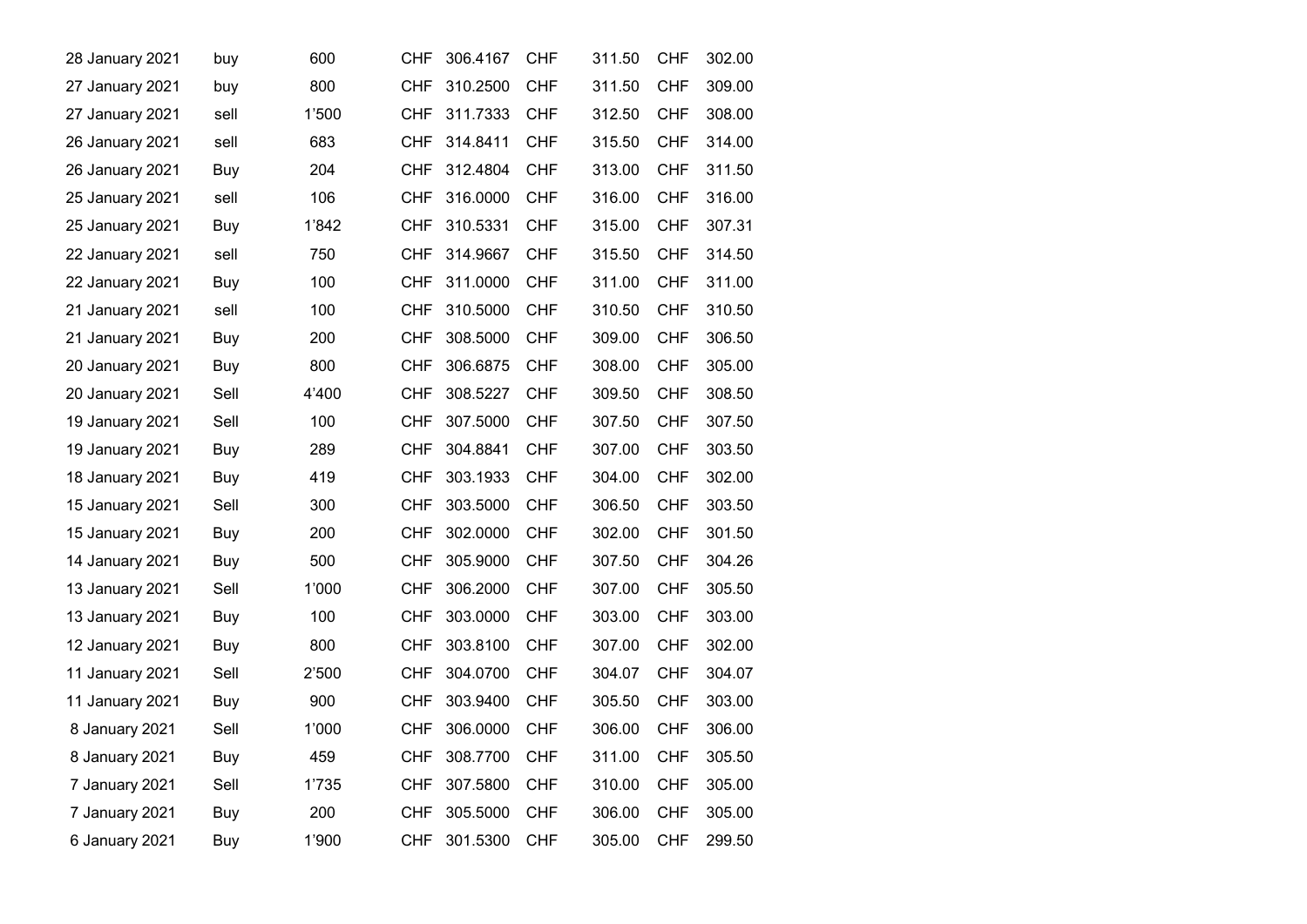| 5 January 2021   | Buy  | 1'400 | CHF        | 304.7500 | <b>CHF</b> | 306.00 | <b>CHF</b> | 304.00 |
|------------------|------|-------|------------|----------|------------|--------|------------|--------|
| 4 January 2021   | Sell | 200   | <b>CHF</b> | 309.5000 | <b>CHF</b> | 309.50 | <b>CHF</b> | 309.50 |
| 4 January 2021   | Buy  | 700   | <b>CHF</b> | 307.1400 | <b>CHF</b> | 308.00 | <b>CHF</b> | 305.00 |
| 30 December 2020 | Buy  | 504   | <b>CHF</b> | 305.8400 | <b>CHF</b> | 307.00 | <b>CHF</b> | 305.00 |
| 29 December 2020 | Sell | 515   | <b>CHF</b> | 306.8600 | <b>CHF</b> | 309.00 | <b>CHF</b> | 306.00 |
| 29 December 2020 | Buy  | 260   | CHF        | 305.0800 | <b>CHF</b> | 306.00 | <b>CHF</b> | 304.50 |
| 28 December 2020 | Buy  | 400   | CHF        | 304.7500 | <b>CHF</b> | 306.00 | <b>CHF</b> | 304.00 |
| 23 December 2020 | Sell | 1'000 | CHF        | 302.4000 | <b>CHF</b> | 304.00 | <b>CHF</b> | 301.00 |
| 23 December 2020 | Buy  | 500   | <b>CHF</b> | 301.9000 | <b>CHF</b> | 303.00 | <b>CHF</b> | 301.00 |
| 22 December 2020 | Sell | 1'991 | CHF        | 296.8600 | <b>CHF</b> | 300.50 | <b>CHF</b> | 294.00 |
| 22 December 2020 | Buy  | 700   | <b>CHF</b> | 294.8600 | <b>CHF</b> | 299.50 | <b>CHF</b> | 292.00 |
| 21 December 2020 | Sell | 500   | CHF        | 295.0000 | <b>CHF</b> | 295.00 | <b>CHF</b> | 295.00 |
| 21 December 2020 | Buy  | 414   | <b>CHF</b> | 294.5000 | <b>CHF</b> | 296.60 | <b>CHF</b> | 291.00 |
| 18 December 2020 | Sell | 700   | <b>CHF</b> | 300.6400 | <b>CHF</b> | 301.50 | <b>CHF</b> | 299.50 |
| 18 December 2020 | Buy  | 2'543 | <b>CHF</b> | 295.8600 | <b>CHF</b> | 299.00 | <b>CHF</b> | 291.00 |
| 17 December 2020 | Sell | 200   | CHF        | 296.5000 | <b>CHF</b> | 297.50 | <b>CHF</b> | 295.50 |
| 17 December 2020 | Buy  | 500   | CHF        | 296.8000 | <b>CHF</b> | 295.50 | <b>CHF</b> | 298.00 |
| 16 December 2020 | Sell | 200   | CHF        | 292.5000 | <b>CHF</b> | 292.50 | <b>CHF</b> | 292.50 |
| 16 December 2020 | Buy  | 101   | <b>CHF</b> | 288.9900 | <b>CHF</b> | 289.00 | <b>CHF</b> | 288.00 |
| 15 December 2020 | Sell | 1'000 | <b>CHF</b> | 291.4000 | <b>CHF</b> | 291.50 | <b>CHF</b> | 291.00 |
| 15 December 2020 | Buy  | 100   | <b>CHF</b> | 289.0000 | <b>CHF</b> | 289.00 | <b>CHF</b> | 289.00 |
| 14 December 2020 | Sell | 1'058 | <b>CHF</b> | 291.1000 | <b>CHF</b> | 292.00 | <b>CHF</b> | 290.00 |
| 14 December 2020 | Buy  | 100   | CHF        | 287.0000 | <b>CHF</b> | 287.00 | <b>CHF</b> | 287.00 |
| 11 December 2020 | Sell | 1'400 | <b>CHF</b> | 290.0000 | <b>CHF</b> | 290.00 | <b>CHF</b> | 290.00 |
| 11 December 2020 | Buy  | 604   | CHF        | 287.7500 | <b>CHF</b> | 289.00 | <b>CHF</b> | 286.50 |
| 10 December 2020 | Buy  | 102   | <b>CHF</b> | 289.1800 | <b>CHF</b> | 289.18 | <b>CHF</b> | 289.00 |
| 8 December 2020  | Buy  | 310   | CHF        | 287.7900 | <b>CHF</b> | 288.50 | <b>CHF</b> | 286.50 |
| 7 December 2020  | Buy  | 202   | <b>CHF</b> | 287.4000 | <b>CHF</b> | 287.50 | <b>CHF</b> | 286.50 |
| 4 December 2020  | Buy  | 518   | CHF        | 287.5000 | <b>CHF</b> | 288.50 | <b>CHF</b> | 286.50 |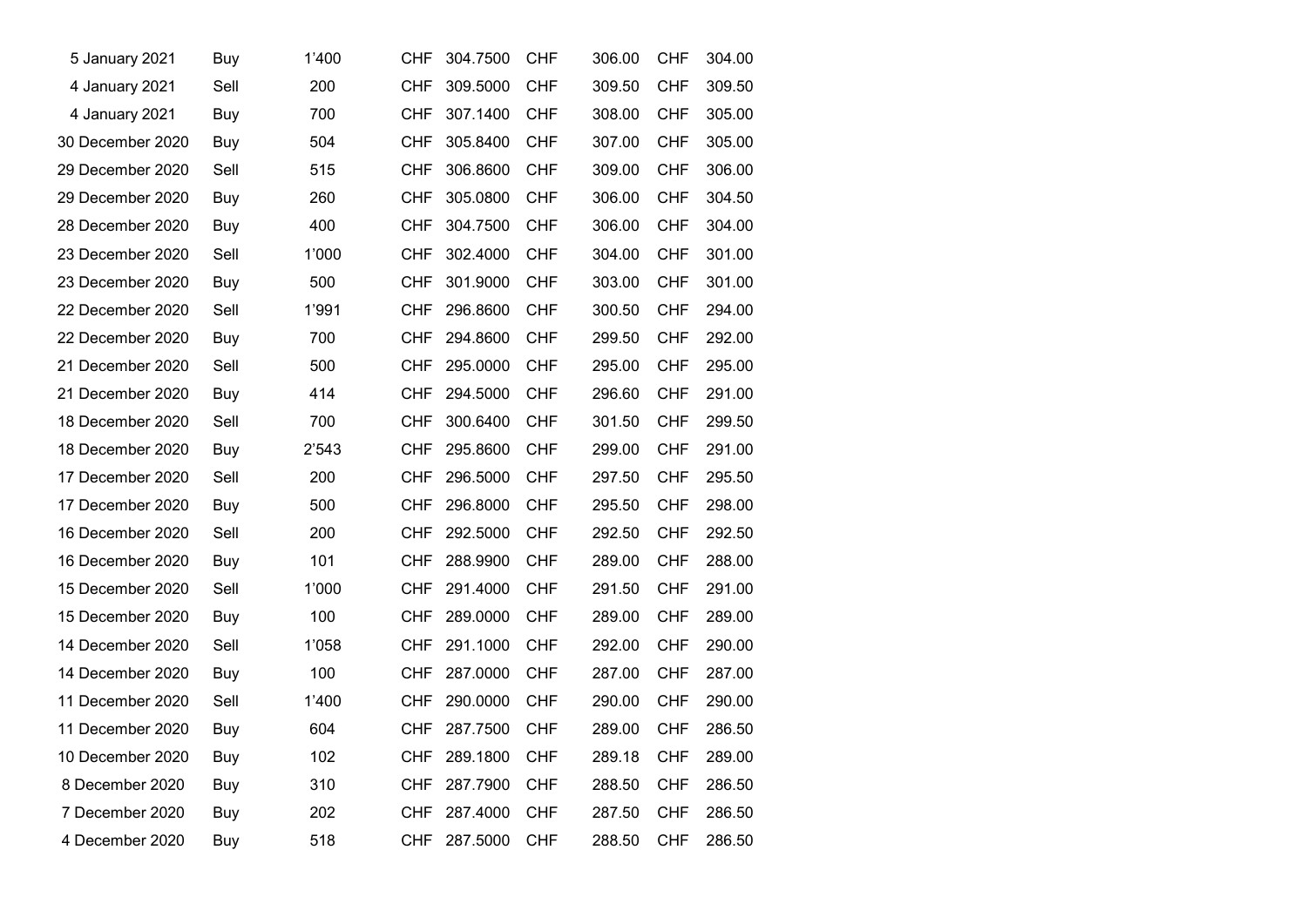| 3 December 2020  | Buy  | 500   | CHF        | 287.7000 | <b>CHF</b> | 289.00 | <b>CHF</b> | 285.50 |
|------------------|------|-------|------------|----------|------------|--------|------------|--------|
| 2 December 2020  | Buy  | 200   | <b>CHF</b> | 285.7500 | <b>CHF</b> | 286.00 | <b>CHF</b> | 285.50 |
| 1 December 2020  | Buy  | 400   | <b>CHF</b> | 284.3800 | <b>CHF</b> | 285.50 | <b>CHF</b> | 283.00 |
| 30 November 2020 | Sell | 100   | CHF        | 292.5000 | <b>CHF</b> | 292.50 | <b>CHF</b> | 292.50 |
| 30 November 2020 | Buy  | 1'472 | CHF        | 286.8700 | <b>CHF</b> | 292.00 | <b>CHF</b> | 283.00 |
| 27 November 2020 | Buy  | 100   | CHF        | 289.0000 | <b>CHF</b> | 289.00 | <b>CHF</b> | 289.00 |
| 26 November 2020 | Sell | 100   | <b>CHF</b> | 291.0000 | <b>CHF</b> | 291.00 | <b>CHF</b> | 291.00 |
| 26 November 2020 | Buy  | 100   | CHF        | 289.0000 | <b>CHF</b> | 289.00 | <b>CHF</b> | 289.00 |
| 25 November 2020 | Sell | 112   | CHF        | 291.5000 | <b>CHF</b> | 291.50 | <b>CHF</b> | 291.50 |
| 25 November 2020 | Buy  | 400   | CHF        | 289.0000 | <b>CHF</b> | 290.00 | <b>CHF</b> | 287.00 |
| 24 November 2020 | Buy  | 400   | CHF        | 286.0000 | <b>CHF</b> | 287.00 | <b>CHF</b> | 285.50 |
| 23 November 2020 | Sell | 98    | CHF        | 290.0000 | <b>CHF</b> | 290.00 | <b>CHF</b> | 290.00 |
| 23 November 2020 | Buy  | 100   | CHF        | 287.0000 | <b>CHF</b> | 287.00 | <b>CHF</b> | 287.00 |
| 20 November 2020 | Buy  | 198   | CHF        | 288.2800 | <b>CHF</b> | 290.00 | <b>CHF</b> | 286.50 |
| 19 November 2020 | Sell | 3'202 | CHF        | 289.3800 | <b>CHF</b> | 291.00 | <b>CHF</b> | 289.00 |
| 19 November 2020 | Buy  | 754   | CHF        | 288.7700 | <b>CHF</b> | 291.50 | <b>CHF</b> | 287.00 |
| 18 November 2020 | Sell | 400   | CHF        | 290.8800 | <b>CHF</b> | 291.50 | <b>CHF</b> | 289.50 |
| 18 November 2020 | Buy  | 250   | CHF        | 288.8000 | <b>CHF</b> | 290.00 | <b>CHF</b> | 287.50 |
| 17 November 2020 | Sell | 100   | CHF        | 291.0000 | <b>CHF</b> | 291.00 | <b>CHF</b> | 291.00 |
| 17 November 2020 | Buy  | 600   | CHF        | 288,8300 | <b>CHF</b> | 290.00 | <b>CHF</b> | 288.00 |
| 16 November 2020 | Sell | 928   | CHF        | 290.5800 | <b>CHF</b> | 291.50 | <b>CHF</b> | 289.00 |
| 16 November 2020 | Buy  | 100   | CHF        | 286.0000 | <b>CHF</b> | 286.00 | <b>CHF</b> | 286.00 |
| 13 November 2020 | Sell | 107   | CHF        | 286.0700 | <b>CHF</b> | 287.00 | <b>CHF</b> | 286.00 |
| 13 November 2020 | Buy  | 50    | CHF        | 285.0000 | <b>CHF</b> | 285.00 | <b>CHF</b> | 285.00 |
| 12 November 2020 | Buy  | 600   | CHF        | 283.1700 | <b>CHF</b> | 284.00 | <b>CHF</b> | 282.00 |
| 12 November 2020 | Sell | 339   | <b>CHF</b> | 284.9400 | <b>CHF</b> | 287.00 | <b>CHF</b> | 284.00 |
| 11 November 2020 | Sell | 1'000 | CHF        | 283.7000 | <b>CHF</b> | 284.50 | <b>CHF</b> | 283.00 |
| 11 November 2020 | Buy  | 201   | CHF        | 282.5000 | <b>CHF</b> | 283.00 | <b>CHF</b> | 282.00 |
| 10 November 2020 | Sell | 100   | CHF        | 280.0000 | <b>CHF</b> | 280.00 | <b>CHF</b> | 280.00 |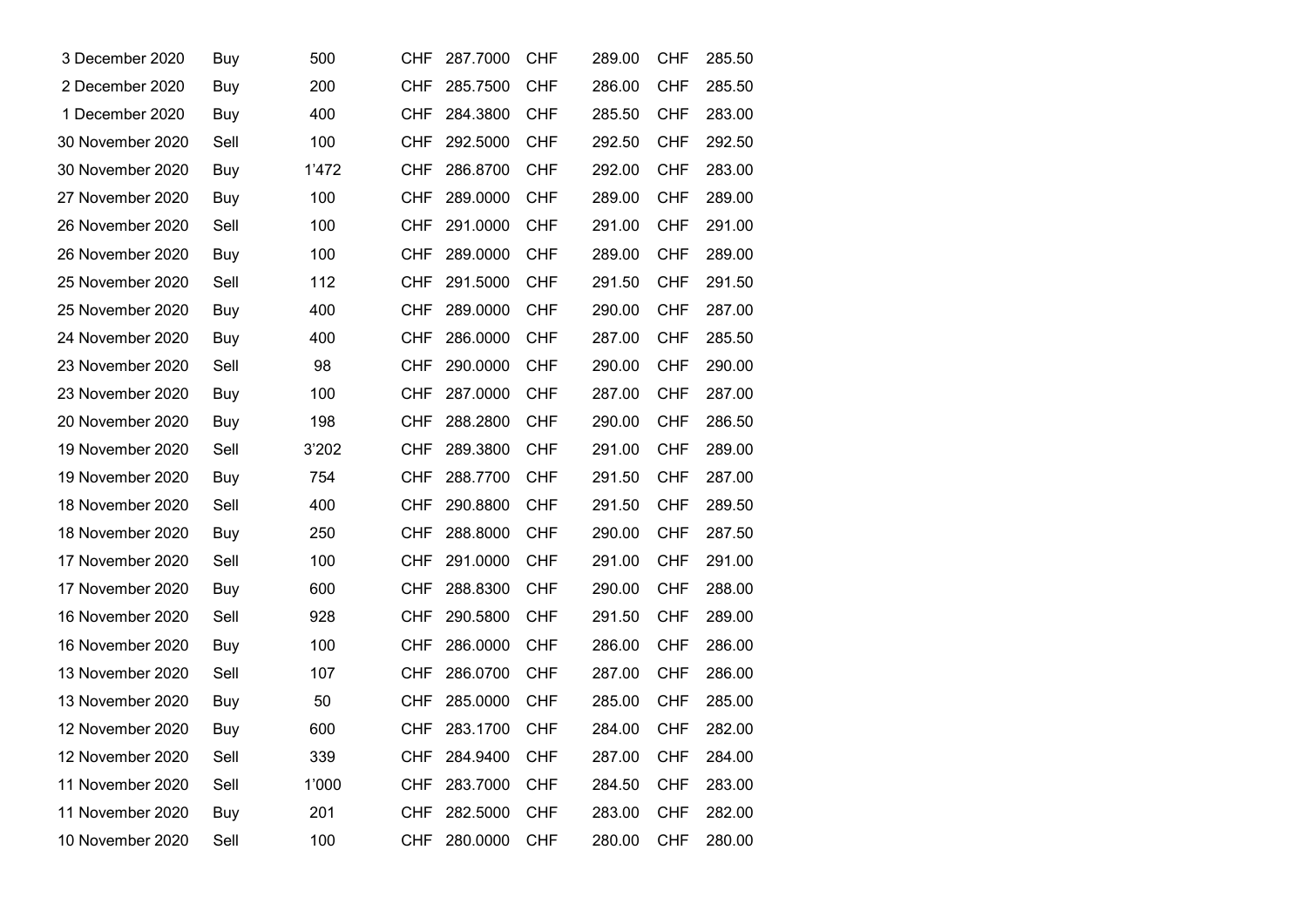| 10 November 2020 | Buy  | 600   | CHF        | 277.3300 | <b>CHF</b> | 279.00 | <b>CHF</b> | 275.00 |  |
|------------------|------|-------|------------|----------|------------|--------|------------|--------|--|
| 9 November 2020  | Sell | 300   | <b>CHF</b> | 281.0000 | <b>CHF</b> | 282.00 | <b>CHF</b> | 280.00 |  |
| 9 November 2020  | Buy  | 1     | CHF        | 279.0000 | <b>CHF</b> | 279.00 | <b>CHF</b> | 279.00 |  |
| 6 November 2020  | Sell | 1'000 | CHF        | 277,0000 | <b>CHF</b> | 277.00 | <b>CHF</b> | 277.00 |  |
| 6 November 2020  | Buy  | 600   | CHF        | 279.8300 | <b>CHF</b> | 280.00 | <b>CHF</b> | 279.00 |  |
| 5 November 2020  | Sell | 1'400 | CHF        | 282.8900 | <b>CHF</b> | 284.00 | <b>CHF</b> | 280.00 |  |
| 4 November 2020  | Sell | 454   | CHF        | 277.0400 | <b>CHF</b> | 282.00 | <b>CHF</b> | 274.50 |  |
| 4 November 2020  | Buy  | 300   | CHF        | 275.8300 | <b>CHF</b> | 281.50 | <b>CHF</b> | 273.00 |  |
| 3 November 2020  | Sell | 1'500 | <b>CHF</b> | 273.4000 | <b>CHF</b> | 275.00 | <b>CHF</b> | 271.00 |  |
| 3 November 2020  | Buy  | 420   | CHF        | 272.6900 | <b>CHF</b> | 274.50 | <b>CHF</b> | 270.00 |  |
| 30 October 2020  | Sell | 100   | <b>CHF</b> | 263.0000 | <b>CHF</b> | 263.00 | <b>CHF</b> | 263.00 |  |
| 30 October 2020  | Buy  | 115   | <b>CHF</b> | 260.4300 | <b>CHF</b> | 260.50 | <b>CHF</b> | 260.00 |  |
| 29 October 2020  | Buy  | 231   | CHF        | 261.6000 | <b>CHF</b> | 263.00 | <b>CHF</b> | 259.00 |  |
| 28 October 2020  | Buy  | 1'428 | CHF        | 256.1000 | <b>CHF</b> | 261.00 | <b>CHF</b> | 252.00 |  |
| 27 October 2020  | Buy  | 3'300 | <b>CHF</b> | 260.0600 | <b>CHF</b> | 265.50 | <b>CHF</b> | 256.50 |  |
| 26 October 2020  | Sell | 300   | CHF        | 271.6700 | <b>CHF</b> | 272.50 | <b>CHF</b> | 271.00 |  |
| 26 October 2020  | Buy  | 500   | CHF        | 268.8000 | <b>CHF</b> | 270.00 | <b>CHF</b> | 267.00 |  |
| 23 October 2020  | Buy  | 700   | CHF        | 271.1400 | <b>CHF</b> | 272.00 | <b>CHF</b> | 271.00 |  |
| 22 October 2020  | Buy  | 300   | <b>CHF</b> | 271.0000 | <b>CHF</b> | 272.00 | <b>CHF</b> | 270.00 |  |
| 21 October 2020  | Sell | 700   | CHF        | 272.0000 | <b>CHF</b> | 273.00 | <b>CHF</b> | 271.00 |  |
| 21 October 2020  | Buy  | 300   | CHF        | 270.5000 | <b>CHF</b> | 272.00 | <b>CHF</b> | 269.50 |  |
| 20 October 2020  | Buy  | 300   | CHF        | 269.0000 | <b>CHF</b> | 270.00 | <b>CHF</b> | 268.00 |  |
| 19 October 2020  | Buy  | 321   | CHF        | 270.9000 | <b>CHF</b> | 271.50 | <b>CHF</b> | 269.00 |  |
| 16 October 2020  | Sell | 212   | CHF        | 273.3200 | <b>CHF</b> | 274.50 | <b>CHF</b> | 273.00 |  |
| 16 October 2020  | Buy  | 400   | <b>CHF</b> | 271.8800 | <b>CHF</b> | 273.50 | <b>CHF</b> | 270.00 |  |
| 15 October 2020  | Buy  | 900   | CHF        | 271.4400 | <b>CHF</b> | 275.00 | <b>CHF</b> | 269.00 |  |
| 14 October 2020  | Buy  | 400   | CHF        | 275.3800 | <b>CHF</b> | 276.50 | <b>CHF</b> | 274.00 |  |
| 13 October 2020  | Buy  | 100   | CHF        | 272.0000 | <b>CHF</b> | 272.00 | <b>CHF</b> | 272.00 |  |
| 13 October 2020  | Sell | 100   | CHF        | 276.5000 | <b>CHF</b> | 276.50 | <b>CHF</b> | 276.50 |  |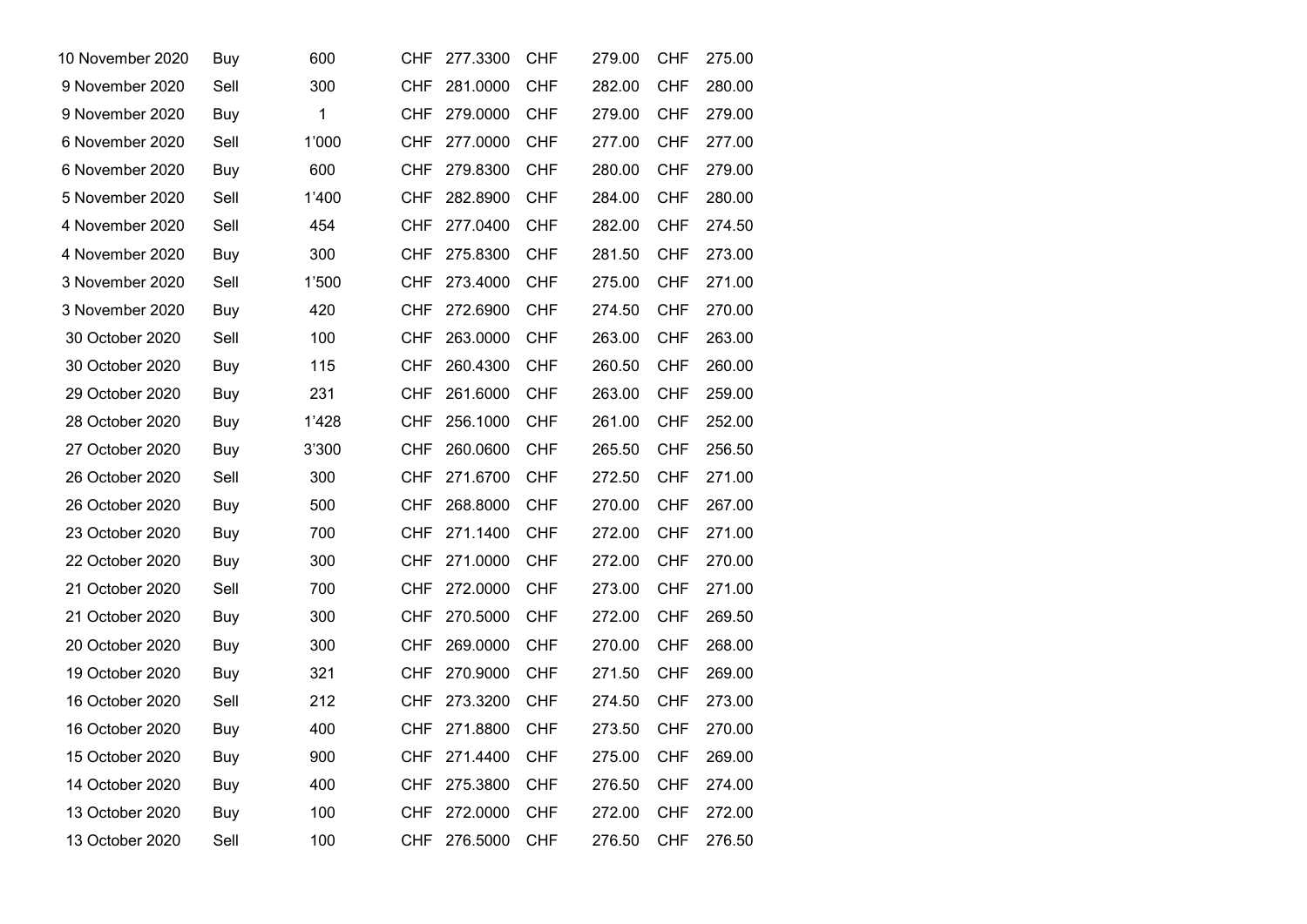| 12 October 2020   | Buy        | 500   | CHF        | 272.9000 | CHF        | 274.50 | <b>CHF</b> | 272.00 |
|-------------------|------------|-------|------------|----------|------------|--------|------------|--------|
| 9 October 2020    | Buy        | 400   | <b>CHF</b> | 276.2500 | <b>CHF</b> | 277.00 | <b>CHF</b> | 275.50 |
| 8 October 2020    | Sell       | 400   | CHF        | 276.6300 | <b>CHF</b> | 279.00 | <b>CHF</b> | 274.00 |
| 8 October 2020    | Buy        | 14    | <b>CHF</b> | 271.5000 | <b>CHF</b> | 271.50 | <b>CHF</b> | 271.50 |
| 7 October 2020    | Buy        | 600   | CHF        | 272.4200 | <b>CHF</b> | 275.00 | <b>CHF</b> | 271.50 |
| 6 October 2020    | Buy        | 300   | <b>CHF</b> | 273.1700 | <b>CHF</b> | 273.50 | <b>CHF</b> | 273.00 |
| 5 October 2020    | Sell       | 500   | <b>CHF</b> | 274.0000 | <b>CHF</b> | 276.00 | <b>CHF</b> | 270.00 |
| 5 October 2020    | Buy        | 100   | CHF        | 273.0000 | <b>CHF</b> | 273.00 | <b>CHF</b> | 273.00 |
| 2 October 2020    | Buy        | 101   | <b>CHF</b> | 268.5000 | <b>CHF</b> | 268.50 | <b>CHF</b> | 268.50 |
| 1 October 2020    | Buy        | 300   | <b>CHF</b> | 268.6700 | CHF        | 270.00 | <b>CHF</b> | 267.00 |
| 30 September 2020 | Buy        | 300   | <b>CHF</b> | 269.1700 | <b>CHF</b> | 270.00 | <b>CHF</b> | 268.50 |
| 29 September 2020 | Buy        | 500   | <b>CHF</b> | 271.4000 | <b>CHF</b> | 273.50 | <b>CHF</b> | 270.00 |
| 28 September 2020 | Buy        | 101   | <b>CHF</b> | 270.0300 | <b>CHF</b> | 273.50 | <b>CHF</b> | 270.00 |
| 25 September 2020 | Buy        | 685   | <b>CHF</b> | 266.2200 | <b>CHF</b> | 267.50 | <b>CHF</b> | 266.00 |
| 24 September 2020 | <b>Buy</b> | 500   | CHF        | 269.2000 | <b>CHF</b> | 271.00 | <b>CHF</b> | 267.50 |
| 23 September 2020 | Sell       | 100   | <b>CHF</b> | 274.0000 | <b>CHF</b> | 274.00 | <b>CHF</b> | 274.00 |
| 23 September 2020 | Buy        | 580   | <b>CHF</b> | 271.1600 | <b>CHF</b> | 273.00 | <b>CHF</b> | 269.00 |
| 22 September 2020 | Sell       | 800   | <b>CHF</b> | 277.7500 | <b>CHF</b> | 279.00 | <b>CHF</b> | 274.00 |
| 22 September 2020 | Buy        | 800   | <b>CHF</b> | 271.3800 | <b>CHF</b> | 273.50 | <b>CHF</b> | 269.00 |
| 21 September 2020 | Sell       | 300   | <b>CHF</b> | 282.6700 | <b>CHF</b> | 284.00 | <b>CHF</b> | 281.00 |
| 21 September 2020 | Buy        | 1'000 | <b>CHF</b> | 275.6500 | <b>CHF</b> | 280.00 | <b>CHF</b> | 272.00 |
| 18 September 2020 | Buy        | 415   | <b>CHF</b> | 277.8300 | <b>CHF</b> | 280.00 | <b>CHF</b> | 276.50 |
| 17 September 2020 | Buy        | 700   | CHF        | 278.6300 | CHF        | 280.00 | <b>CHF</b> | 277.00 |
| 16 September 2020 | Sell       | 900   | <b>CHF</b> | 283.4400 | <b>CHF</b> | 284.50 | <b>CHF</b> | 281.50 |
| 16 September 2020 | Buy        | 275   | CHF        | 281.0900 | <b>CHF</b> | 282.50 | <b>CHF</b> | 281.00 |
| 15 September 2020 | Sell       | 700   | <b>CHF</b> | 282.2900 | CHF        | 283.00 | <b>CHF</b> | 281.00 |
| 15 September 2020 | Buy        | 500   | <b>CHF</b> | 280.3000 | <b>CHF</b> | 282.00 | <b>CHF</b> | 276.50 |
| 14 September 2020 | Buy        | 108   | CHF        | 276.9600 | CHF        | 277.00 | <b>CHF</b> | 276.50 |
| 11 September 2020 | Sell       | 400   | <b>CHF</b> | 269.2500 | <b>CHF</b> | 270.00 | <b>CHF</b> | 268.50 |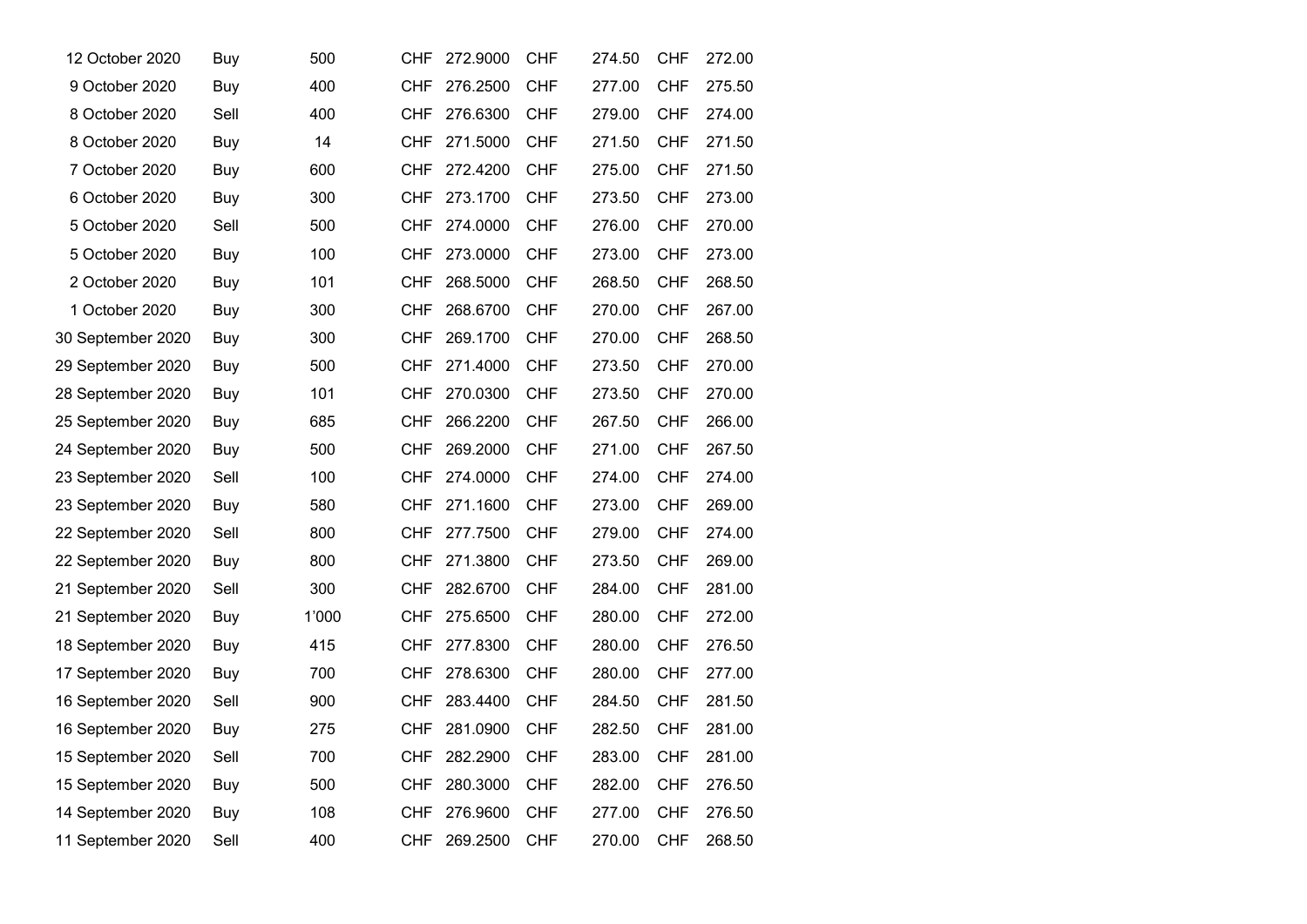| 11 September 2020 | Buy  | 300         | CHF        | 267.3300 | <b>CHF</b> | 267.50 | <b>CHF</b> | 267.00 |
|-------------------|------|-------------|------------|----------|------------|--------|------------|--------|
| 10 September 2020 | Buy  | 300         | <b>CHF</b> | 266.0000 | <b>CHF</b> | 266.50 | <b>CHF</b> | 265.50 |
| 9 September 2020  | Sell | 100         | CHF        | 270.0000 | <b>CHF</b> | 270.00 | <b>CHF</b> | 270.00 |
| 9 September 2020  | Buy  | 200         | <b>CHF</b> | 264.7500 | <b>CHF</b> | 265.00 | <b>CHF</b> | 264.50 |
| 8 September 2020  | Buy  | 250         | CHF        | 264.5000 | <b>CHF</b> | 264.50 | <b>CHF</b> | 263.50 |
| 7 September 2020  | Sell | 800         | CHF        | 276.1300 | <b>CHF</b> | 279.00 | <b>CHF</b> | 275.00 |
| 7 September 2020  | Buy  | 200         | CHF        | 275.0000 | <b>CHF</b> | 275.00 | <b>CHF</b> | 275.00 |
| 4 September 2020  | Buy  | 500         | <b>CHF</b> | 280.4000 | <b>CHF</b> | 281.00 | <b>CHF</b> | 279.00 |
| 3 September 2020  | Sell | 900         | CHF        | 285.4400 | <b>CHF</b> | 287.50 | <b>CHF</b> | 283.00 |
| 3 September 2020  | Buy  | 1'000       | CHF        | 284.4500 | <b>CHF</b> | 288.00 | <b>CHF</b> | 282.00 |
| 2 September 2020  | Sell | 238         | CHF        | 281.5800 | <b>CHF</b> | 282.00 | <b>CHF</b> | 281.00 |
| 2 September 2020  | Buy  | 400         | CHF        | 279.8800 | <b>CHF</b> | 281.00 | <b>CHF</b> | 279.00 |
| 1 September 2020  | Sell | 342         | <b>CHF</b> | 280.8300 | <b>CHF</b> | 282.00 | <b>CHF</b> | 280.00 |
| 1 September 2020  | Buy  | $\mathbf 1$ | CHF        | 279.0000 | <b>CHF</b> | 279.00 | <b>CHF</b> | 279.00 |
| 31 August 2020    | Buy  | 400         | <b>CHF</b> | 276.7500 | <b>CHF</b> | 278.00 | <b>CHF</b> | 275.50 |
| 28 August 2020    | Buy  | 177         | CHF        | 276.4400 | <b>CHF</b> | 277.00 | <b>CHF</b> | 276.00 |
| 26 August 2020    | Sell | 7'200       | CHF        | 278.1900 | <b>CHF</b> | 280.00 | <b>CHF</b> | 278.00 |
| 26 August 2020    | Buy  | 69          | CHF        | 277.2800 | <b>CHF</b> | 278.00 | <b>CHF</b> | 277.00 |
| 25 August 2020    | Buy  | 760         | <b>CHF</b> | 276.2600 | <b>CHF</b> | 277.00 | <b>CHF</b> | 275.00 |
| 24 August 2020    | Sell | 100         | CHF        | 282.0000 | <b>CHF</b> | 282.00 | <b>CHF</b> | 282.00 |
| 21 August 2020    | Sell | 100         | <b>CHF</b> | 282.0000 | <b>CHF</b> | 282.00 | <b>CHF</b> | 282.00 |
| 21 August 2020    | Buy  | 400         | CHF        | 279.4375 | <b>CHF</b> | 280.00 | <b>CHF</b> | 279.00 |
| 20 August 2020    | Buy  | 795         | CHF        | 279.5072 | <b>CHF</b> | 283.75 | <b>CHF</b> | 278.00 |
| 19 August 2020    | Buy  | 2'351       | CHF        | 281.4775 | <b>CHF</b> | 286.00 | <b>CHF</b> | 278.50 |
| 18 August 2020    | Buy  | 450         | <b>CHF</b> | 285.4444 | <b>CHF</b> | 288.00 | <b>CHF</b> | 283.50 |
| 17 August 2020    | Buy  | 125         | CHF        | 287.0000 | <b>CHF</b> | 287.00 | <b>CHF</b> | 287.00 |
| 17 August 2020    | Sell | 81          | CHF        | 288.0000 | <b>CHF</b> | 288.00 | <b>CHF</b> | 288.00 |
| 14 August 2020    | buy  | 1'600       | CHF        | 286.8125 | <b>CHF</b> | 289.50 | <b>CHF</b> | 285.00 |
| 13 August 2020    | buy  | 700         | <b>CHF</b> | 288.5714 | <b>CHF</b> | 290.50 | <b>CHF</b> | 287.00 |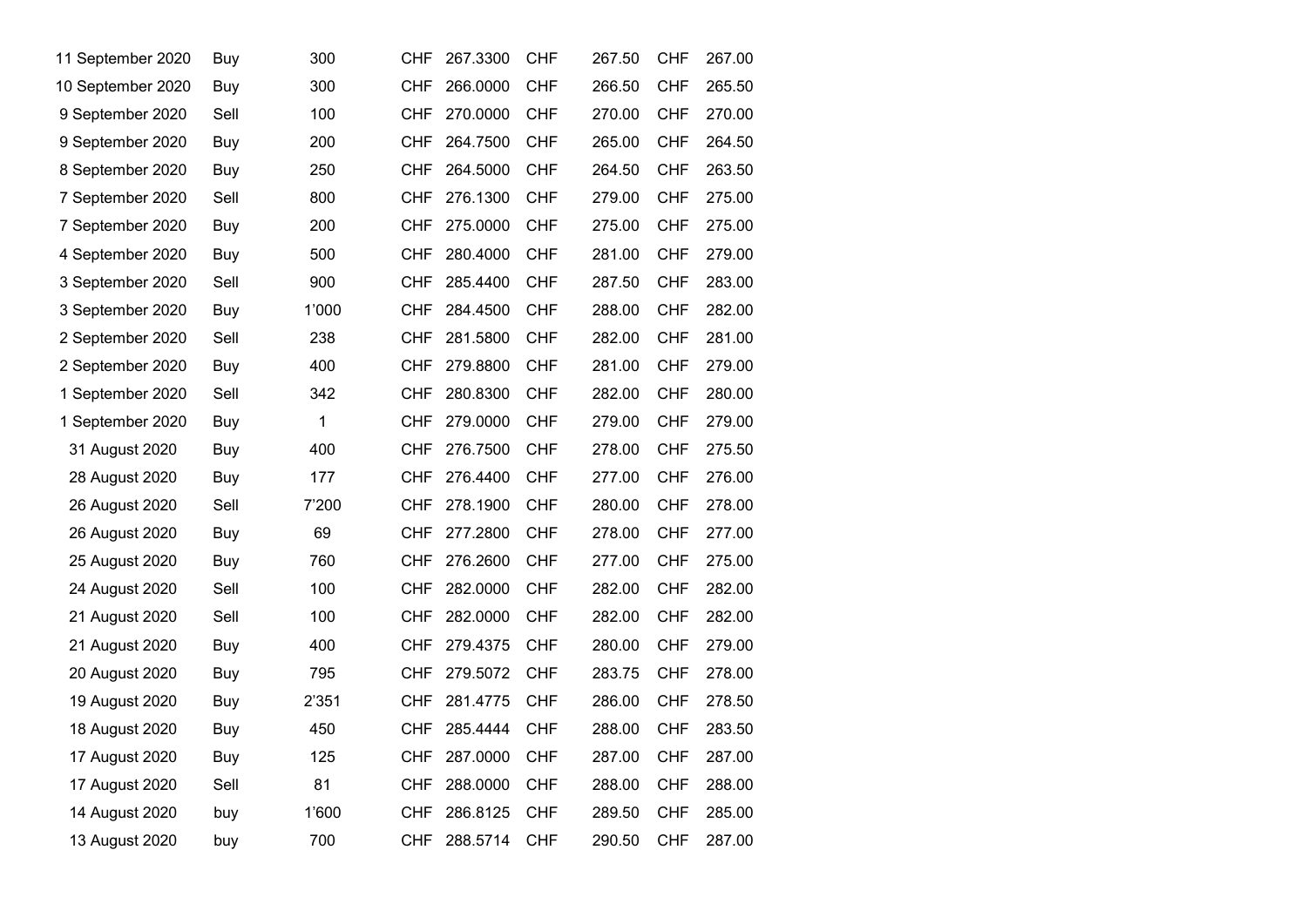| 12 August 2020 | buy        | 400    | CHF        | 289.2500 | <b>CHF</b> | 291.00 | CHF        | 288.00 |
|----------------|------------|--------|------------|----------|------------|--------|------------|--------|
| 12 August 2020 | Sell       | 400    | <b>CHF</b> | 291.0263 | <b>CHF</b> | 291.03 | <b>CHF</b> | 291.03 |
| 11 August 2020 | Buy        | 1'000  | <b>CHF</b> | 293.3000 | <b>CHF</b> | 297.00 | <b>CHF</b> | 288.75 |
| 10 August 2020 | Sell       | 500    | CHF        | 293.1000 | <b>CHF</b> | 295.00 | <b>CHF</b> | 291.50 |
| 7 August 2020  | Sell       | 800    | CHF        | 289.0000 | <b>CHF</b> | 289.00 | <b>CHF</b> | 289.00 |
| 7 August 2020  | Buy        | 1'200  | CHF        | 285.7500 | <b>CHF</b> | 288.00 | <b>CHF</b> | 283.50 |
| 6 August 2020  | Sell       | 503    | CHF.       | 285.4000 | <b>CHF</b> | 286.50 | <b>CHF</b> | 284.50 |
| 5 August 2020  | Sell       | 100    | CHF        | 286.0000 | <b>CHF</b> | 286.00 | <b>CHF</b> | 286.00 |
| 5 August 2020  | Buy        | 400    | CHF.       | 282.5000 | <b>CHF</b> | 284.00 | <b>CHF</b> | 281.00 |
| 4 August 2020  | Sell       | 2'000  | <b>CHF</b> | 280.2500 | <b>CHF</b> | 283.00 | <b>CHF</b> | 276.50 |
| 4 August 2020  | Buy        | 700    | CHF        | 274.5000 | <b>CHF</b> | 276.00 | <b>CHF</b> | 273.00 |
| 3 August 2020  | Sell       | 6'400  | <b>CHF</b> | 270.4700 | <b>CHF</b> | 273.50 | <b>CHF</b> | 270.00 |
| 3 August 2020  | <b>Buy</b> | 731    | CHF        | 269.3200 | <b>CHF</b> | 272.00 | <b>CHF</b> | 267.50 |
| 31 July 2020   | Sell       | 27'005 | CHF        | 269.0000 | <b>CHF</b> | 269.00 | <b>CHF</b> | 269.00 |
| 31 July 2020   | Buy        | 1'200  | <b>CHF</b> | 269.0400 | <b>CHF</b> | 273.00 | <b>CHF</b> | 267.00 |
| 30 July 2020   | Sell       | 245    | CHF.       | 262.1800 | <b>CHF</b> | 263.00 | <b>CHF</b> | 261.50 |
| 30 July 2020   | Buy        | 738    | <b>CHF</b> | 258.3100 | <b>CHF</b> | 260.50 | <b>CHF</b> | 256.00 |
| 29 July 2020   | Buy        | 602    | CHF.       | 257.4200 | <b>CHF</b> | 259.50 | <b>CHF</b> | 256.00 |
| 28 July 2020   | Buy        | 900    | CHF        | 260.1100 | <b>CHF</b> | 262.00 | <b>CHF</b> | 258.00 |
| 27 July 2020   | Buy        | 900    | <b>CHF</b> | 259.2200 | <b>CHF</b> | 260.50 | <b>CHF</b> | 257.50 |
| 24 July 2020   | Buy        | 1'200  | CHF        | 262.4600 | <b>CHF</b> | 267.00 | <b>CHF</b> | 259.50 |
| 23 July 2020   | <b>Buy</b> | 697    | CHF        | 264.2100 | <b>CHF</b> | 266.00 | <b>CHF</b> | 263.00 |
| 23 July 2020   | Sell       | 800    | CHF        | 265.6300 | <b>CHF</b> | 266.00 | <b>CHF</b> | 265.00 |
| 22 July 2020   | Sell       | 1'509  | CHF        | 260.9800 | <b>CHF</b> | 264.00 | <b>CHF</b> | 259.00 |
| 22 July 2020   | Buy        | 980    | <b>CHF</b> | 258.4400 | <b>CHF</b> | 262.50 | <b>CHF</b> | 255.50 |
| 21 July 2020   | Sell       | 1'400  | CHF.       | 256.0000 | <b>CHF</b> | 256.50 | <b>CHF</b> | 255.50 |
| 21 July 2020   | Buy        | 200    | <b>CHF</b> | 255.0000 | <b>CHF</b> | 255.00 | <b>CHF</b> | 255.00 |
| 20 July 2020   | Sell       | 900    | CHF        | 253.6700 | <b>CHF</b> | 254.50 | <b>CHF</b> | 251.50 |
| 20 July 2020   | Buy        | 568    | CHF        | 251.6700 | <b>CHF</b> | 254.00 | <b>CHF</b> | 248.50 |
|                |            |        |            |          |            |        |            |        |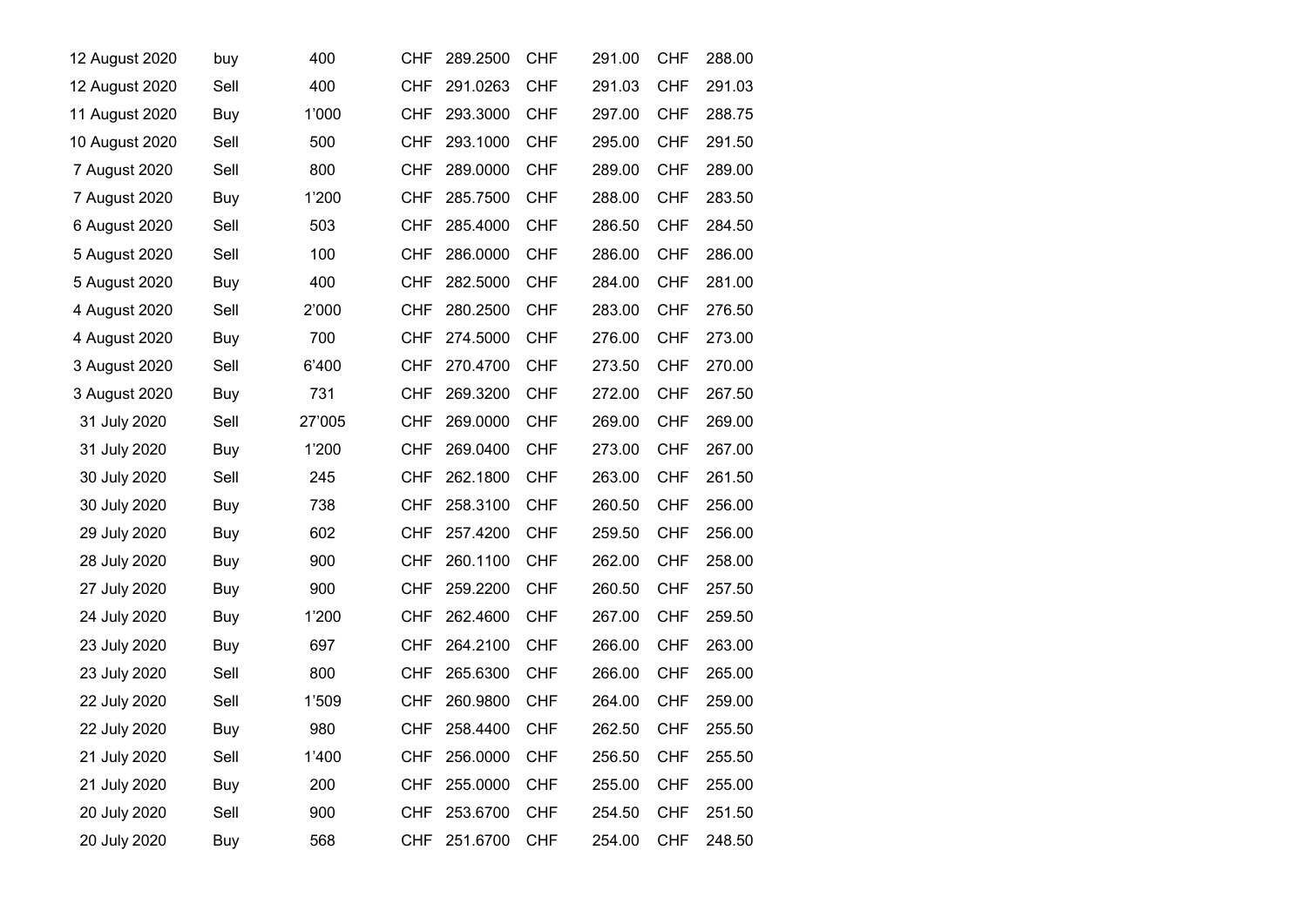| 17 July 2020 | Sell       | 1'500 | CHF        | 247.4000     | CHF        | 248.50 | CHF        | 244.50 |  |
|--------------|------------|-------|------------|--------------|------------|--------|------------|--------|--|
| 17 July 2020 | <b>Buy</b> | 500   | <b>CHF</b> | 244.3000     | <b>CHF</b> | 247.00 | <b>CHF</b> | 242.00 |  |
| 16 July 2020 | Buy        | 900   | <b>CHF</b> | 242.1100     | <b>CHF</b> | 244.50 | <b>CHF</b> | 239.50 |  |
| 15 July 2020 | Buy        | 819   | CHF        | 243.1700     | <b>CHF</b> | 244.50 | <b>CHF</b> | 242.00 |  |
| 14 July 2020 | Buy        | 500   | CHF.       | 244.5000     | <b>CHF</b> | 245.50 | <b>CHF</b> | 243.50 |  |
| 13 July 2020 | Buy        | 626   | <b>CHF</b> | 244.3200     | <b>CHF</b> | 246.00 | <b>CHF</b> | 243.00 |  |
| 10 July 2020 | Buy        | 170   | <b>CHF</b> | 243.1400     | <b>CHF</b> | 244.00 | <b>CHF</b> | 243.00 |  |
| 9 July 2020  | Buy        | 514   | <b>CHF</b> | 245.0400     | <b>CHF</b> | 246.00 | <b>CHF</b> | 243.00 |  |
| 8 July 2020  | Buy        | 500   | <b>CHF</b> | 248.2000     | <b>CHF</b> | 249.00 | <b>CHF</b> | 247.00 |  |
| 7 July 2020  | Buy        | 800   | <b>CHF</b> | 246.1500     | <b>CHF</b> | 249.00 | <b>CHF</b> | 243.40 |  |
| 4 July 2020  | Sell       | 100   | <b>CHF</b> | 248.5000     | <b>CHF</b> | 248.50 | <b>CHF</b> | 248.50 |  |
| 4 July 2020  | Buy        | 300   | <b>CHF</b> | 247.5000     | <b>CHF</b> | 248.00 | <b>CHF</b> | 247.00 |  |
| 3 July 2020  | Buy        | 585   | <b>CHF</b> | 241.6600     | <b>CHF</b> | 242.50 | <b>CHF</b> | 240.00 |  |
| 2 July 2020  | Buy        | 600   | <b>CHF</b> | 242.2000     | <b>CHF</b> | 244.00 | <b>CHF</b> | 240.50 |  |
| 1 July 2020  | Buy        | 500   | <b>CHF</b> | 245.0000     | <b>CHF</b> | 247.00 | <b>CHF</b> | 243.00 |  |
| 30 June 2020 | Sell       | 300   | <b>CHF</b> | 247.0000     | <b>CHF</b> | 247.00 | <b>CHF</b> | 247.00 |  |
| 30 June 2020 | Buy        | 100   | <b>CHF</b> | 245.0000     | <b>CHF</b> | 245.00 | <b>CHF</b> | 245.00 |  |
| 29 June 2020 | Buy        | 133   |            | CHF 243.7500 | <b>CHF</b> | 244.00 | <b>CHF</b> | 243.00 |  |
| 26 June 2020 | Sell       | 2'000 | <b>CHF</b> | 244.0000     | <b>CHF</b> | 244.00 | <b>CHF</b> | 244.00 |  |
| 26 June 2020 | Buy        | 1'800 | <b>CHF</b> | 247.2500     | <b>CHF</b> | 250.00 | <b>CHF</b> | 243.00 |  |
| 25 June 2020 | Buy        | 400   | <b>CHF</b> | 246.3800     | <b>CHF</b> | 247.50 | <b>CHF</b> | 245.00 |  |
| 24 June 2020 | Sell       | 300   | <b>CHF</b> | 247.5000     | <b>CHF</b> | 248.00 | <b>CHF</b> | 247.00 |  |
| 24 June 2020 | Buy        | 400   | <b>CHF</b> | 245.6300     | <b>CHF</b> | 246.50 | <b>CHF</b> | 244.50 |  |
| 23 June 2020 | Buy        | 107   | <b>CHF</b> | 246.9300     | <b>CHF</b> | 247.00 | <b>CHF</b> | 246.00 |  |
| 22 June 2020 | Sell       | 1'369 | <b>CHF</b> | 246.0000     | <b>CHF</b> | 246.00 | <b>CHF</b> | 246.00 |  |
| 22 June 2020 | Buy        | 400   | <b>CHF</b> | 244.0000     | <b>CHF</b> | 244.50 | <b>CHF</b> | 243.50 |  |
| 19 June 2020 | Buy        | 900   | CHF        | 244.2300     | <b>CHF</b> | 245.00 | <b>CHF</b> | 243.50 |  |
| 18 June 2020 | Buy        | 500   | CHF        | 243.8000     | <b>CHF</b> | 244.50 | <b>CHF</b> | 243.00 |  |
| 18 June 2020 | Sell       | 500   | CHF        | 243.5000     | <b>CHF</b> | 243.50 | <b>CHF</b> | 243.50 |  |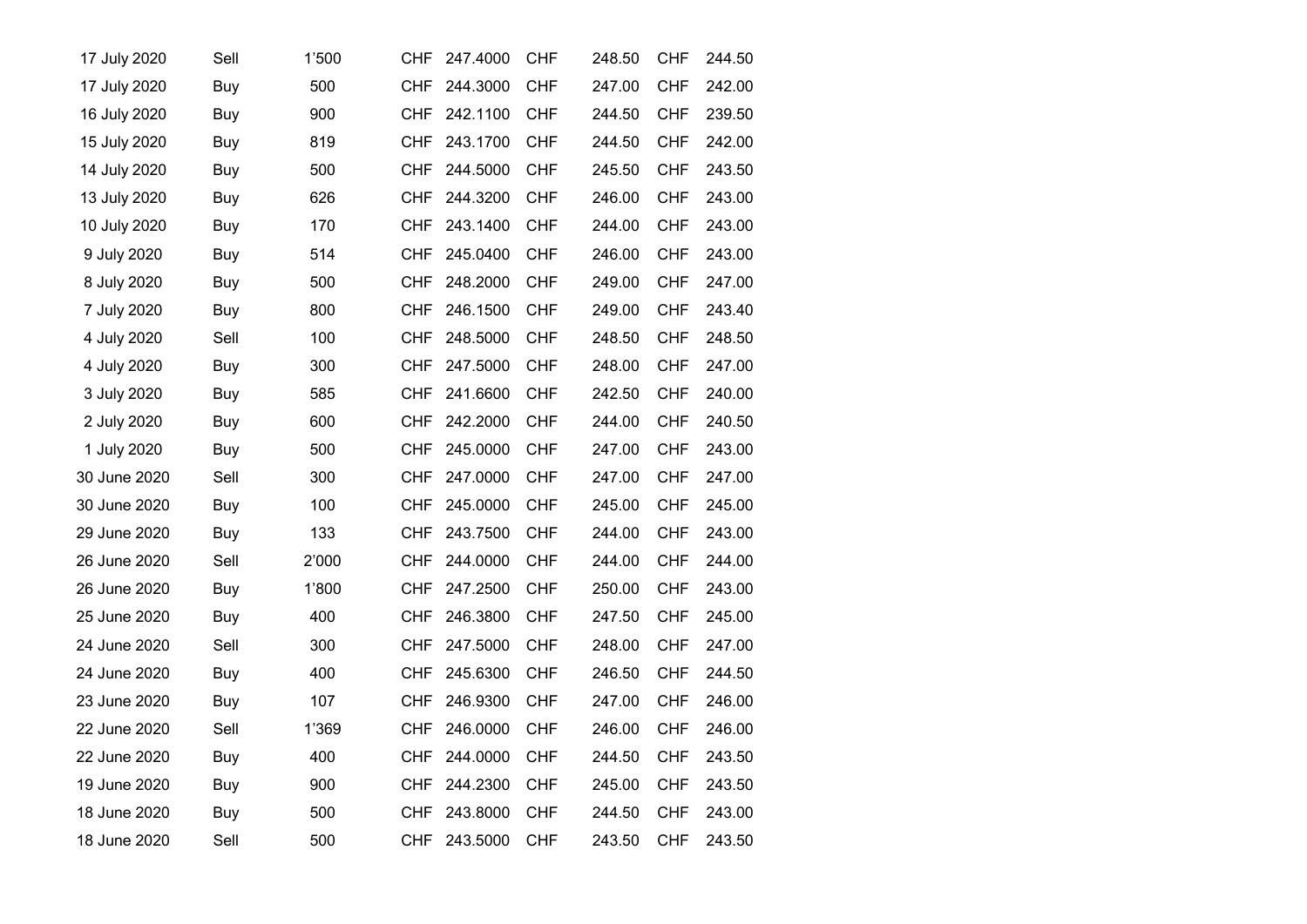| 17 June 2020 | Sell       | 200   | CHF        | 245.0000 | CHF        | 245.50 | <b>CHF</b> | 244.50 |
|--------------|------------|-------|------------|----------|------------|--------|------------|--------|
| 17 June 2020 | Buy        | 700   | <b>CHF</b> | 242.0700 | <b>CHF</b> | 244.50 | <b>CHF</b> | 241.00 |
| 16 July 2020 | Sell       | 500   | <b>CHF</b> | 242.9000 | <b>CHF</b> | 243.50 | <b>CHF</b> | 242.50 |
| 16 June 2020 | Buy        | 800   | <b>CHF</b> | 242.0000 | <b>CHF</b> | 243.00 | <b>CHF</b> | 241.00 |
| 15 June 2020 | Buy        | 1'528 | CHF        | 234.8700 | <b>CHF</b> | 238.00 | <b>CHF</b> | 231.89 |
| 12 June 2020 | Sell       | 255   | <b>CHF</b> | 238.0600 | <b>CHF</b> | 241.00 | <b>CHF</b> | 237.00 |
| 12 June 2020 | Buy        | 823   | <b>CHF</b> | 236.2400 | <b>CHF</b> | 239.50 | <b>CHF</b> | 233.50 |
| 11 June 2020 | Buy        | 300   | <b>CHF</b> | 232.0000 | <b>CHF</b> | 232.00 | <b>CHF</b> | 232.00 |
| 10 June 2020 | Sell       | 44    | <b>CHF</b> | 237.0000 | <b>CHF</b> | 237.00 | <b>CHF</b> | 237.00 |
| 10 June 2020 | Buy        | 1'073 | CHF        | 233.8500 | CHF        | 236.50 | <b>CHF</b> | 230.00 |
| 9 June 2020  | Buy        | 316   | <b>CHF</b> | 233.6100 | <b>CHF</b> | 234.00 | <b>CHF</b> | 232.00 |
| 8 June 2020  | Sell       | 500   | <b>CHF</b> | 237.0000 | <b>CHF</b> | 237.00 | <b>CHF</b> | 237.00 |
| 8 June 2020  | Buy        | 800   | <b>CHF</b> | 235.2500 | <b>CHF</b> | 237.00 | <b>CHF</b> | 233.00 |
| 5 June 2020  | Buy        | 2'451 | <b>CHF</b> | 234.8200 | <b>CHF</b> | 238.00 | <b>CHF</b> | 233.50 |
| 4 June 2020  | Buy        | 3'582 | <b>CHF</b> | 241.4600 | <b>CHF</b> | 244.50 | <b>CHF</b> | 238.00 |
| 3 June 2020  | Buy        | 2'900 | <b>CHF</b> | 245.5200 | <b>CHF</b> | 248.00 | <b>CHF</b> | 246.50 |
| 2 June 2020  | Sell       | 200   | <b>CHF</b> | 247.0000 | <b>CHF</b> | 247.50 | <b>CHF</b> | 246.50 |
| 2 June 2020  | Buy        | 205   | <b>CHF</b> | 244.8000 | <b>CHF</b> | 245.00 | <b>CHF</b> | 244.50 |
| 29 May 2020  | Sell       | 100   | <b>CHF</b> | 246.0000 | <b>CHF</b> | 246.00 | <b>CHF</b> | 246.00 |
| 29 May 2020  | Buy        | 559   | <b>CHF</b> | 244.0400 | <b>CHF</b> | 245.00 | <b>CHF</b> | 241.00 |
| 28 May 2020  | Buy        | 438   | <b>CHF</b> | 244.8000 | <b>CHF</b> | 246.50 | <b>CHF</b> | 243.00 |
| 27 May 2020  | Sell       | 49    | <b>CHF</b> | 248.5000 | <b>CHF</b> | 248.50 | <b>CHF</b> | 248.50 |
| 27 May 2020  | Buy        | 837   | <b>CHF</b> | 246.4700 | <b>CHF</b> | 248.00 | <b>CHF</b> | 245.35 |
| 26 May 2020  | Sell       | 3'400 | <b>CHF</b> | 242.8100 | <b>CHF</b> | 246.50 | <b>CHF</b> | 238.00 |
| 26 May 2020  | Buy        | 626   | <b>CHF</b> | 240.9700 | <b>CHF</b> | 246.00 | <b>CHF</b> | 239.00 |
| 25 May 2020  | Sell       | 334   | <b>CHF</b> | 235.2000 | <b>CHF</b> | 237.00 | <b>CHF</b> | 234.00 |
| 21 May 2020  | Sell       | 3'304 | CHF        | 230.2200 | <b>CHF</b> | 233.00 | <b>CHF</b> | 229.00 |
| 21 May 2020  | Buy        | 1'160 | <b>CHF</b> | 228.1400 | <b>CHF</b> | 231.00 | <b>CHF</b> | 225.00 |
| 20 May 2020  | <b>Buy</b> | 637   | CHF        | 228.3300 | CHF        | 229.00 | <b>CHF</b> | 227.00 |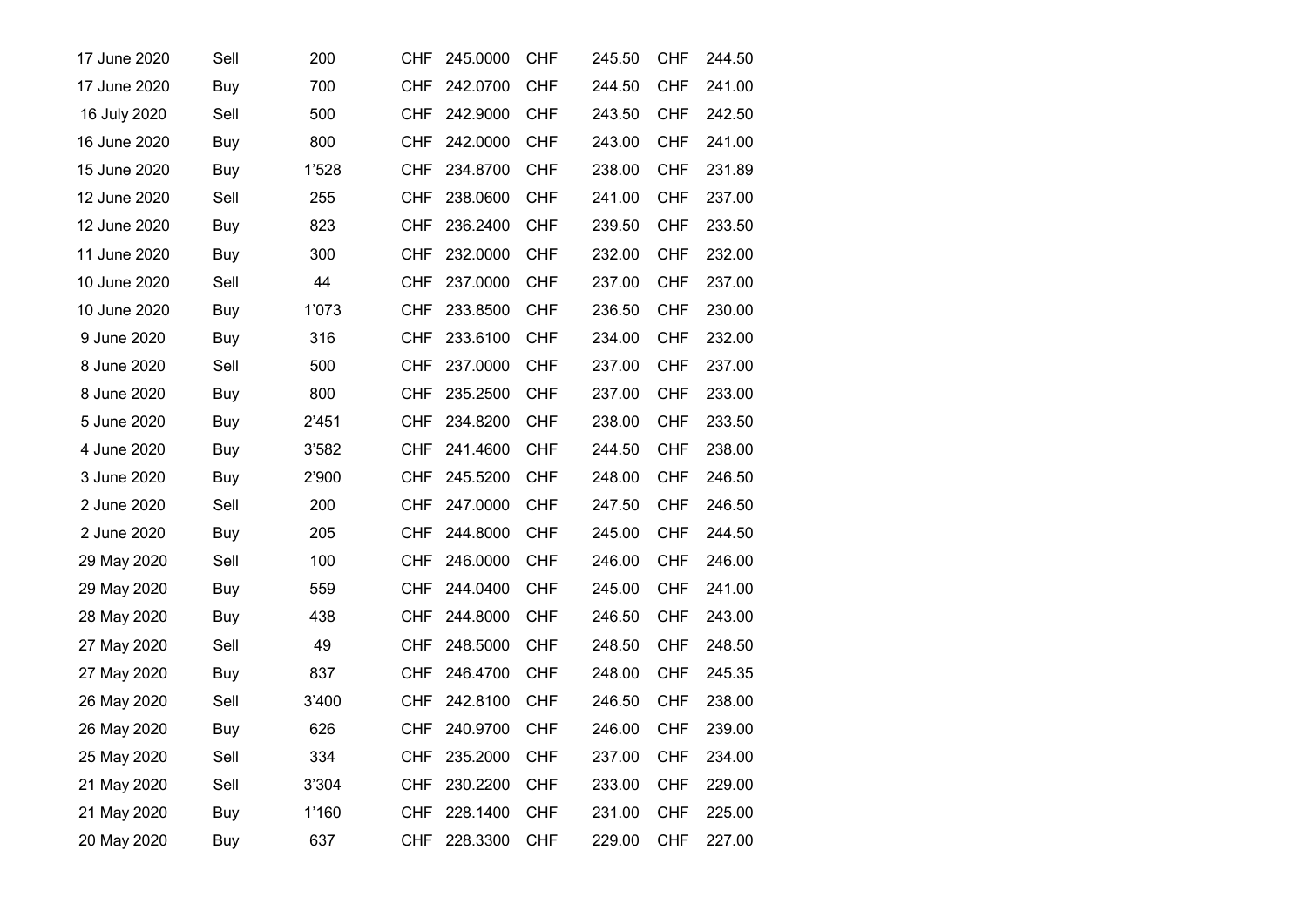| 19 May 2020   | Sell | 600    | CHF        | 232.0000 | CHF        | 233.50 | <b>CHF</b> | 230.00 |
|---------------|------|--------|------------|----------|------------|--------|------------|--------|
| 19 May 2020   | Buy  | 1'427  | CHF        | 228.9600 | CHF        | 231.00 | <b>CHF</b> | 227.00 |
| 18 May 2020   | Sell | 38'200 | <b>CHF</b> | 224.6994 | <b>CHF</b> | 228.50 | <b>CHF</b> | 224.00 |
| 18 May 2020   | Buy  | 448    | CHF        | 225.5400 | <b>CHF</b> | 229.00 | <b>CHF</b> | 224.00 |
| 15 May 2020   | Sell | 400    | <b>CHF</b> | 222.5000 | <b>CHF</b> | 224.00 | <b>CHF</b> | 221.00 |
| 15 May 2020   | Buy  | 1'212  | <b>CHF</b> | 220.9132 | <b>CHF</b> | 223.50 | <b>CHF</b> | 218.00 |
| 14 May 2020   | Sell | 20'500 | CHF        | 225.0000 | <b>CHF</b> | 225.00 | <b>CHF</b> | 225.00 |
| 14 May 2020   | Buy  | 6'293  | <b>CHF</b> | 217.9300 | <b>CHF</b> | 225.00 | <b>CHF</b> | 213.97 |
| 13 May 2020   | Buy  | 850    | <b>CHF</b> | 224.5900 | <b>CHF</b> | 226.00 | <b>CHF</b> | 222.00 |
| 12 May 2020   | Buy  | 1'800  | CHF        | 224.4700 | <b>CHF</b> | 226.50 | <b>CHF</b> | 222.00 |
| 12 May 2020   | Sell | 1'603  | <b>CHF</b> | 227.1000 | <b>CHF</b> | 228.00 | <b>CHF</b> | 227.00 |
| 11 May 2020   | Sell | 1'427  | CHF        | 222.7900 | CHF        | 226.50 | <b>CHF</b> | 221.00 |
| 11 May 2020   | Buy  | 300    | CHF        | 220.0000 | <b>CHF</b> | 221.00 | <b>CHF</b> | 219.00 |
| 8 May 2020    | Sell | 400    | <b>CHF</b> | 221.0000 | <b>CHF</b> | 222.00 | <b>CHF</b> | 220.00 |
| 8 May 2020    | Buy  | 125    | <b>CHF</b> | 219.0000 | CHF        | 219.00 | <b>CHF</b> | 219.00 |
| 7 May 2020    | Sell | 1'403  | CHF        | 219.0800 | <b>CHF</b> | 218.00 | <b>CHF</b> | 215.00 |
| 7 May 2020    | Buy  | 100    | CHF        | 214.0000 | <b>CHF</b> | 214.00 | <b>CHF</b> | 214.00 |
| 6 May 2020    | Sell | 4'621  | CHF        | 219.0800 | CHF        | 220.00 | <b>CHF</b> | 215.00 |
| 6 May 2020    | Buy  | 1'033  | CHF        | 217.8700 | <b>CHF</b> | 219.00 | <b>CHF</b> | 214.00 |
| 5 May 2020    | Buy  | 200    | <b>CHF</b> | 213.5000 | <b>CHF</b> | 213.50 | <b>CHF</b> | 213.50 |
| 5 May 2020    | Buy  | 1'201  | CHF        | 213.1200 | <b>CHF</b> | 215.00 | <b>CHF</b> | 211.00 |
| 4 May 2020    | Sell | 12'700 | CHF        | 214.8520 | <b>CHF</b> | 219.50 | <b>CHF</b> | 214.50 |
| 4 May 2020    | Buy  | 2'300  | CHF        | 215.0700 | <b>CHF</b> | 217.50 | <b>CHF</b> | 212.50 |
| 30 April 2020 | Sell | 1'722  | CHF        | 222.3300 | <b>CHF</b> | 223.00 | <b>CHF</b> | 221.00 |
| 30 April 2020 | Buy  | 1'101  | <b>CHF</b> | 218.8600 | <b>CHF</b> | 222.00 | <b>CHF</b> | 216.00 |
| 29 April 2020 | Sell | 298    | <b>CHF</b> | 217.8300 | CHF        | 218.50 | <b>CHF</b> | 217.00 |
| 29 April 2020 | Buy  | 728    | CHF        | 214.8000 | <b>CHF</b> | 217.00 | <b>CHF</b> | 213.50 |
| 28 April 2020 | Sell | 200    | CHF        | 220,0000 | <b>CHF</b> | 220.50 | <b>CHF</b> | 219.50 |
| 28 April 2020 | Buy  | 1'002  | CHF        | 216.2000 | CHF        | 218.00 | <b>CHF</b> | 214.00 |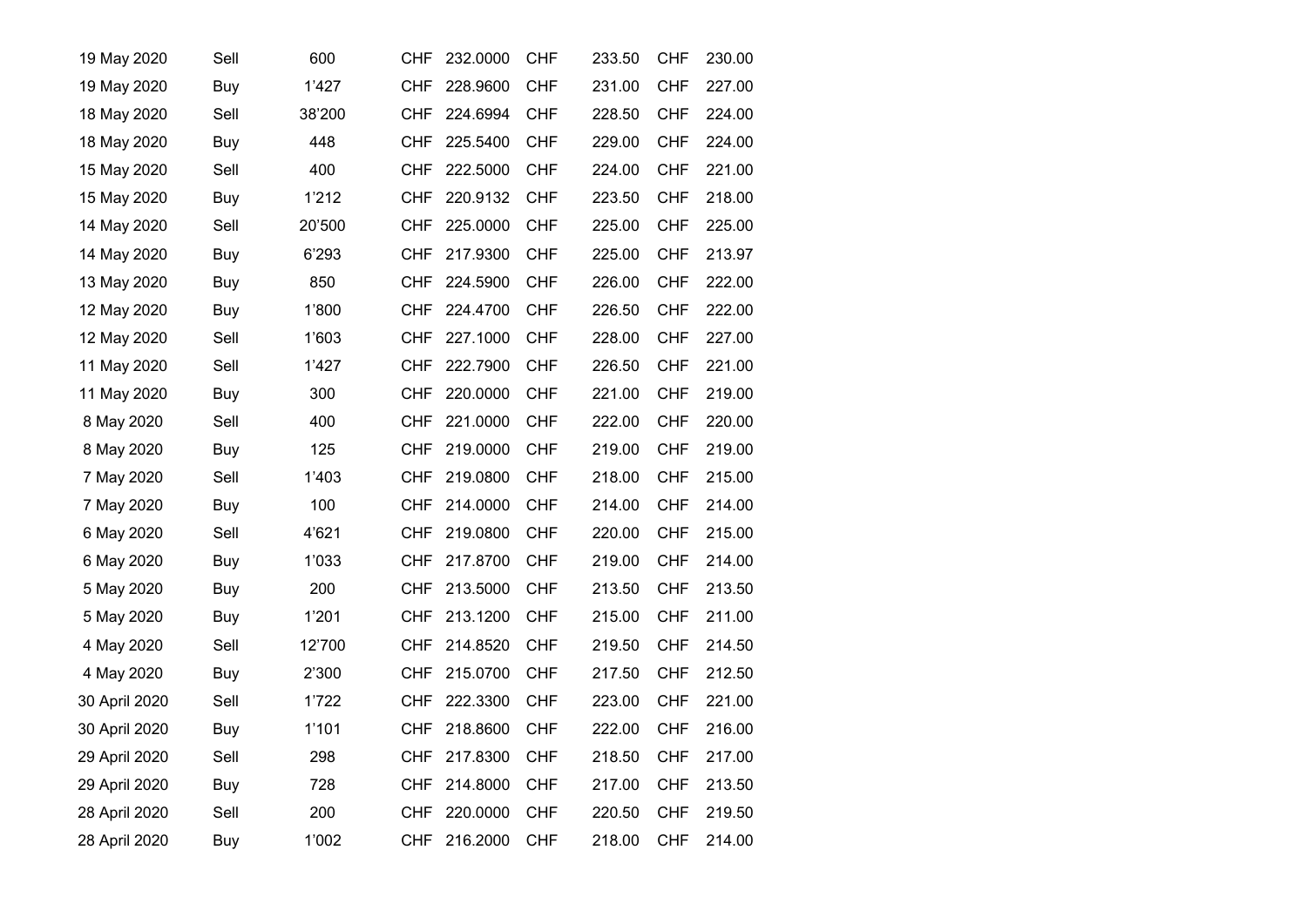| 27 April 2020 | Sell       | 1'200 | CHF        | 217.7900 | CHF        | 218.50 | CHF        | 217.50 |
|---------------|------------|-------|------------|----------|------------|--------|------------|--------|
| 27 April 2020 | Buy        | 605   | <b>CHF</b> | 213.7600 | <b>CHF</b> | 217.00 | <b>CHF</b> | 213.50 |
| 24 April 2020 | Sell       | 500   | <b>CHF</b> | 216.5000 | <b>CHF</b> | 216.50 | <b>CHF</b> | 216.50 |
| 24 April 2020 | Buy        | 800   | <b>CHF</b> | 214.3900 | <b>CHF</b> | 216.50 | <b>CHF</b> | 212.00 |
| 23 April 2020 | Sell       | 9'243 | <b>CHF</b> | 215.6200 | <b>CHF</b> | 216.50 | <b>CHF</b> | 210.00 |
| 23 April 2020 | Buy        | 900   | CHF        | 212.2200 | <b>CHF</b> | 214.50 | <b>CHF</b> | 210.00 |
| 22 April 2020 | Sell       | 800   | <b>CHF</b> | 210.1300 | <b>CHF</b> | 211.50 | <b>CHF</b> | 209.00 |
| 22 April 2020 | Buy        | 606   | CHF        | 205.0600 | <b>CHF</b> | 211.00 | <b>CHF</b> | 203.00 |
| 21 April 2020 | Buy        | 1'300 | <b>CHF</b> | 205.0800 | <b>CHF</b> | 207.00 | <b>CHF</b> | 203.00 |
| 20 April 2020 | Sell       | 514   | <b>CHF</b> | 206.5400 | <b>CHF</b> | 208.00 | <b>CHF</b> | 205.50 |
| 20 April 2020 | Buy        | 600   | <b>CHF</b> | 205.2800 | <b>CHF</b> | 206.00 | <b>CHF</b> | 203.50 |
| 17 April 2020 | Sell       | 2'531 | CHF        | 209.6000 | <b>CHF</b> | 210.50 | <b>CHF</b> | 208.00 |
| 17 April 2020 | Buy        | 2'260 | <b>CHF</b> | 203.6200 | <b>CHF</b> | 207.00 | <b>CHF</b> | 199.93 |
| 16 April 2020 | Sell       | 4'760 | <b>CHF</b> | 205.7500 | <b>CHF</b> | 206.50 | <b>CHF</b> | 204.00 |
| 16 April 2020 | Buy        | 100   | <b>CHF</b> | 203.5000 | <b>CHF</b> | 203.50 | <b>CHF</b> | 203.50 |
| 15 April 2020 | Sell       | 516   | <b>CHF</b> | 201.2200 | <b>CHF</b> | 202.00 | <b>CHF</b> | 201.00 |
| 15 April 2020 | Buy        | 1'689 | <b>CHF</b> | 199.6500 | <b>CHF</b> | 201.00 | <b>CHF</b> | 198.00 |
| 14 April 2020 | Sell       | 1'817 | CHF        | 201.9400 | <b>CHF</b> | 202.00 | <b>CHF</b> | 201.50 |
| 14 April 2020 | Buy        | 678   | <b>CHF</b> | 199.8300 | <b>CHF</b> | 201.50 | <b>CHF</b> | 196.00 |
| 9 April 2020  | Sell       | 1'500 | <b>CHF</b> | 201.1300 | <b>CHF</b> | 205.00 | <b>CHF</b> | 200.50 |
| 9 April 2020  | Buy        | 1'100 | <b>CHF</b> | 201.0200 | <b>CHF</b> | 203.00 | <b>CHF</b> | 199.20 |
| 8 April 2020  | Buy        | 600   | <b>CHF</b> | 202.6700 | <b>CHF</b> | 204.00 | <b>CHF</b> | 200.00 |
| 7 April 2020  | Sell       | 1'786 | <b>CHF</b> | 208.1300 | <b>CHF</b> | 209.00 | <b>CHF</b> | 206.00 |
| 7 April 2020  | Buy        | 4'238 | <b>CHF</b> | 202.0400 | <b>CHF</b> | 208.00 | <b>CHF</b> | 196.00 |
| 6 April 2020  | Sell       | 6'500 | <b>CHF</b> | 201.7700 | <b>CHF</b> | 205.50 | <b>CHF</b> | 195.20 |
| 6 April 2020  | Buy        | 2'394 | <b>CHF</b> | 198.6500 | <b>CHF</b> | 204.00 | <b>CHF</b> | 195.00 |
| 3 April 2020  | Buy        | 1'079 | CHF        | 190.5500 | <b>CHF</b> | 191.80 | <b>CHF</b> | 188.80 |
| 2 April 2020  | Sell       | 195   | <b>CHF</b> | 191.1000 | <b>CHF</b> | 191.20 | <b>CHF</b> | 191.00 |
| 2 April 2020  | <b>Buy</b> | 1'307 | CHF        | 189.0500 | CHF        | 191.00 | <b>CHF</b> | 187.00 |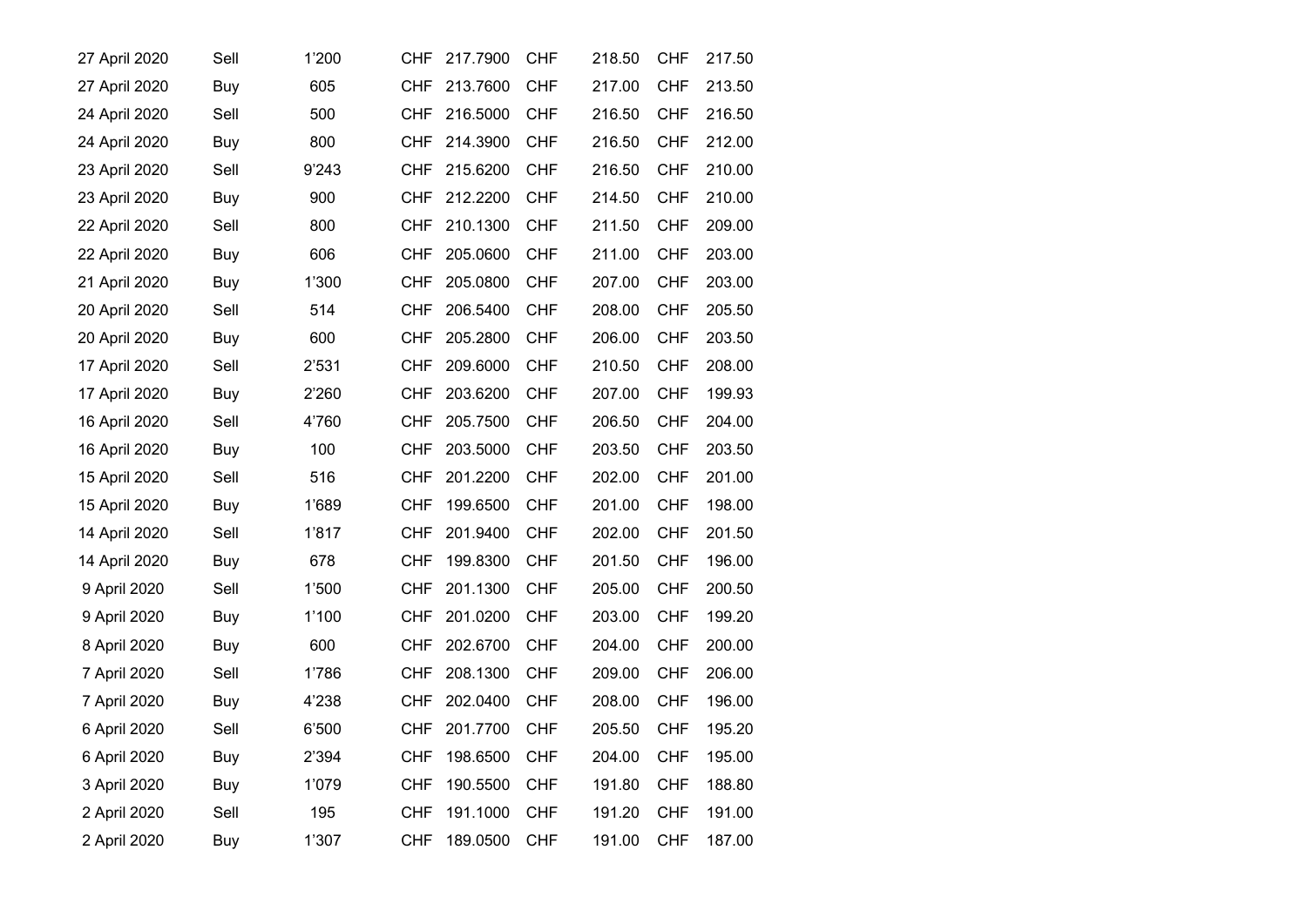| 1 April 2020  | Buy  | 718   | CHF        | 187.9000 | CHF        | 189.00 | <b>CHF</b> | 185.00 |
|---------------|------|-------|------------|----------|------------|--------|------------|--------|
| 31 March 2020 | Sell | 500   | <b>CHF</b> | 190.6800 | <b>CHF</b> | 191.20 | <b>CHF</b> | 189.00 |
| 31 March 2020 | Buy  | 2'063 | <b>CHF</b> | 189.0100 | <b>CHF</b> | 190.60 | <b>CHF</b> | 189.00 |
| 30 March 2020 | Sell | 300   | <b>CHF</b> | 188.6700 | CHF        | 189.00 | <b>CHF</b> | 188.00 |
| 30 March 2020 | Buy  | 1'800 | <b>CHF</b> | 186.2100 | <b>CHF</b> | 188.31 | <b>CHF</b> | 183.00 |
| 27 March 2020 | Buy  | 3'030 | <b>CHF</b> | 182.1800 | <b>CHF</b> | 184.00 | <b>CHF</b> | 179.00 |
| 26 March 2020 | Buy  | 2'784 | <b>CHF</b> | 179.9100 | <b>CHF</b> | 181.40 | <b>CHF</b> | 178.60 |
| 25 March 2020 | Buy  | 4'010 | <b>CHF</b> | 178.5200 | <b>CHF</b> | 180.80 | <b>CHF</b> | 171.00 |
| 24 March 2020 | Buy  | 4'800 | <b>CHF</b> | 165.7900 | <b>CHF</b> | 173.00 | <b>CHF</b> | 160.20 |
| 23 March 2020 | Buy  | 8'679 | <b>CHF</b> | 159.1400 | <b>CHF</b> | 163.40 | <b>CHF</b> | 153.58 |
| 20 March 2020 | Sell | 200   | <b>CHF</b> | 180.5000 | <b>CHF</b> | 181.00 | <b>CHF</b> | 180.00 |
| 20 March 2020 | Buy  | 7'700 | <b>CHF</b> | 171.7200 | <b>CHF</b> | 180.40 | <b>CHF</b> | 169.00 |
| 19 March 2020 | Sell | 200   | <b>CHF</b> | 170.0000 | <b>CHF</b> | 170.00 | <b>CHF</b> | 170.00 |
| 19 March 2020 | Buy  | 4'465 | <b>CHF</b> | 166.0812 | <b>CHF</b> | 171.00 | <b>CHF</b> | 162.00 |
| 18 March 2020 | Buy  | 3'386 | <b>CHF</b> | 167.3500 | <b>CHF</b> | 171.40 | <b>CHF</b> | 163.00 |
| 17 March 2020 | Buy  | 3'433 | CHF        | 171.0700 | <b>CHF</b> | 179.00 | <b>CHF</b> | 163.20 |
| 16 March 2020 | Buy  | 6'364 | <b>CHF</b> | 172.7000 | <b>CHF</b> | 183.00 | <b>CHF</b> | 167.00 |
| 13 March 2020 | Buy  | 6'944 | <b>CHF</b> | 190.2200 | <b>CHF</b> | 197.00 | <b>CHF</b> | 179.00 |
| 12 March 2020 | Buy  | 5'600 | <b>CHF</b> | 179.5500 | <b>CHF</b> | 184.00 | <b>CHF</b> | 175.40 |
| 11 March 2020 | Buy  | 6'724 | <b>CHF</b> | 191.0900 | <b>CHF</b> | 196.40 | <b>CHF</b> | 189.80 |
| 10 March 2020 | Sell | 100   | <b>CHF</b> | 204.0000 | <b>CHF</b> | 204.00 | <b>CHF</b> | 204.00 |
| 10 March 2020 | Buy  | 2'100 | <b>CHF</b> | 197.6500 | <b>CHF</b> | 203.00 | <b>CHF</b> | 193.00 |
| 9 March 2020  | Buy  | 7'700 | <b>CHF</b> | 194.0000 | <b>CHF</b> | 199.40 | <b>CHF</b> | 180.00 |
| 6 March 2020  | Buy  | 1'100 | CHF        | 218.4200 | <b>CHF</b> | 222.50 | <b>CHF</b> | 210.00 |
| 5 March 2020  | Buy  | 600   | <b>CHF</b> | 225.1700 | <b>CHF</b> | 228.00 | <b>CHF</b> | 223.00 |
| 5 March 2020  | Sell | 1     | <b>CHF</b> | 230.0000 | <b>CHF</b> | 230.00 | <b>CHF</b> | 230.00 |
| 4 March 2020  | Sell | 360   | CHF.       | 231.3300 | <b>CHF</b> | 233.00 | <b>CHF</b> | 230.00 |
| 4 March 2020  | Buy  | 1'202 | CHF.       | 228.0800 | <b>CHF</b> | 232.00 | <b>CHF</b> | 226.00 |
| 3 March 2020  | Sell | 200   | CHF        | 234.0000 | <b>CHF</b> | 235.00 | <b>CHF</b> | 233.00 |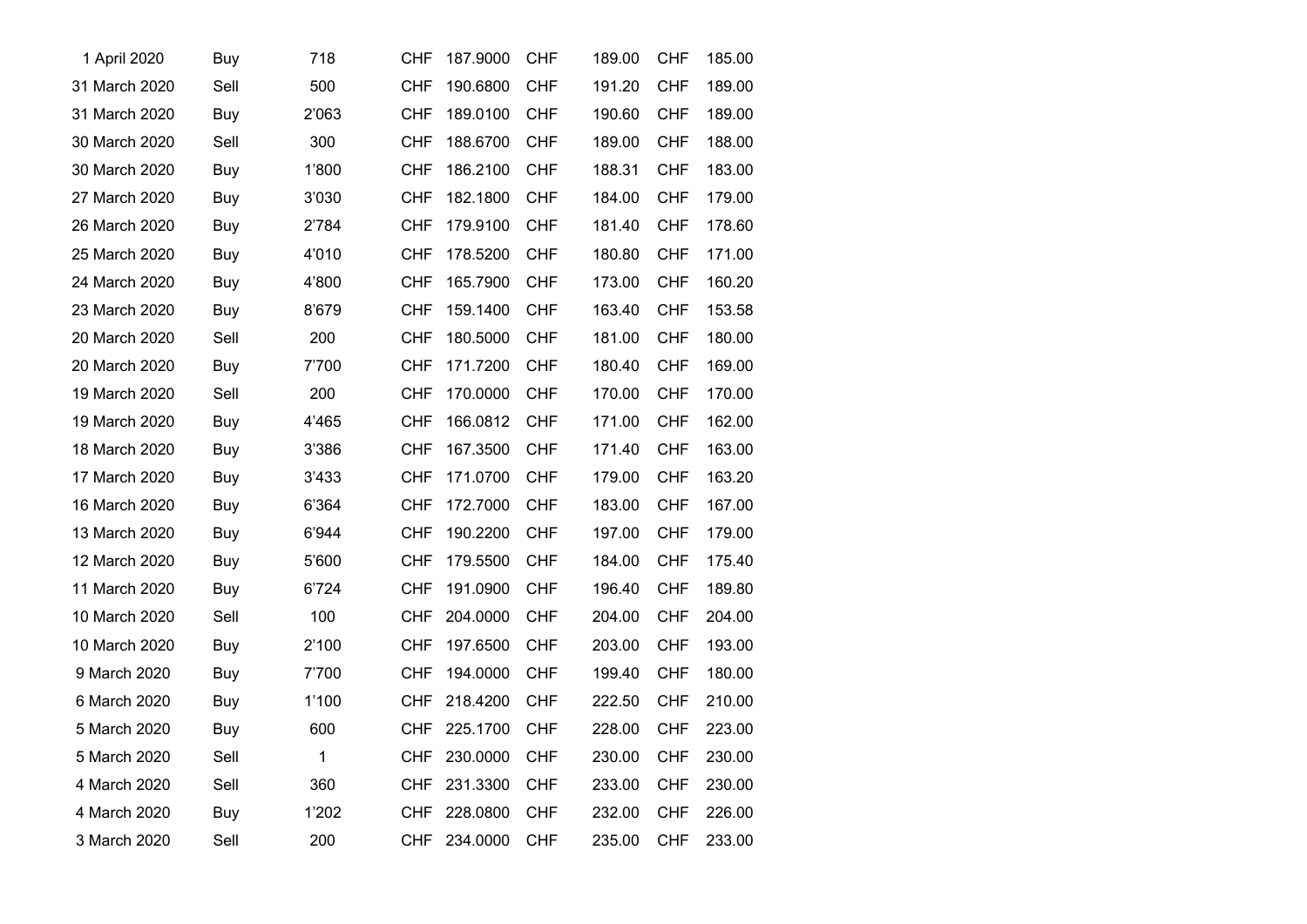| 3 March 2020     | Buy  | 200   | CHF        | 229.7500 | <b>CHF</b> | 230.50 | <b>CHF</b> | 229.00 |
|------------------|------|-------|------------|----------|------------|--------|------------|--------|
| 2 March 2020     | Buy  | 100   | <b>CHF</b> | 226.0000 | <b>CHF</b> | 226.00 | <b>CHF</b> | 226.00 |
| 28 February 2020 | Buy  | 5'504 | <b>CHF</b> | 217.7000 | <b>CHF</b> | 228.50 | <b>CHF</b> | 211.50 |
| 27 February 2020 | Buy  | 1'200 | CHF        | 226.1300 | <b>CHF</b> | 229.50 | <b>CHF</b> | 221.50 |
| 26 February 2020 | Buy  | 300   | <b>CHF</b> | 231.0000 | <b>CHF</b> | 231.00 | <b>CHF</b> | 231.00 |
| 25 February 2020 | Sell | 400   | CHF        | 234.7500 | <b>CHF</b> | 236.00 | <b>CHF</b> | 234.00 |
| 25 February 2020 | Buy  | 484   | <b>CHF</b> | 233.7700 | <b>CHF</b> | 231.50 | <b>CHF</b> | 235.50 |
| 24 February 2020 | Buy  | 1'900 | <b>CHF</b> | 239.0300 | <b>CHF</b> | 246.50 | <b>CHF</b> | 232.50 |
| 21 February 2020 | Buy  | 4'970 | CHF        | 248.1300 | <b>CHF</b> | 250.00 | <b>CHF</b> | 250.00 |
| 21 February 2020 | Sell | 1'200 | <b>CHF</b> | 250.0000 | <b>CHF</b> | 251.00 | <b>CHF</b> | 247.50 |
| 20 February 2020 | Buy  | 700   | <b>CHF</b> | 251.6400 | <b>CHF</b> | 253.50 | <b>CHF</b> | 250.00 |
| 18 February 2020 | Buy  | 200   | <b>CHF</b> | 250.2500 | <b>CHF</b> | 250.50 | <b>CHF</b> | 250.00 |
| 17 February 2020 | Sell | 300   | <b>CHF</b> | 251.0000 | <b>CHF</b> | 251.50 | <b>CHF</b> | 250.50 |
| 17 February 2020 | Buy  | 260   | <b>CHF</b> | 249.8500 | <b>CHF</b> | 248.50 | <b>CHF</b> | 250.50 |
| 14 February 2020 | Buy  | 295   | CHF        | 247.6800 | <b>CHF</b> | 248.50 | <b>CHF</b> | 247.00 |
| 13 February 2020 | Sell | 528   | CHF        | 242.0000 | <b>CHF</b> | 246.50 | <b>CHF</b> | 243.00 |
| 13 February 2020 | Buy  | 1'000 | <b>CHF</b> | 244.8000 | <b>CHF</b> | 245.00 | <b>CHF</b> | 240.50 |
| 12 February 2020 | Sell | 100   | <b>CHF</b> | 247.0000 | <b>CHF</b> | 247.00 | <b>CHF</b> | 247.00 |
| 12 February 2020 | Buy  | 200   | <b>CHF</b> | 242.7500 | <b>CHF</b> | 244.00 | <b>CHF</b> | 242.00 |
| 11 February 2020 | Sell | 1'700 | CHF        | 241.0900 | <b>CHF</b> | 243.00 | <b>CHF</b> | 240.00 |
| 10 February 2020 | Sell | 4'181 | <b>CHF</b> | 239.9200 | <b>CHF</b> | 241.00 | <b>CHF</b> | 239.50 |
| 10 February 2020 | Buy  | 325   | <b>CHF</b> | 239.7300 | <b>CHF</b> | 240.54 | <b>CHF</b> | 239.50 |
| 7 February 2020  | Sell | 800   | <b>CHF</b> | 237.0000 | <b>CHF</b> | 240.00 | <b>CHF</b> | 235.50 |
| 7 February 2020  | Buy  | 871   | CHF        | 233.9351 | <b>CHF</b> | 236.00 | <b>CHF</b> | 232.50 |
| 6 February 2020  | Sell | 400   | <b>CHF</b> | 243.7500 | <b>CHF</b> | 244.50 | <b>CHF</b> | 243.00 |
| 6 February 2020  | Buy  | 800   | <b>CHF</b> | 240.6875 | <b>CHF</b> | 242.00 | <b>CHF</b> | 240.00 |
| 5 February 2020  | Sell | 500   | CHF        | 239.1000 | <b>CHF</b> | 240.50 | <b>CHF</b> | 238.00 |
| 5 February 2020  | Buy  | 421   | CHF        | 239.2316 | <b>CHF</b> | 240.50 | <b>CHF</b> | 236.50 |
| 4 February 2020  | Sell | 909   | CHF        | 236.0297 | <b>CHF</b> | 239.00 | <b>CHF</b> | 233.50 |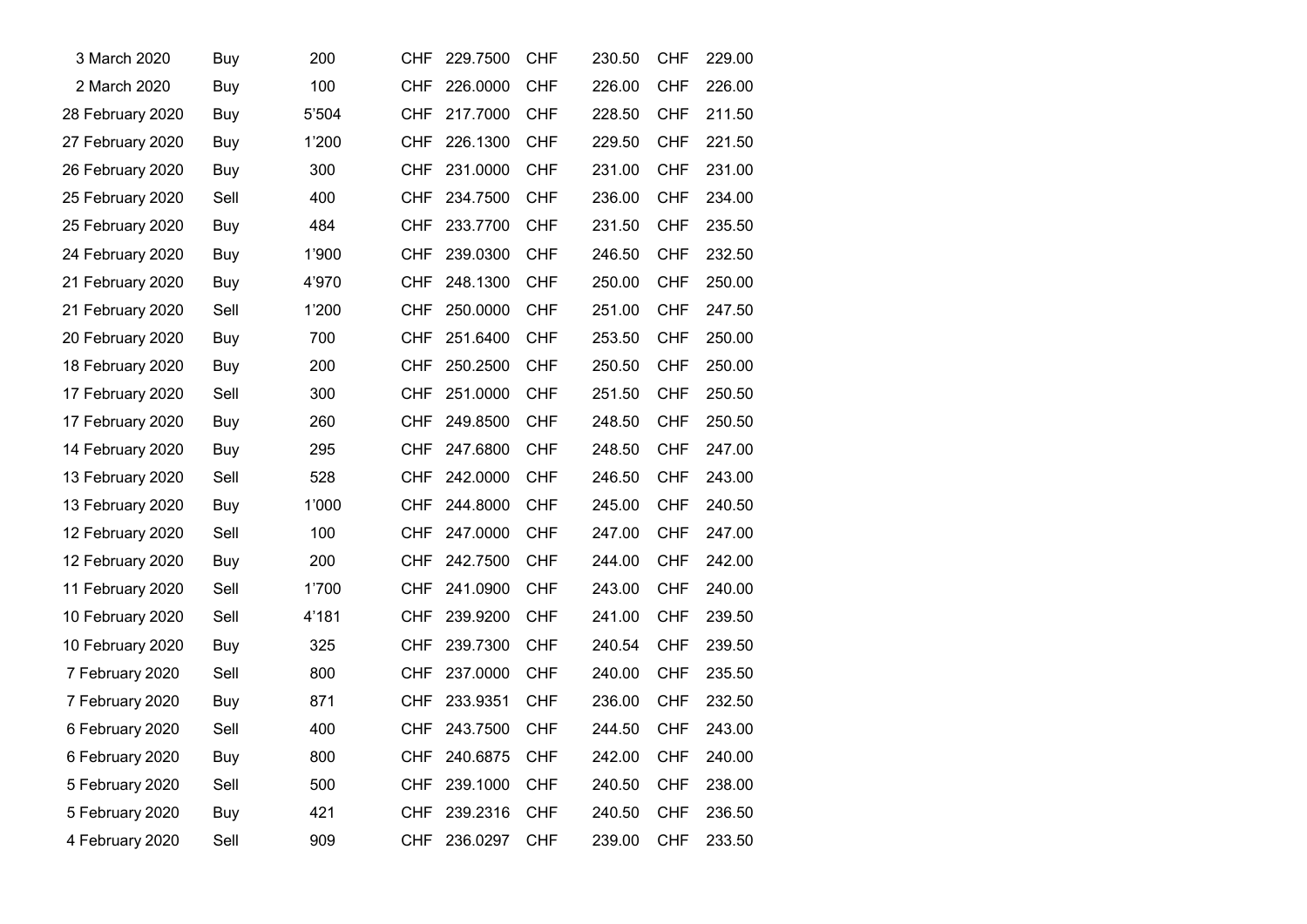| 4 February 2020 | Buy  | 409   | CHF        | 236.8117 | CHF        | 238.50 | <b>CHF</b> | 234.00 |
|-----------------|------|-------|------------|----------|------------|--------|------------|--------|
| 3 February 2020 | Sell | 1'400 | <b>CHF</b> | 229.2857 | <b>CHF</b> | 232.00 | <b>CHF</b> | 226.00 |
| 3 February 2020 | Buy  | 301   | <b>CHF</b> | 231.3090 | <b>CHF</b> | 233.00 | <b>CHF</b> | 224.00 |
| 31 January 2020 | Buy  | 400   | <b>CHF</b> | 224.2500 | CHF        | 225.00 | <b>CHF</b> | 223.50 |
| 30 January 2020 | Buy  | 800   | <b>CHF</b> | 226.0000 | <b>CHF</b> | 227.00 | <b>CHF</b> | 224.50 |
| 29 January 2020 | Sell | 100   | CHF        | 228.5000 | CHF        | 228.50 | <b>CHF</b> | 228.50 |
| 29 January 2020 | Buy  | 500   | <b>CHF</b> | 226.1000 | <b>CHF</b> | 228.50 | <b>CHF</b> | 225.00 |
| 28 January 2020 | Buy  | 500   | <b>CHF</b> | 226.5000 | <b>CHF</b> | 227.50 | <b>CHF</b> | 225.50 |
| 27 January 2020 | Buy  | 1'340 | <b>CHF</b> | 233.5400 | <b>CHF</b> | 240.50 | <b>CHF</b> | 227.00 |
| 24 January 2020 | Sell | 200   | <b>CHF</b> | 241.2500 | <b>CHF</b> | 241.50 | <b>CHF</b> | 241.00 |
| 24 January 2020 | Buy  | 600   | CHF        | 237.4200 | <b>CHF</b> | 241.50 | <b>CHF</b> | 234.00 |
| 23 January 2020 | Buy  | 303   | <b>CHF</b> | 235.0000 | <b>CHF</b> | 236.00 | <b>CHF</b> | 234.00 |
| 22 January 2020 | Buy  | 207   | <b>CHF</b> | 236.0000 | CHF        | 236.00 | <b>CHF</b> | 236.00 |
| 21 January 2020 | Buy  | 300   | CHF        | 237.5000 | <b>CHF</b> | 238.00 | <b>CHF</b> | 237.00 |
| 20 January 2020 | Buy  | 615   | <b>CHF</b> | 238.6400 | <b>CHF</b> | 239.50 | <b>CHF</b> | 237.50 |
| 17 January 2020 | Buy  | 600   | <b>CHF</b> | 238.0800 | <b>CHF</b> | 239.00 | <b>CHF</b> | 237.00 |
| 16 January 2020 | Sell | 500   | <b>CHF</b> | 238.4000 | <b>CHF</b> | 239.50 | <b>CHF</b> | 237.00 |
| 16 January 2020 | Buy  | 526   | <b>CHF</b> | 237.0800 | CHF        | 239.50 | <b>CHF</b> | 234.00 |
| 15 January 2020 | Sell | 1'200 | <b>CHF</b> | 234.5000 | <b>CHF</b> | 237.00 | <b>CHF</b> | 232.00 |
| 15 January 2020 | Buy  | 741   | <b>CHF</b> | 232.1900 | <b>CHF</b> | 236.00 | <b>CHF</b> | 229.00 |
| 14 January 2020 | Buy  | 100   | <b>CHF</b> | 228.5000 | CHF        | 228.50 | <b>CHF</b> | 228.50 |
| 13 January 2020 | Sell | 500   | <b>CHF</b> | 229.9000 | <b>CHF</b> | 230.50 | <b>CHF</b> | 229.00 |
| 13 January 2020 | Buy  | 859   | CHF        | 228.4800 | CHF        | 230.50 | <b>CHF</b> | 226.50 |
| 10 January 2020 | Sell | 584   | <b>CHF</b> | 227.1300 | <b>CHF</b> | 228.50 | <b>CHF</b> | 225.50 |
| 10 January 2020 | Buy  | 244   | <b>CHF</b> | 227.0800 | <b>CHF</b> | 228.00 | <b>CHF</b> | 227.00 |
| 9 January 2020  | Sell | 100   | CHF        | 225.0000 | <b>CHF</b> | 225.00 | <b>CHF</b> | 225.00 |
| 9 January 2020  | Buy  | 506   | <b>CHF</b> | 223.9000 | <b>CHF</b> | 224.50 | <b>CHF</b> | 222.50 |
| 8 January 2020  | Sell | 500   | <b>CHF</b> | 222.3000 | <b>CHF</b> | 223.50 | <b>CHF</b> | 220.50 |
| 8 January 2020  | Buy  | 626   | CHF        | 221.3000 | <b>CHF</b> | 224.00 | <b>CHF</b> | 219.00 |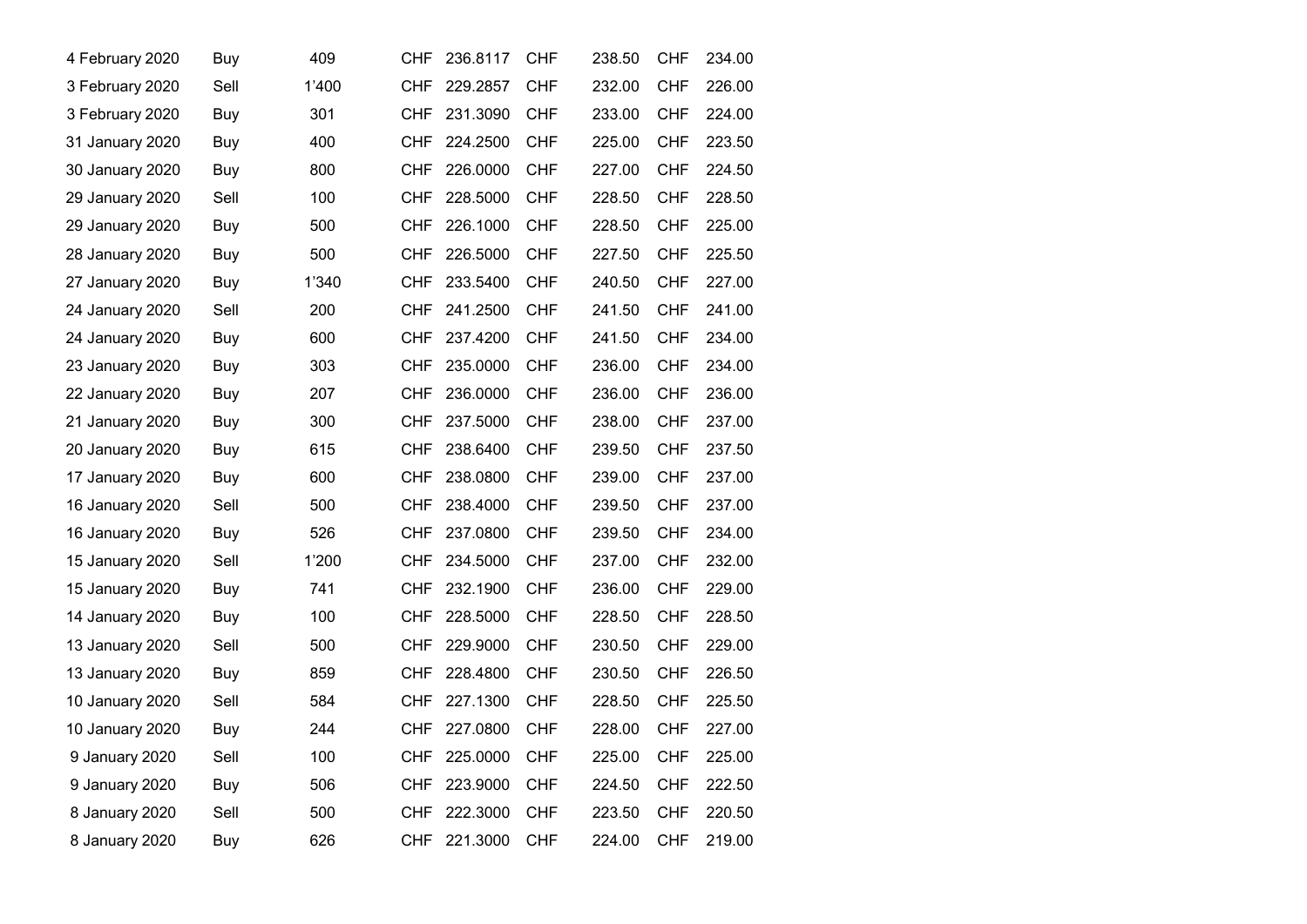| Buy  | 1'324          | CHF        | 219.6300 | CHF        | 222.50 | <b>CHF</b> | 217.50 |
|------|----------------|------------|----------|------------|--------|------------|--------|
| Sell | 10'000         | CHF        | 220.7500 | <b>CHF</b> | 220.75 | <b>CHF</b> | 220.75 |
| Buy  | 1'124          | <b>CHF</b> | 221.0700 | <b>CHF</b> | 222.50 | <b>CHF</b> | 220.00 |
| Buy  | 442            | <b>CHF</b> | 222.1800 | <b>CHF</b> | 222.50 | <b>CHF</b> | 221.50 |
| Buy  | 1'561          | <b>CHF</b> | 220.0900 | <b>CHF</b> | 222.00 | <b>CHF</b> | 218.00 |
| Buy  | 604            | CHF        | 221.5000 | <b>CHF</b> | 222.00 | <b>CHF</b> | 221.00 |
| Buy  | 655            | CHF        | 220.5300 | <b>CHF</b> | 221.50 | <b>CHF</b> | 220.00 |
| Buy  | 801            | CHF.       | 221.1200 | <b>CHF</b> | 222.00 | CHF        | 220.00 |
| Buy  | 1'149          | <b>CHF</b> | 220.3700 | <b>CHF</b> | 222.00 | <b>CHF</b> | 218.00 |
| Sell | 300            | CHF        | 222,0000 | <b>CHF</b> | 222.00 | <b>CHF</b> | 222.00 |
| Buy  | 800            | <b>CHF</b> | 220.0000 | <b>CHF</b> | 221.00 | <b>CHF</b> | 219.00 |
| Sell | 200            | CHF        | 221.7500 | <b>CHF</b> | 222.00 | <b>CHF</b> | 221.50 |
| Buy  | 571            | CHF        | 220.5800 | <b>CHF</b> | 222.00 | <b>CHF</b> | 219.00 |
| Sell | 100            | CHF        | 221.5000 | <b>CHF</b> | 221.50 | <b>CHF</b> | 221.50 |
| Buy  | 231            | <b>CHF</b> | 219.7200 | <b>CHF</b> | 220.00 | <b>CHF</b> | 219.50 |
| Buy  | 300            | CHF        | 220.5000 | <b>CHF</b> | 221.50 | <b>CHF</b> | 219.00 |
| Sell | $\overline{2}$ | CHF        | 222.0000 | CHF        | 222.00 | <b>CHF</b> | 222.00 |
| Buy  | 668            | CHF        | 219.5200 | <b>CHF</b> | 221.50 | <b>CHF</b> | 217.00 |
| Buy  | 632            | <b>CHF</b> | 221.2700 | <b>CHF</b> | 222.00 | <b>CHF</b> | 220.00 |
| Sell | 200            | CHF        | 221.2500 | <b>CHF</b> | 221.50 | <b>CHF</b> | 221.00 |
| Buy  | 100            | <b>CHF</b> | 220.5000 | <b>CHF</b> | 220.50 | <b>CHF</b> | 220.50 |
| Sell | 600            | CHF        | 220.7500 | <b>CHF</b> | 222.00 | <b>CHF</b> | 219.00 |
| Buy  | 600            | CHF        | 220.0800 | <b>CHF</b> | 221.50 | <b>CHF</b> | 218.00 |
| Sell | 600            | CHF        | 217.7500 | <b>CHF</b> | 219.00 | <b>CHF</b> | 216.50 |
| Buy  | 300            | CHF        | 216.3300 | <b>CHF</b> | 217.00 | <b>CHF</b> | 215.50 |
| Sell | 800            | <b>CHF</b> | 213.7500 | <b>CHF</b> | 215.50 | <b>CHF</b> | 212.00 |
| Buy  | 304            | CHF        | 215.8400 | <b>CHF</b> | 216.50 | <b>CHF</b> | 215.00 |
| Sell | 100            | CHF        | 214.0000 | <b>CHF</b> | 214.00 | <b>CHF</b> | 214.00 |
| Buy  | 400            | CHF.       | 211.4300 | <b>CHF</b> | 212.70 | <b>CHF</b> | 210.50 |
|      |                |            |          |            |        |            |        |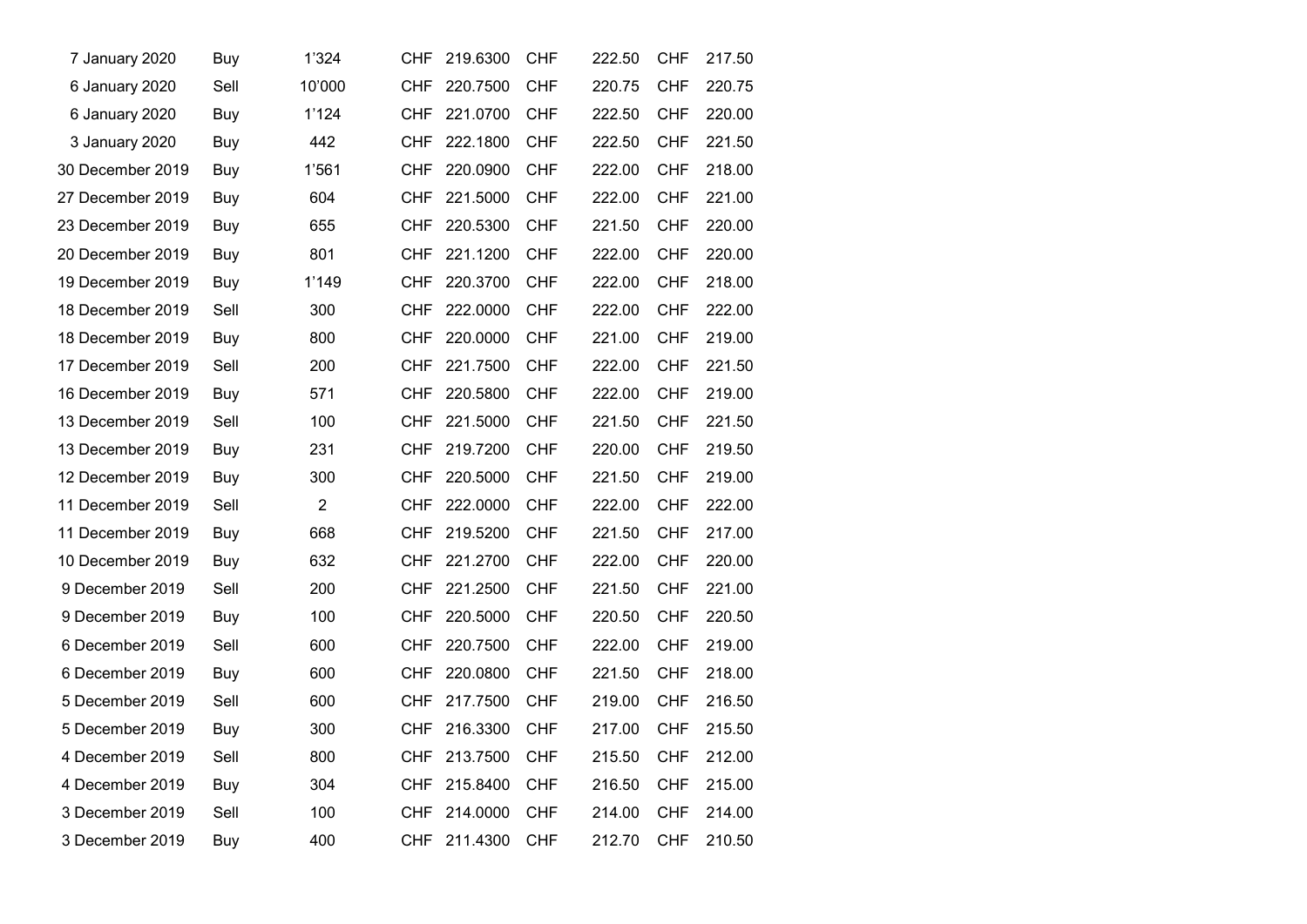| 2 December 2019  | Sell | 125    | CHF        | 216.6000 | <b>CHF</b> | 217.00 | <b>CHF</b> | 216.50 |
|------------------|------|--------|------------|----------|------------|--------|------------|--------|
| 2 December 2019  | Buy  | 1'400  | <b>CHF</b> | 213.8200 | <b>CHF</b> | 216.50 | <b>CHF</b> | 211.00 |
| 29 November 2019 | Sell | 1'167  | CHF        | 214.6600 | <b>CHF</b> | 215.50 | <b>CHF</b> | 212.00 |
| 29 November 2019 | Buy  | 405    | CHF        | 211.3800 | <b>CHF</b> | 213.00 | <b>CHF</b> | 210.00 |
| 28 November 2019 | Sell | 100    | CHF        | 212.0000 | <b>CHF</b> | 212.00 | <b>CHF</b> | 212.00 |
| 28 November 2019 | Buy  | 100    | CHF        | 210.0000 | <b>CHF</b> | 210.00 | <b>CHF</b> | 210.00 |
| 27 November 2019 | Sell | 200    | <b>CHF</b> | 210.2500 | <b>CHF</b> | 210.50 | <b>CHF</b> | 210.00 |
| 27 November 2019 | Buy  | 646    | CHF        | 208,4600 | <b>CHF</b> | 209.50 | <b>CHF</b> | 208.00 |
| 26 November 2019 | Sell | 100    | CHF        | 210.5000 | <b>CHF</b> | 210.50 | <b>CHF</b> | 210.50 |
| 26 November 2019 | Buy  | 805    | CHF        | 209.2500 | <b>CHF</b> | 210.50 | <b>CHF</b> | 208.50 |
| 25 November 2019 | Sell | 1'500  | <b>CHF</b> | 206.3300 | <b>CHF</b> | 208.00 | <b>CHF</b> | 204.50 |
| 25 November 2019 | Buy  | 120    | CHF        | 203.4200 | <b>CHF</b> | 203.50 | <b>CHF</b> | 203.00 |
| 22 November 2019 | Sell | 459    | CHF        | 202.3500 | <b>CHF</b> | 202.35 | <b>CHF</b> | 202.35 |
| 22 November 2019 | Buy  | 9      | CHF        | 201.0000 | <b>CHF</b> | 201.00 | <b>CHF</b> | 201.00 |
| 21 November 2019 | Sell | 250    | CHF        | 201.1500 | <b>CHF</b> | 201.15 | <b>CHF</b> | 201.15 |
| 21 November 2019 | Buy  | 700    | CHF        | 200.6400 | <b>CHF</b> | 201.00 | CHF        | 200.58 |
| 20 November 2019 | Sell | 212    | CHF        | 203.0000 | <b>CHF</b> | 203.00 | <b>CHF</b> | 203.00 |
| 20 November 2019 | Buy  | 600    | <b>CHF</b> | 202.4200 | <b>CHF</b> | 202.50 | <b>CHF</b> | 202.00 |
| 19 November 2019 | Sell | 550    | CHF        | 202.0000 | <b>CHF</b> | 202.00 | <b>CHF</b> | 202.00 |
| 18 November 2019 | Buy  | 250    | CHF        | 200,5000 | <b>CHF</b> | 201.00 | <b>CHF</b> | 200.00 |
| 15 November 2019 | Sell | 100    | CHF        | 201.0000 | <b>CHF</b> | 201.00 | <b>CHF</b> | 201.00 |
| 15 November 2019 | Buy  | 102    | <b>CHF</b> | 200.3088 | <b>CHF</b> | 200.32 | <b>CHF</b> | 200.00 |
| 14 November 2019 | Buy  | 311    | CHF        | 200.4765 | <b>CHF</b> | 201.00 | <b>CHF</b> | 199.80 |
| 14 November 2019 | Sell | 100    | CHF        | 201.0000 | <b>CHF</b> | 201.00 | <b>CHF</b> | 201.00 |
| 13 November 2019 | Sell | 10'000 | <b>CHF</b> | 199.0000 | <b>CHF</b> | 199.00 | <b>CHF</b> | 199.00 |
| 13 November 2019 | Sell | 25'000 | <b>CHF</b> | 198.9000 | <b>CHF</b> | 198.90 | <b>CHF</b> | 198.90 |
| 13 November 2019 | Buy  | 1'374  | CHF        | 199.3098 | <b>CHF</b> | 200.50 | <b>CHF</b> | 198.40 |
| 12 November 2019 | Buy  | 497    | CHF        | 199.8012 | <b>CHF</b> | 200.00 | <b>CHF</b> | 199.60 |
| 11 November 2019 | Buy  | 300    | <b>CHF</b> | 200.3333 | <b>CHF</b> | 201.00 | <b>CHF</b> | 200.00 |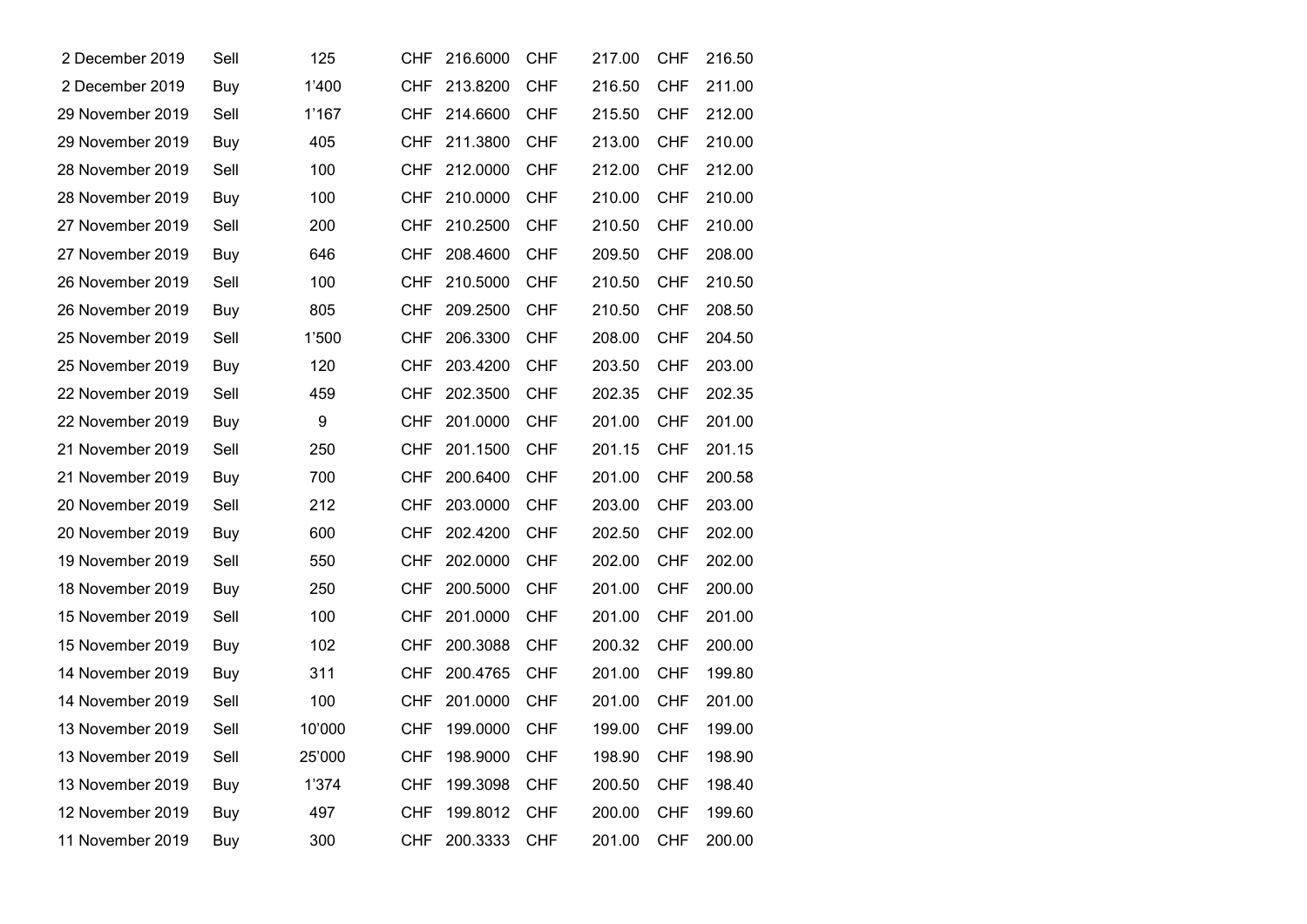| 8 November 2019 | Buy  | 464   | CHF        | 200.0400     | <b>CHF</b> | 200.50 | <b>CHF</b> | 199.80 |
|-----------------|------|-------|------------|--------------|------------|--------|------------|--------|
| 7 November 2019 | Sell | 200   | <b>CHF</b> | 199.7000     | <b>CHF</b> | 199.80 | <b>CHF</b> | 199.60 |
| 7 November 2019 | Buy  | 851   | <b>CHF</b> | 199.5200     | <b>CHF</b> | 200.50 | <b>CHF</b> | 198.60 |
| 6 November 2019 | Sell | 3'000 | <b>CHF</b> | 198.6000     | <b>CHF</b> | 198.60 | <b>CHF</b> | 198.60 |
| 6 November 2019 | Buy  | 1'440 | <b>CHF</b> | 198.4600     | <b>CHF</b> | 199.20 | <b>CHF</b> | 198.00 |
| 5 November 2019 | Sell | 500   | <b>CHF</b> | 199.0000     | <b>CHF</b> | 199.00 | <b>CHF</b> | 199.00 |
| 5 November 2019 | Buy  | 1'232 | <b>CHF</b> | 198.6600     | <b>CHF</b> | 199.00 | <b>CHF</b> | 198.00 |
| 4 November 2019 | Buy  | 700   | <b>CHF</b> | 198.9100     | <b>CHF</b> | 199.40 | <b>CHF</b> | 198.40 |
| 1 November 2019 | Buy  | 1'222 | <b>CHF</b> | 199.3700     | <b>CHF</b> | 199.60 | <b>CHF</b> | 199.00 |
| 31 October 2019 | Sell | 200   | <b>CHF</b> | 199.5000     | <b>CHF</b> | 199.80 | <b>CHF</b> | 199.20 |
| 31 October 2019 | Buy  | 901   | <b>CHF</b> | 198.8000     | <b>CHF</b> | 199.60 | <b>CHF</b> | 198.00 |
| 30 October 2019 | Sell | 200   | <b>CHF</b> | 199.7000     | <b>CHF</b> | 199.80 | <b>CHF</b> | 199.60 |
| 30 October 2019 | Buy  | 642   | <b>CHF</b> | 198.9700     | <b>CHF</b> | 199.20 | <b>CHF</b> | 198.60 |
| 29 October 2019 | Buy  | 1'887 | <b>CHF</b> | 198.8900     | <b>CHF</b> | 199.60 | <b>CHF</b> | 198.20 |
| 28 October 2019 | Buy  | 500   | <b>CHF</b> | 199.2800     | <b>CHF</b> | 199.60 | <b>CHF</b> | 199.00 |
| 25 October 2019 | Sell | 1'700 | <b>CHF</b> | 199.6000     | <b>CHF</b> | 199.60 | <b>CHF</b> | 199.60 |
| 25 October 2019 | Buy  | 1'262 | <b>CHF</b> | 198.9500     | <b>CHF</b> | 199.60 | <b>CHF</b> | 198.20 |
| 24 October 2019 | Buy  | 1'103 | <b>CHF</b> | 197.0000     | <b>CHF</b> | 198.80 | <b>CHF</b> | 196.00 |
| 24 October 2019 | Sell | 5'800 | <b>CHF</b> | 197.6500     | <b>CHF</b> | 199.00 | <b>CHF</b> | 197.00 |
| 23 October 2019 | Sell | 1'934 | <b>CHF</b> | 195.3300     | <b>CHF</b> | 196.20 | <b>CHF</b> | 194.40 |
| 23 October 2019 | Buy  | 400   | <b>CHF</b> | 194.1000     | <b>CHF</b> | 195.00 | <b>CHF</b> | 193.60 |
| 22 October 2019 | Buy  | 100   | CHF        | 193.4000     | <b>CHF</b> | 193.40 | <b>CHF</b> | 193.40 |
| 21 October 2019 | Sell | 200   | <b>CHF</b> | 194.0000     | <b>CHF</b> | 941.00 | <b>CHF</b> | 194.00 |
| 21 October 2019 | Buy  | 207   | <b>CHF</b> | 193.2900     | <b>CHF</b> | 193.60 | <b>CHF</b> | 193.00 |
| 18 October 2019 | Sell | 145   | <b>CHF</b> | 194.8000     | <b>CHF</b> | 194.80 | <b>CHF</b> | 194.80 |
| 18 October 2019 | Buy  | 823   | <b>CHF</b> | 193.6900     | <b>CHF</b> | 194.60 | <b>CHF</b> | 193.00 |
| 17 October 2019 | Sell | 200   | CHF        | 194.2000     | <b>CHF</b> | 194.20 | <b>CHF</b> | 194.20 |
| 17 October 2019 | Buy  | 600   | <b>CHF</b> | 193.6700     | <b>CHF</b> | 194.00 | <b>CHF</b> | 193.20 |
| 16 October 2019 | Sell | 1'400 |            | CHF 193.0000 | <b>CHF</b> | 194.00 | <b>CHF</b> | 192.60 |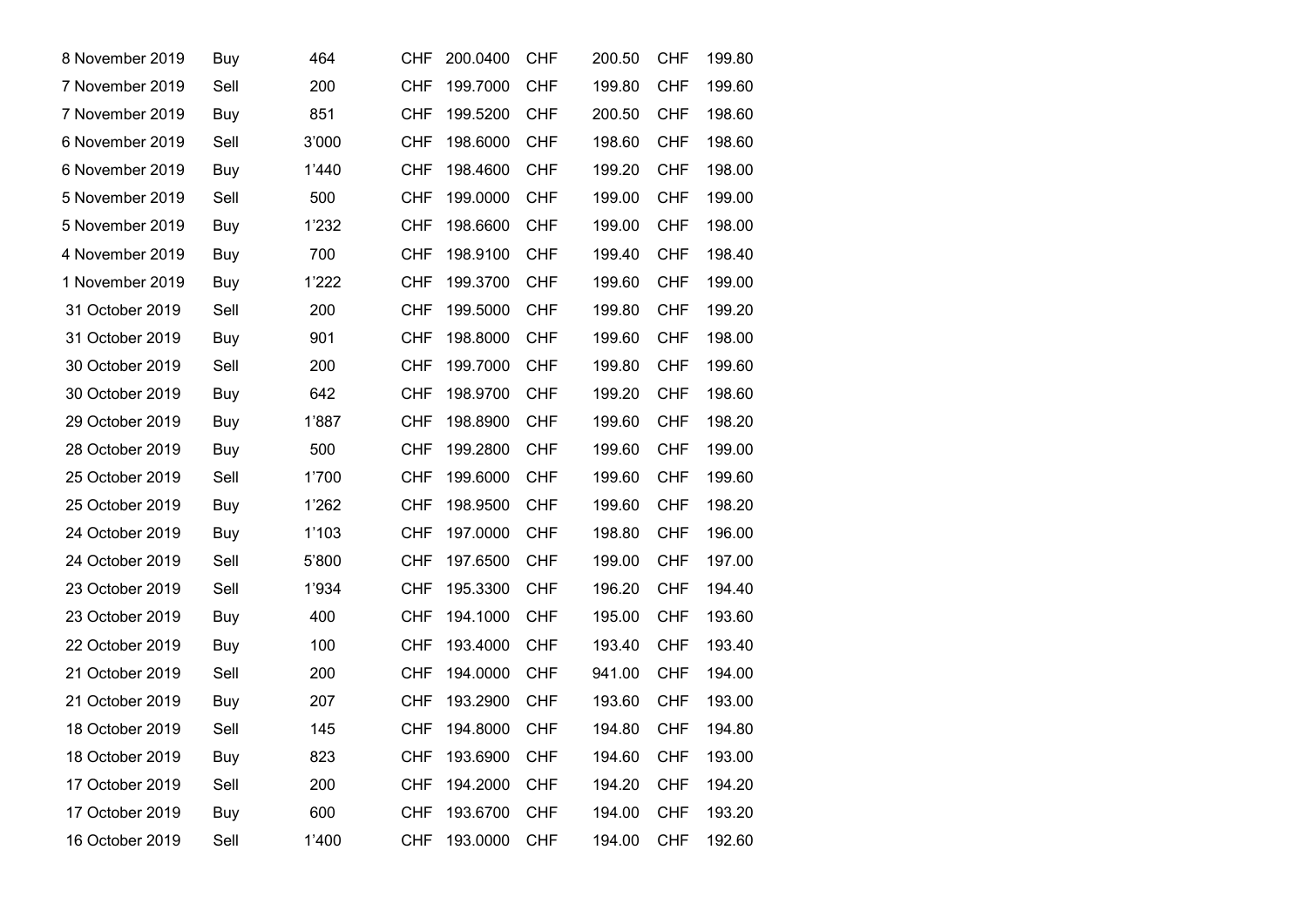| 16 October 2019   | Buy  | 723   | <b>CHF</b> | 192.7800 | <b>CHF</b> | 194.00 | <b>CHF</b> | 192.20 |
|-------------------|------|-------|------------|----------|------------|--------|------------|--------|
| 14 October 2019   | Sell | 500   | <b>CHF</b> | 192.4000 | <b>CHF</b> | 192.80 | <b>CHF</b> | 192.00 |
| 14 October 2019   | Buy  | 214   | <b>CHF</b> | 191.3100 | <b>CHF</b> | 191.60 | <b>CHF</b> | 191.00 |
| 11 October 2019   | Sell | 1'821 | <b>CHF</b> | 191.4700 | <b>CHF</b> | 192.40 | <b>CHF</b> | 191.00 |
| 11 October 2019   | Buy  | 303   | <b>CHF</b> | 191.5300 | <b>CHF</b> | 191.80 | <b>CHF</b> | 191.20 |
| 10 October 2019   | Buy  | 900   | <b>CHF</b> | 191.7300 | <b>CHF</b> | 192.20 | <b>CHF</b> | 191.40 |
| 9 October 2019    | Sell | 130   | <b>CHF</b> | 193.6500 | <b>CHF</b> | 193.80 | <b>CHF</b> | 193.60 |
| 9 October 2019    | Buy  | 1'534 | <b>CHF</b> | 192.3200 | <b>CHF</b> | 193.20 | <b>CHF</b> | 191.80 |
| 8 October 2019    | Sell | 375   | <b>CHF</b> | 195.4400 | <b>CHF</b> | 195.60 | <b>CHF</b> | 195.20 |
| 8 October 2019    | Buy  | 1'191 | <b>CHF</b> | 193.7600 | <b>CHF</b> | 195.20 | <b>CHF</b> | 193.00 |
| 7 October 2019    | Sell | 400   | <b>CHF</b> | 195.5000 | <b>CHF</b> | 195.80 | <b>CHF</b> | 195.20 |
| 7 October 2019    | Buy  | 1'500 | <b>CHF</b> | 194.6300 | <b>CHF</b> | 195.60 | <b>CHF</b> | 193.80 |
| 4 October 2019    | Sell | 200   | <b>CHF</b> | 195.3000 | <b>CHF</b> | 195.40 | <b>CHF</b> | 195.20 |
| 4 October 2019    | Buy  | 200   | <b>CHF</b> | 194.7000 | <b>CHF</b> | 194.80 | <b>CHF</b> | 194.60 |
| 3 October 2019    | Sell | 400   | <b>CHF</b> | 194.8500 | <b>CHF</b> | 195.20 | <b>CHF</b> | 194.20 |
| 3 October 2019    | Buy  | 1'100 | <b>CHF</b> | 193.8200 | <b>CHF</b> | 195.00 | <b>CHF</b> | 192.80 |
| 2 October 2019    | Buy  | 500   | <b>CHF</b> | 193.1200 | <b>CHF</b> | 193.40 | <b>CHF</b> | 192.80 |
| 1 October 2019    | Sell | 200   | <b>CHF</b> | 194.7000 | <b>CHF</b> | 194.80 | <b>CHF</b> | 194.60 |
| 1 October 2019    | Buy  | 100   | <b>CHF</b> | 193.2000 | <b>CHF</b> | 193.20 | <b>CHF</b> | 193.20 |
| 30 September 2019 | Sell | 300   | <b>CHF</b> | 193.6000 | <b>CHF</b> | 193.80 | <b>CHF</b> | 193.40 |
| 30 September 2019 | Buy  | 962   | <b>CHF</b> | 193.1100 | <b>CHF</b> | 193.80 | <b>CHF</b> | 192.40 |
| 27 September 2019 | Sell | 2'000 | <b>CHF</b> | 194.0200 | <b>CHF</b> | 194.60 | <b>CHF</b> | 192.60 |
| 27 September 2019 | Buy  | 2'600 | <b>CHF</b> | 192.7500 | <b>CHF</b> | 194.40 | <b>CHF</b> | 191.80 |
| 26 September 2019 | Buy  | 699   | <b>CHF</b> | 193.1400 | <b>CHF</b> | 194.00 | <b>CHF</b> | 192.60 |
| 25 September 2019 | Buy  | 2'413 | <b>CHF</b> | 193.5100 | <b>CHF</b> | 194.80 | <b>CHF</b> | 192.60 |
| 24 September 2019 | Sell | 1'000 | <b>CHF</b> | 195.4800 | <b>CHF</b> | 196.00 | <b>CHF</b> | 195.20 |
| 24 September 2019 | Buy  | 800   | <b>CHF</b> | 195.1300 | <b>CHF</b> | 196.40 | <b>CHF</b> | 194.00 |
| 23 September 2019 | Sell | 7'431 | <b>CHF</b> | 195.8800 | <b>CHF</b> | 196.40 | <b>CHF</b> | 195.00 |
| 23 September 2019 | Buy  | 242   | <b>CHF</b> | 195.1400 | <b>CHF</b> | 196.00 | <b>CHF</b> | 194.60 |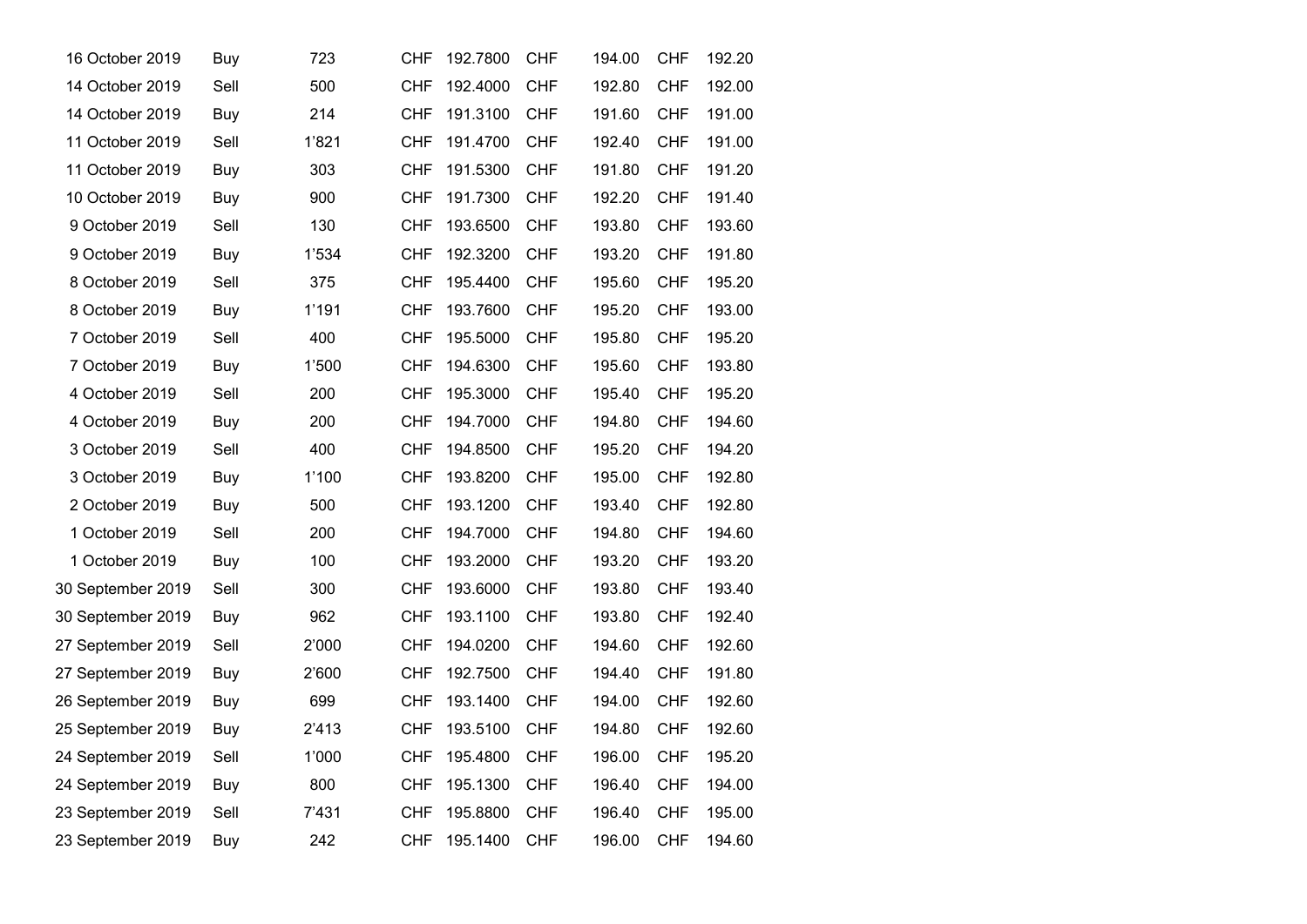| 20 September 2019 | Sell | 200    | CHF        | 200.0000 | <b>CHF</b> | 200.00 | <b>CHF</b> | 200.00 |
|-------------------|------|--------|------------|----------|------------|--------|------------|--------|
| 20 September 2019 | Buy  | 1'678  | <b>CHF</b> | 195.8500 | <b>CHF</b> | 199.00 | <b>CHF</b> | 193.60 |
| 19 September 2019 | Sell | 5'200  | <b>CHF</b> | 193.5700 | <b>CHF</b> | 197.00 | <b>CHF</b> | 190.00 |
| 19 September 2019 | Buy  | 1'428  | CHF        | 193.1400 | <b>CHF</b> | 193.40 | <b>CHF</b> | 192.80 |
| 18 September 2019 | Sell | 17'850 | CHF        | 189.6600 | <b>CHF</b> | 190.20 | <b>CHF</b> | 189.60 |
| 18 September 2019 | Buy  | 740    | <b>CHF</b> | 189.6900 | <b>CHF</b> | 191.00 | <b>CHF</b> | 189.00 |
| 17 September 2019 | Buy  | 1'262  | <b>CHF</b> | 189.7100 | <b>CHF</b> | 191.00 | <b>CHF</b> | 188.00 |
| 16 September 2019 | Sell | 328    | <b>CHF</b> | 190.8800 | <b>CHF</b> | 191.00 | <b>CHF</b> | 190.80 |
| 16 September 2019 | Buy  | 1'814  | CHF        | 189.9300 | <b>CHF</b> | 190.00 | <b>CHF</b> | 189.80 |
| 13 September 2019 | Sell | 200    | <b>CHF</b> | 190.0000 | <b>CHF</b> | 190.00 | CHF        | 190.00 |
| 13 September 2019 | Buy  | 460    | <b>CHF</b> | 187.6348 | <b>CHF</b> | 188.20 | <b>CHF</b> | 187.00 |
| 12 September 2019 | Sell | 433    | <b>CHF</b> | 188.3210 | <b>CHF</b> | 191.00 | <b>CHF</b> | 188.00 |
| 12 September 2019 | buy  | 3'354  | <b>CHF</b> | 188.2627 | <b>CHF</b> | 190.40 | <b>CHF</b> | 186.60 |
| 11 September 2019 | Sell | 700    | <b>CHF</b> | 189.2286 | <b>CHF</b> | 190.40 | <b>CHF</b> | 188.00 |
| 11 September 2019 | buy  | 101    | CHF        | 189.3762 | <b>CHF</b> | 189.40 | <b>CHF</b> | 187.00 |
| 10 September 2019 | Sell | 1'581  | <b>CHF</b> | 188.5789 | <b>CHF</b> | 188.60 | <b>CHF</b> | 187.20 |
| 10 September 2019 | Buy  | 1'192  | <b>CHF</b> | 187.5210 | <b>CHF</b> | 188.60 | <b>CHF</b> | 186.40 |
| 9 September 2019  | Sell | 3'100  | <b>CHF</b> | 193.2774 | <b>CHF</b> | 195.40 | <b>CHF</b> | 193.00 |
| 9 September 2019  | Buy  | 3'800  | <b>CHF</b> | 193.1461 | <b>CHF</b> | 194.60 | <b>CHF</b> | 191.40 |
| 6 September 2019  | Sell | 1'300  | CHF        | 194.8308 | <b>CHF</b> | 195.20 | <b>CHF</b> | 194.00 |
| 6 September 2019  | Buy  | 855    | CHF        | 194.1736 | <b>CHF</b> | 195.00 | <b>CHF</b> | 193.40 |
| 5 September 2019  | Sell | 1'692  | <b>CHF</b> | 193.6300 | <b>CHF</b> | 194.00 | <b>CHF</b> | 192.80 |
| 5 September 2019  | Buy  | 751    | <b>CHF</b> | 193.1300 | <b>CHF</b> | 193.80 | <b>CHF</b> | 191.80 |
| 4 September 2019  | Sell | 3'300  | CHF        | 190.9600 | <b>CHF</b> | 192.20 | <b>CHF</b> | 190.00 |
| 4 September 2019  | Buy  | 1'026  | <b>CHF</b> | 191.1600 | <b>CHF</b> | 192.20 | <b>CHF</b> | 190.00 |
| 3 September 2019  | Buy  | 600    | CHF        | 191.5700 | <b>CHF</b> | 191.80 | <b>CHF</b> | 191.20 |
| 2 September 2019  | Sell | 1      | CHF        | 193.0000 | <b>CHF</b> | 193.00 | <b>CHF</b> | 193.00 |
| 2 September 2019  | Buy  | 564    | CHF        | 191.8700 | CHF        | 192.60 | CHF        | 191.40 |
| 30 August 2019    | Sell | 151    | <b>CHF</b> | 191.4100 | <b>CHF</b> | 192.20 | <b>CHF</b> | 191.00 |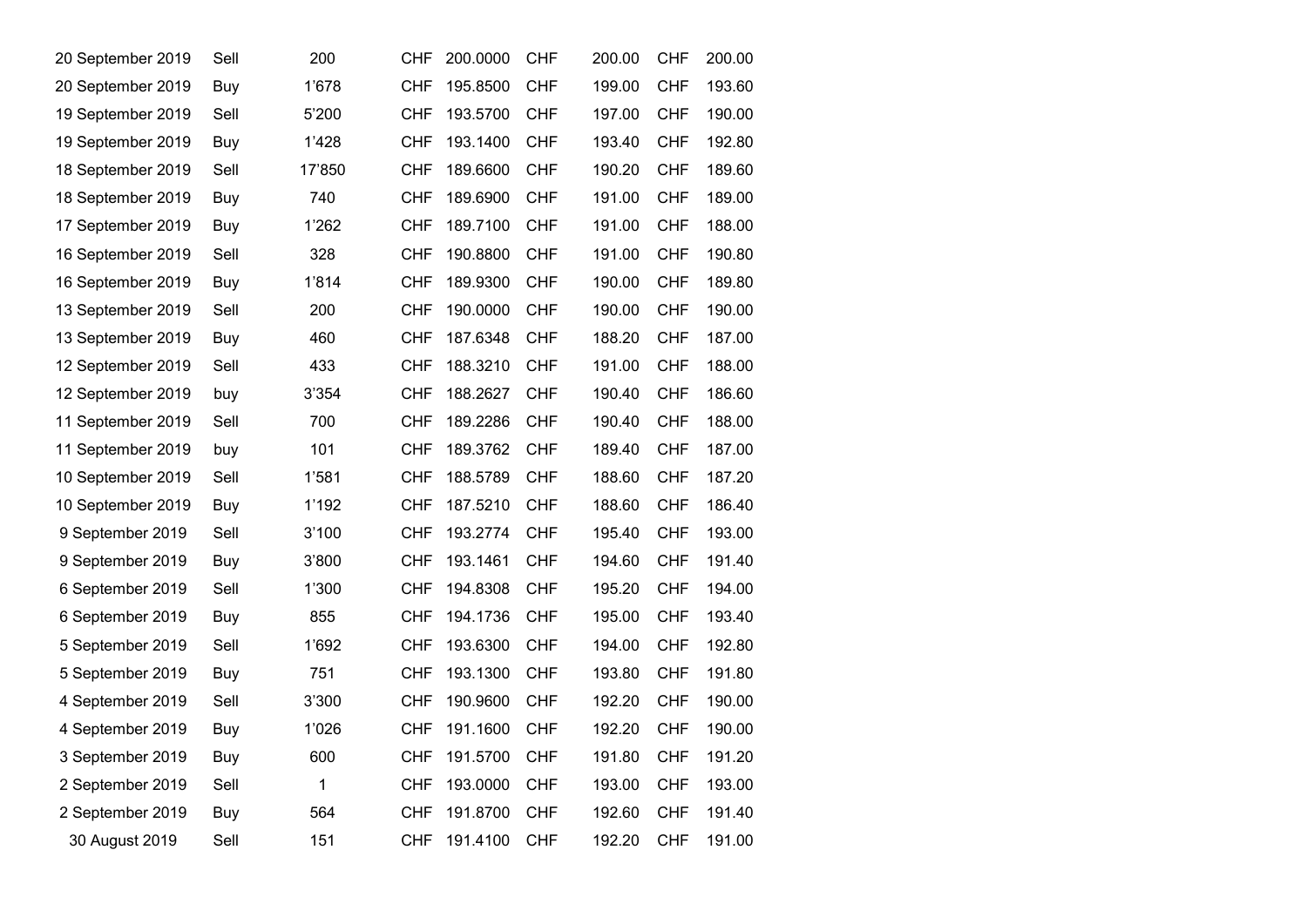| 30 August 2019 | Buy        | 1'487          | CHF        | 190.6500 | <b>CHF</b> | 192.00 | <b>CHF</b> | 189.60 |
|----------------|------------|----------------|------------|----------|------------|--------|------------|--------|
| 29 August 2019 | Buy        | 453            | <b>CHF</b> | 191.2800 | <b>CHF</b> | 192.00 | <b>CHF</b> | 190.40 |
| 28 August 2019 | Sell       | 33             | <b>CHF</b> | 193.0000 | <b>CHF</b> | 193.00 | <b>CHF</b> | 193.00 |
| 28 August 2019 | Buy        | 1'075          | <b>CHF</b> | 191.5600 | <b>CHF</b> | 192.60 | <b>CHF</b> | 190.80 |
| 27 August 2019 | Buy        | 638            | <b>CHF</b> | 192.0600 | <b>CHF</b> | 192.60 | <b>CHF</b> | 191.60 |
| 26 August 2019 | Sell       | 100            | <b>CHF</b> | 192.0000 | <b>CHF</b> | 912.00 | <b>CHF</b> | 192.00 |
| 26 August 2019 | <b>Buy</b> | 948            | <b>CHF</b> | 191.5200 | <b>CHF</b> | 191.00 | <b>CHF</b> | 191.80 |
| 23 August 2019 | Sell       | 106            | <b>CHF</b> | 191.6100 | <b>CHF</b> | 191.80 | <b>CHF</b> | 191.60 |
| 23 August 2019 | Buy        | 903            | <b>CHF</b> | 190.6800 | <b>CHF</b> | 191.40 | <b>CHF</b> | 189.80 |
| 22 August 2019 | Sell       | $\overline{2}$ | <b>CHF</b> | 192.4000 | <b>CHF</b> | 192.40 | <b>CHF</b> | 192.40 |
| 22 August 2019 | Buy        | 1'045          | <b>CHF</b> | 191.1900 | <b>CHF</b> | 192.00 | <b>CHF</b> | 190.40 |
| 21 August 2019 | Buy        | 900            | <b>CHF</b> | 190.7800 | <b>CHF</b> | 191.40 | <b>CHF</b> | 190.20 |
| 20 August 2019 | Buy        | 1'225          | <b>CHF</b> | 191.1800 | <b>CHF</b> | 192.00 | <b>CHF</b> | 189.80 |
| 19 August 2019 | Sell       | 485            | <b>CHF</b> | 192.3500 | <b>CHF</b> | 192.60 | <b>CHF</b> | 192.00 |
| 19 August 2019 | Buy        | 590            | <b>CHF</b> | 191.4500 | <b>CHF</b> | 192.00 | <b>CHF</b> | 190.80 |
| 16 August 2019 | Sell       | 100            | <b>CHF</b> | 191.2000 | <b>CHF</b> | 191.20 | <b>CHF</b> | 191.20 |
| 16 August 2019 | Buy        | 321            | <b>CHF</b> | 190.1200 | <b>CHF</b> | 190.80 | <b>CHF</b> | 189.60 |
| 15 August 2019 | Buy        | 1'078          | <b>CHF</b> | 189.3100 | <b>CHF</b> | 189.80 | <b>CHF</b> | 188.60 |
| 14 August 2019 | Sell       | 222            | <b>CHF</b> | 191.6600 | <b>CHF</b> | 192.20 | <b>CHF</b> | 191.20 |
| 14 August 2019 | Buy        | 900            | <b>CHF</b> | 190.0700 | <b>CHF</b> | 191.20 | <b>CHF</b> | 189.40 |
| 13 August 2019 | Buy        | 900            | <b>CHF</b> | 189.2900 | <b>CHF</b> | 189.80 | <b>CHF</b> | 188.80 |
| 12 August 2019 | Buy        | 1'910          | <b>CHF</b> | 191.6900 | <b>CHF</b> | 193.60 | <b>CHF</b> | 189.40 |
| 9 August 2019  | Sell       | 100            | <b>CHF</b> | 194.0000 | <b>CHF</b> | 194.00 | <b>CHF</b> | 194.00 |
| 9 August 2019  | Buy        | 1'307          | <b>CHF</b> | 193.1500 | <b>CHF</b> | 194.20 | <b>CHF</b> | 191.60 |
| 8 August 2019  | Sell       | 100            | <b>CHF</b> | 192.0000 | <b>CHF</b> | 192.00 | <b>CHF</b> | 192.00 |
| 8 August 2019  | Buy        | 600            | <b>CHF</b> | 192.1000 | <b>CHF</b> | 192.10 | <b>CHF</b> | 191.20 |
| 7 August 2019  | Buy        | 1'100          | <b>CHF</b> | 191.9850 | <b>CHF</b> | 192.80 | <b>CHF</b> | 190.00 |
| 6 August 2019  | Sell       | 400            | <b>CHF</b> | 192.8500 | CHF        | 193.00 | <b>CHF</b> | 192.80 |
| 6 August 2019  | Buy        | 609            | CHF        | 191.9600 | <b>CHF</b> | 192.60 | <b>CHF</b> | 191.20 |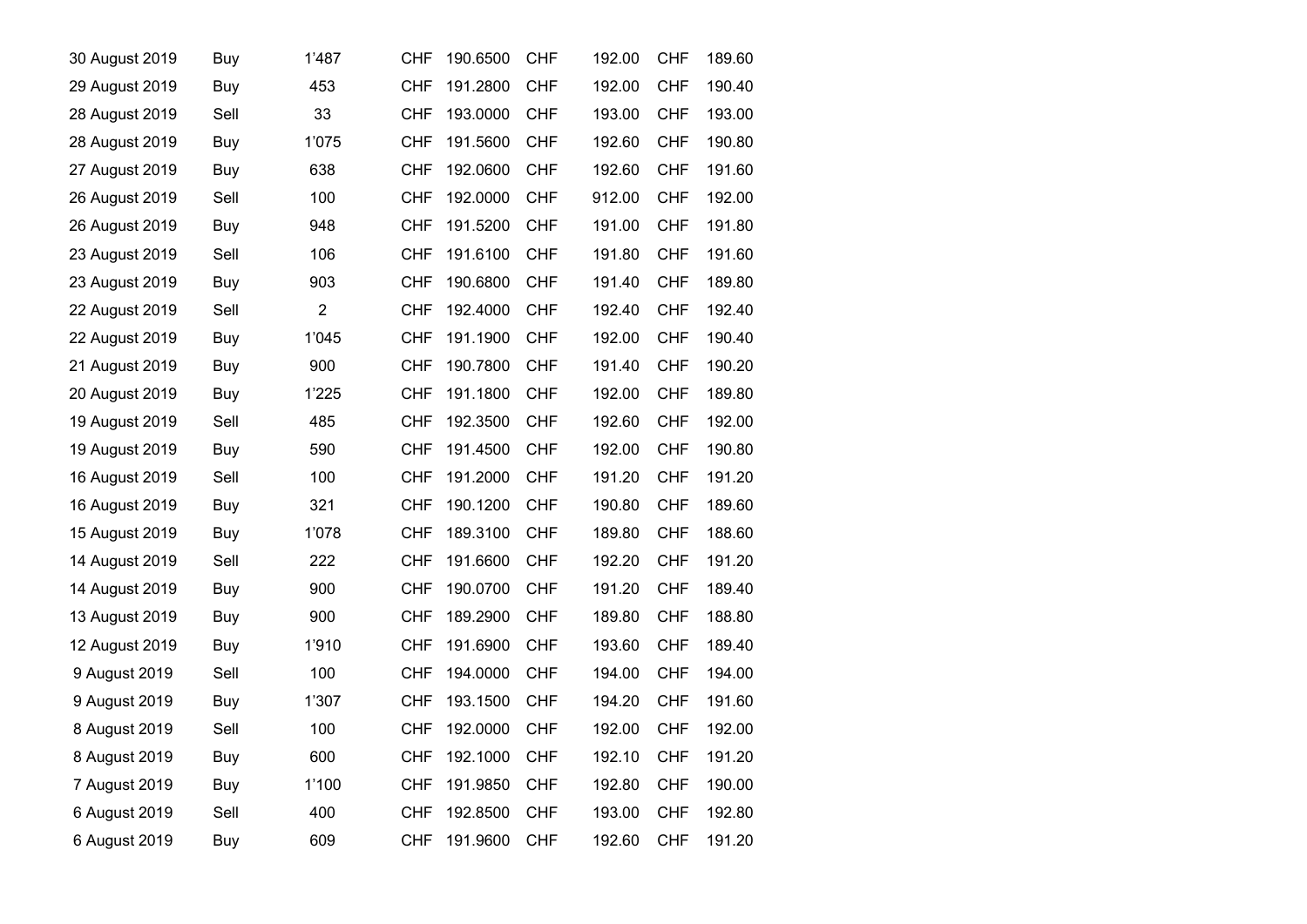| 5 August 2019 | Buy        | 3'560  | CHF        | 192.5000 | <b>CHF</b> | 197.20 | <b>CHF</b> | 188.60 |
|---------------|------------|--------|------------|----------|------------|--------|------------|--------|
| 2 August 2019 | Sell       | 506    | <b>CHF</b> | 196.4900 | <b>CHF</b> | 197.20 | <b>CHF</b> | 196.00 |
| 2 August 2019 | Buy        | 1'343  | <b>CHF</b> | 195.3700 | <b>CHF</b> | 197.20 | <b>CHF</b> | 194.00 |
| 31 July 2019  | Buy        | 5'346  | <b>CHF</b> | 194.7500 | <b>CHF</b> | 198.20 | <b>CHF</b> | 192.24 |
| 30 July 2019  | Sell       | 12'023 | <b>CHF</b> | 197.2500 | <b>CHF</b> | 198.20 | <b>CHF</b> | 196.20 |
| 30 July 2019  | <b>Buy</b> | 3'700  | <b>CHF</b> | 197.1700 | <b>CHF</b> | 198.40 | <b>CHF</b> | 197.00 |
| 29 July 2019  | Sell       | 2'348  | <b>CHF</b> | 195.4100 | <b>CHF</b> | 196.20 | <b>CHF</b> | 194.80 |
| 29 July 2019  | Buy        | 1'097  | <b>CHF</b> | 195.2500 | <b>CHF</b> | 195.80 | <b>CHF</b> | 194.40 |
| 26 July 2019  | Sell       | 1'360  | <b>CHF</b> | 191.7900 | <b>CHF</b> | 193.00 | <b>CHF</b> | 190.20 |
| 26 July 2019  | Buy        | 300    | <b>CHF</b> | 191.4700 | <b>CHF</b> | 192.80 | <b>CHF</b> | 189.40 |
| 25 July 2019  | Sell       | 400    | <b>CHF</b> | 189.6500 | <b>CHF</b> | 189.80 | <b>CHF</b> | 189.40 |
| 25 July 2019  | Buy        | 527    | <b>CHF</b> | 188.9100 | <b>CHF</b> | 189.40 | <b>CHF</b> | 188.40 |
| 24 July 2019  | Sell       | 1'200  | <b>CHF</b> | 188.1000 | <b>CHF</b> | 189.20 | <b>CHF</b> | 187.20 |
| 24 July 2019  | <b>Buy</b> | 1'300  | <b>CHF</b> | 188.1500 | <b>CHF</b> | 189.20 | <b>CHF</b> | 186.40 |
| 23 July 2019  | Sell       | 100    | <b>CHF</b> | 185.8000 | <b>CHF</b> | 185.80 | <b>CHF</b> | 185.80 |
| 23 July 2019  | <b>Buy</b> | 200    | <b>CHF</b> | 185.7000 | <b>CHF</b> | 185.80 | <b>CHF</b> | 185.60 |
| 22 July 2019  | Sell       | 100    | <b>CHF</b> | 185.2000 | <b>CHF</b> | 185.20 | <b>CHF</b> | 185.20 |
| 22 July 2019  | <b>Buy</b> | 574    | <b>CHF</b> | 184.9000 | <b>CHF</b> | 185.60 | <b>CHF</b> | 184.20 |
| 19 July 2019  | Sell       | 1'131  | <b>CHF</b> | 184.2000 | <b>CHF</b> | 184.20 | <b>CHF</b> | 184.20 |
| 19 July 2019  | Buy        | 300    | <b>CHF</b> | 184.4000 | <b>CHF</b> | 184.60 | <b>CHF</b> | 184.20 |
| 18 July 2019  | Sell       | 8'000  | <b>CHF</b> | 184.6300 | <b>CHF</b> | 184.80 | <b>CHF</b> | 184.60 |
| 18 July 2019  | Buy        | 761    | <b>CHF</b> | 184.5300 | <b>CHF</b> | 184.80 | <b>CHF</b> | 184.60 |
| 17 July 2019  | <b>Buy</b> | 666    | <b>CHF</b> | 184.4900 | <b>CHF</b> | 184.80 | <b>CHF</b> | 184.00 |
| 16 July 2019  | <b>Buy</b> | 203    | <b>CHF</b> | 184.1100 | <b>CHF</b> | 184.20 | <b>CHF</b> | 184.00 |
| 15 July 2019  | Sell       | 400    | <b>CHF</b> | 184.1300 | <b>CHF</b> | 185.60 | <b>CHF</b> | 185.00 |
| 15 July 2019  | Buy        | 1'500  | <b>CHF</b> | 185.3000 | <b>CHF</b> | 185.40 | <b>CHF</b> | 183.00 |
| 12 July 2019  | Buy        | 913    | <b>CHF</b> | 183.7300 | <b>CHF</b> | 184.00 | <b>CHF</b> | 183.20 |
| 12 July 2019  | Sell       | 300    | <b>CHF</b> | 184.4000 | <b>CHF</b> | 184.60 | <b>CHF</b> | 184.20 |
| 11 July 2019  | Sell       | 300    | <b>CHF</b> | 184.4000 | <b>CHF</b> | 184.40 | <b>CHF</b> | 184.40 |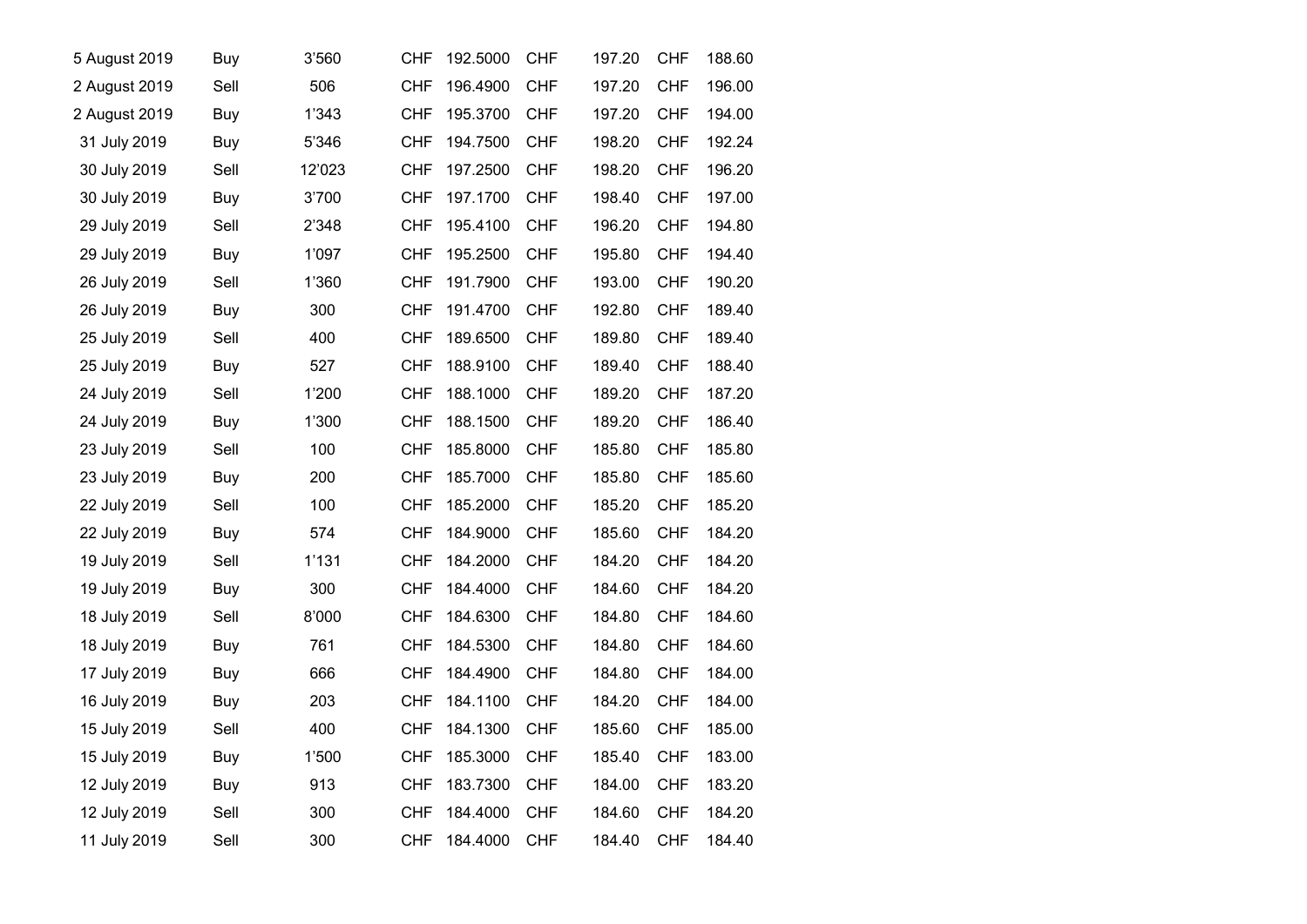| 11 July 2019 | Buy  | 702    | <b>CHF</b> | 184.1100 | <b>CHF</b> | 184.20 | <b>CHF</b> | 183.80 |
|--------------|------|--------|------------|----------|------------|--------|------------|--------|
| 10 July 2019 | Sell | 40'701 | <b>CHF</b> | 184.0100 | <b>CHF</b> | 184.40 | <b>CHF</b> | 183.80 |
| 10 July 2019 | Buy  | 677    | <b>CHF</b> | 184.0100 | <b>CHF</b> | 184.60 | <b>CHF</b> | 183.60 |
| 9 July 2019  | Sell | 133    | <b>CHF</b> | 184.0500 | <b>CHF</b> | 184.20 | <b>CHF</b> | 184.00 |
| 9 July 2019  | Buy  | 1'190  | <b>CHF</b> | 182.5600 | <b>CHF</b> | 184.00 | <b>CHF</b> | 181.40 |
| 8 July 2019  | Sell | 74     | <b>CHF</b> | 184.0000 | <b>CHF</b> | 184.00 | <b>CHF</b> | 184.00 |
| 8 July 2019  | Buy  | 900    | <b>CHF</b> | 182.7300 | <b>CHF</b> | 183.60 | <b>CHF</b> | 182.00 |
| 5 July 2019  | Buy  | 883    | <b>CHF</b> | 182.8800 | <b>CHF</b> | 184.00 | <b>CHF</b> | 182.20 |
| 4 July 2019  | Sell | 400    | <b>CHF</b> | 184.6000 | <b>CHF</b> | 185.20 | <b>CHF</b> | 184.00 |
| 4 July 2019  | Buy  | 613    | <b>CHF</b> | 183.9600 | <b>CHF</b> | 184.80 | <b>CHF</b> | 183.40 |
| 3 July 2019  | Sell | 429    | <b>CHF</b> | 185.0000 | <b>CHF</b> | 185.00 | <b>CHF</b> | 185.00 |
| 3 July 2019  | Buy  | 600    | <b>CHF</b> | 184.3800 | <b>CHF</b> | 185.00 | <b>CHF</b> | 183.80 |
| 2 July 2019  | Sell | 1'200  | <b>CHF</b> | 183.3500 | <b>CHF</b> | 183.40 | <b>CHF</b> | 183.20 |
| 2 July 2019  | Buy  | 850    | <b>CHF</b> | 184.3400 | <b>CHF</b> | 185.20 | <b>CHF</b> | 184.00 |
| 1 July 2019  | Sell | 2'500  | <b>CHF</b> | 184.2400 | <b>CHF</b> | 184.40 | <b>CHF</b> | 184.20 |
| 1 July 2019  | Buy  | 652    | <b>CHF</b> | 184.5200 | <b>CHF</b> | 185.00 | <b>CHF</b> | 184.00 |
| 28 June 2019 | Buy  | 500    | <b>CHF</b> | 183.9200 | <b>CHF</b> | 184.40 | <b>CHF</b> | 183.20 |
| 27 June 2019 | Sell | 200    | <b>CHF</b> | 185.6000 | <b>CHF</b> | 185.40 | <b>CHF</b> | 185.80 |
| 27 June 2019 | Buy  | 1'000  | <b>CHF</b> | 184.8600 | <b>CHF</b> | 185.80 | <b>CHF</b> | 184.00 |
| 26 June 2019 | Sell | 2'200  | <b>CHF</b> | 185.4500 | <b>CHF</b> | 186.00 | <b>CHF</b> | 185.40 |
| 26 June 2019 | Buy  | 458    | <b>CHF</b> | 184.7900 | <b>CHF</b> | 185.00 | <b>CHF</b> | 184.40 |